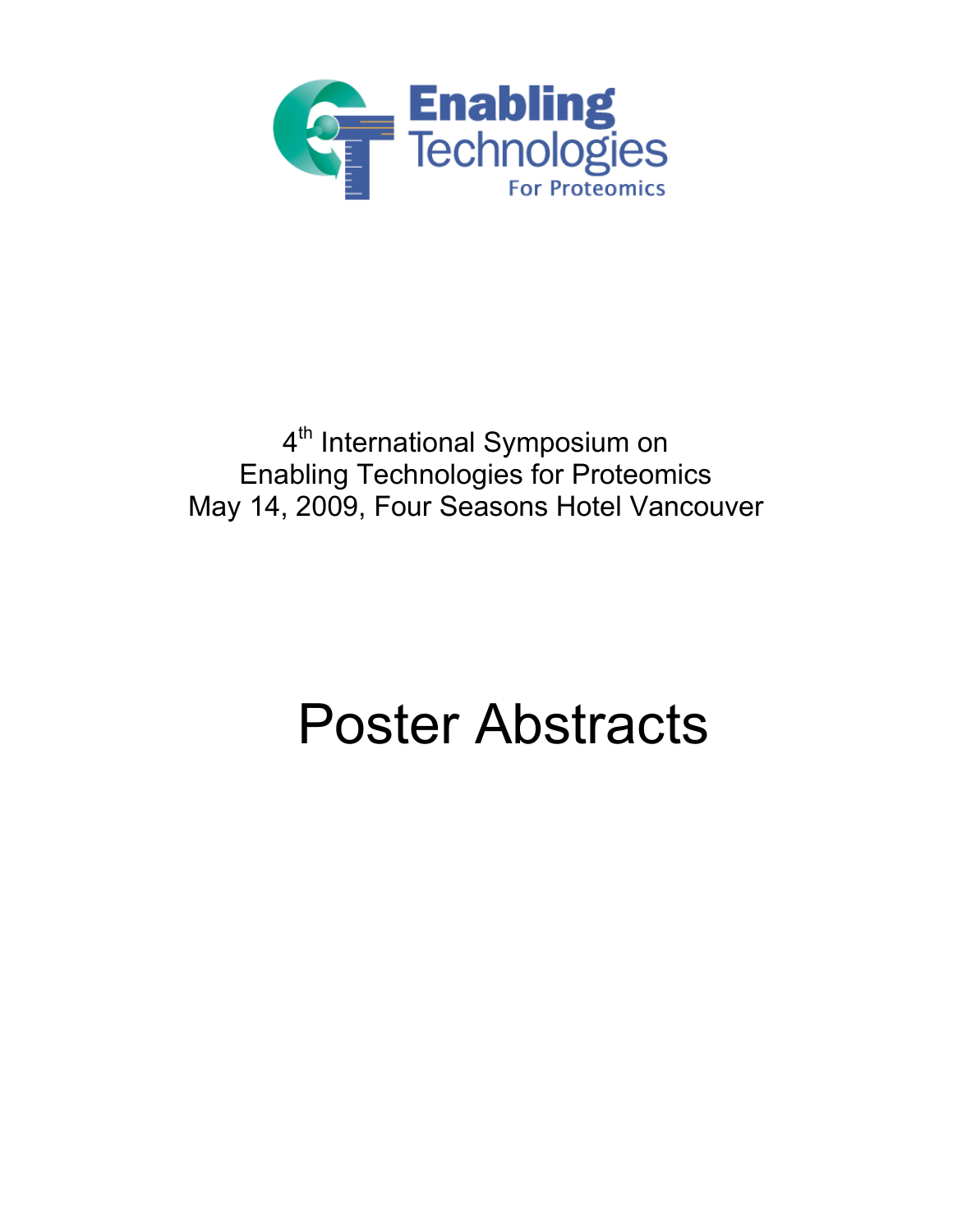| Poster                      | 1 - (Confirmation No. 2660                                                                                                                                                                                                                                                                                                                                                                                                                                                                                                                                                                                                                                                                                                                                                                                                                                                                                                                                                                                                                                                                                                                                                                                 |
|-----------------------------|------------------------------------------------------------------------------------------------------------------------------------------------------------------------------------------------------------------------------------------------------------------------------------------------------------------------------------------------------------------------------------------------------------------------------------------------------------------------------------------------------------------------------------------------------------------------------------------------------------------------------------------------------------------------------------------------------------------------------------------------------------------------------------------------------------------------------------------------------------------------------------------------------------------------------------------------------------------------------------------------------------------------------------------------------------------------------------------------------------------------------------------------------------------------------------------------------------|
| Submitted by                | Zarrin Eshaghi, Payame Noor university                                                                                                                                                                                                                                                                                                                                                                                                                                                                                                                                                                                                                                                                                                                                                                                                                                                                                                                                                                                                                                                                                                                                                                     |
| <b>Contributing Authors</b> |                                                                                                                                                                                                                                                                                                                                                                                                                                                                                                                                                                                                                                                                                                                                                                                                                                                                                                                                                                                                                                                                                                                                                                                                            |
| <b>Abstract Title</b>       | Extraction And Determination Of Fatty Acid Ethyl Esters In Hair As                                                                                                                                                                                                                                                                                                                                                                                                                                                                                                                                                                                                                                                                                                                                                                                                                                                                                                                                                                                                                                                                                                                                         |
|                             | Biomarkers For Quantitative Assay Of Alcohol                                                                                                                                                                                                                                                                                                                                                                                                                                                                                                                                                                                                                                                                                                                                                                                                                                                                                                                                                                                                                                                                                                                                                               |
| Abstract                    | Fatty acid ethyl esters (FAEEs) are products in blood of non-oxidative<br>ethanol metabolism. After incorporation in hair, they should be suitable long-<br>term markers of alcohol abuse. This research focuses on basic aspects and<br>recent studies of hair analysis for alcohols. Firstly, biology of hair and<br>sampling of hair specimens have been commented for the sake of correct<br>interpretation of the results from hair analysis. Then the washing method of<br>hair samples and the extraction method for FAEEs in hair have been shown<br>and commented on. Analytical method for analysis have been discussed by<br>the method, namely hollow fiber liquid phase microextraction and gas<br>chromatography-flame ionization detection, HF-LPME-GC-FIDâ€. The<br>outcomes of hair analysis studies have been reviewed into; ethyl palmitate,<br>ethyl oleate and ethyl stearate in hair. Applications of hair analysis to the<br>estimation of alcohols have also been reviewed. Finally, the promising<br>prospects of hair analysis have been described.<br>Keywords: Hair, Alcohol, Fatty acid ethyl esters (FAEEs), hollow fiber liquid<br>phase microextraction (HF-LPME), GC-FID. |

| 2 - (Confirmation No. 2709                                                                                                                                                                                                                                                                                                                                                                                                                                                                                                                                                                                                                                                                                                                                                                                                                                                                                                                                                                                                                                                                                                             |
|----------------------------------------------------------------------------------------------------------------------------------------------------------------------------------------------------------------------------------------------------------------------------------------------------------------------------------------------------------------------------------------------------------------------------------------------------------------------------------------------------------------------------------------------------------------------------------------------------------------------------------------------------------------------------------------------------------------------------------------------------------------------------------------------------------------------------------------------------------------------------------------------------------------------------------------------------------------------------------------------------------------------------------------------------------------------------------------------------------------------------------------|
| Mike Moran, University of Toronto                                                                                                                                                                                                                                                                                                                                                                                                                                                                                                                                                                                                                                                                                                                                                                                                                                                                                                                                                                                                                                                                                                      |
| M Moran, J St-Germain, P Taylor, J Tong, L Jin, I Stewart, R Ewing, M                                                                                                                                                                                                                                                                                                                                                                                                                                                                                                                                                                                                                                                                                                                                                                                                                                                                                                                                                                                                                                                                  |
| Dharsee, S Trudel                                                                                                                                                                                                                                                                                                                                                                                                                                                                                                                                                                                                                                                                                                                                                                                                                                                                                                                                                                                                                                                                                                                      |
| Phosphorylation profiles associated with FGFR3 kinase expression, ligand                                                                                                                                                                                                                                                                                                                                                                                                                                                                                                                                                                                                                                                                                                                                                                                                                                                                                                                                                                                                                                                               |
| activation, and drug inhibition                                                                                                                                                                                                                                                                                                                                                                                                                                                                                                                                                                                                                                                                                                                                                                                                                                                                                                                                                                                                                                                                                                        |
| Signaling by activated growth factor receptor tyrosine kinases is manifest<br>through networks of proteins that are phosphorylated by, and/or bind the<br>autophosphorylated receptors. FGF Receptor-3 (FGFR3) is a drug target in<br>a subset of human multiple myeloma (MM) tumors, and is mutationally<br>activated in some cervical and colon and many bladder cancers, and certain<br>skeletal dysplasias. In order to determine the FGFR3 network in MM, mass<br>spectrometry was used to identify and quantify protein pY sites modulated<br>by FGFR3 activation and inhibition. Label-free quantification of MS ion<br>currents and by multiple reaction monitoring revealed an FGFR3 network<br>including 45 proteins phosphorylated in response to FGF ligand and<br>sensitive to FGFR3 inhibition. These results demonstrate pharmacodynamic<br>monitoring by label-free quantitative phospho-proteomics. This research<br>was supported in part by funding from the Canada Research Chairs<br>Program; Canadian Institutes of Health Research; and the Canadian Cancer<br>Society and National Cancer Institute of Canada. |
|                                                                                                                                                                                                                                                                                                                                                                                                                                                                                                                                                                                                                                                                                                                                                                                                                                                                                                                                                                                                                                                                                                                                        |

| Poster               | 3 - (Confirmation No. 2710                                              |
|----------------------|-------------------------------------------------------------------------|
| Submitted by         | Lalit Agrawal, NIPGR                                                    |
| Contributing Authors | Subhra Chakraborty, Dinesh Kumar Jaiswal, Sonika Gupta, Asis Datta, and |
|                      | Niranjan Chakraborty                                                    |
| Abstract Title       | Comparative Proteomics of Tuber Induction, Development and Maturation   |
|                      | Reveal the Complexity of Tuberization Process in Potato (Solanum        |
|                      | tuberosum L.)                                                           |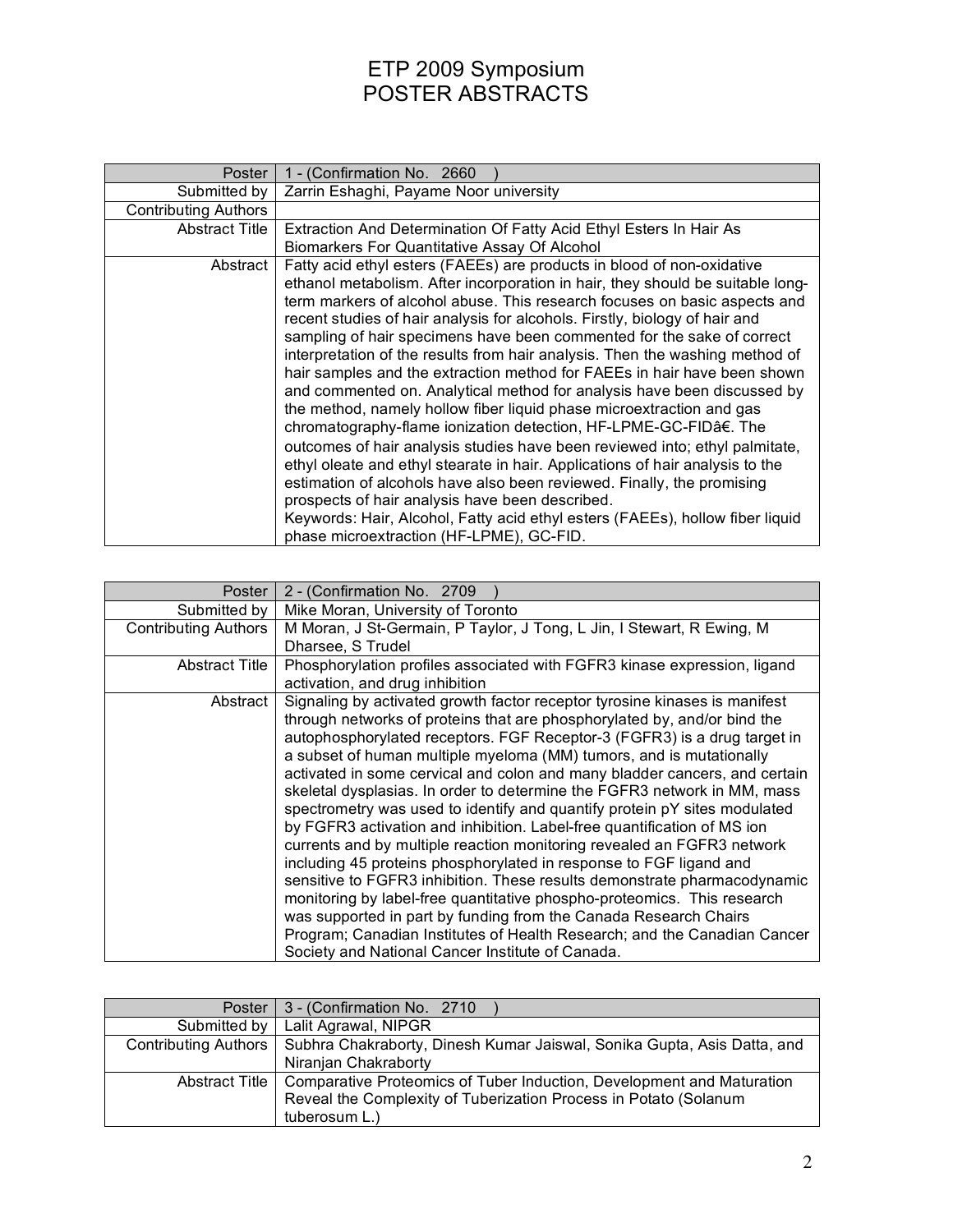| Abstract | Tuberization in potato (Solanum tuberosum L.) is a developmental process<br>that serves a double function, as a storage organ and as a vegetative<br>propagation system. It is a multistep, complex process and the underlying<br>mechanisms governing these overlapping steps are not fully understood. To<br>understand the molecular basis of tuberization in potato, a comparative<br>proteomic approach has been applied to monitor differentially expressed<br>proteins at different development stages using two-dimensional gel<br>electrophoresis (2-DE). The differentially displayed proteomes revealed 219<br>protein spots that change their intensities more than 2.5-fold. The LC-ES-<br>MS/MS analyses led to the identification of 97 differentially regulated<br>proteins that include predicted and novel tuber-specific proteins.<br>Nonhierarchical clustering revealed coexpression patterns of functionally<br>similar proteins. The expression of reactive oxygen species catabolizing<br>enzymes, viz., superoxide dismutase, ascorbate peroxidase and catalase,<br>were induced by more than 2-fold indicating their possible role during the<br>developmental transition from stolons into tubers and suggest that the<br>generation of ROS may be one of the early and determinant events during<br>tuber initiation in potato, hitherto undiscovered. We demonstrate that nearly<br>100 proteins, some presumably associated with tuber cell differentiation,<br>regulate diverse functions like protein biogenesis and storage, bioenergy<br>and metabolism, and cell defense and rescue impinge on the complexity of<br>tuber development in potato. |
|----------|-------------------------------------------------------------------------------------------------------------------------------------------------------------------------------------------------------------------------------------------------------------------------------------------------------------------------------------------------------------------------------------------------------------------------------------------------------------------------------------------------------------------------------------------------------------------------------------------------------------------------------------------------------------------------------------------------------------------------------------------------------------------------------------------------------------------------------------------------------------------------------------------------------------------------------------------------------------------------------------------------------------------------------------------------------------------------------------------------------------------------------------------------------------------------------------------------------------------------------------------------------------------------------------------------------------------------------------------------------------------------------------------------------------------------------------------------------------------------------------------------------------------------------------------------------------------------------------------------------------------------------------------------------------------------------------|

| Poster                | 4 - (Confirmation No. 2711                                                                                                                    |
|-----------------------|-----------------------------------------------------------------------------------------------------------------------------------------------|
| Submitted by          | John M. Lindsay, Denator AB                                                                                                                   |
| Contributing Authors  | Marcus Svensson, Karl Sköld, Maria Fälth, Per E Andrén                                                                                        |
|                       | Per Svenningsson, Mats Borén                                                                                                                  |
| <b>Abstract Title</b> | Heat Stabilization of the Tissue Proteome: a new technology for improved                                                                      |
|                       | proteomics                                                                                                                                    |
| Abstract              | Immediately after sampling, proteases and other protein-modifying enzymes                                                                     |
|                       | change proteome composition. The results from subsequent analyses                                                                             |
|                       | reflect a mix of in vivo proteome and degradation products. Important                                                                         |
|                       | information about the pre-sampling state of the tissue may be distorted or                                                                    |
|                       | destroyed, leading to reduced reproducibility between samples and even                                                                        |
|                       | faulty conclusions. This problem is addressed by rapid sample inactivation                                                                    |
|                       | in a novel tissue stabilization system (Stabilizor T1, Denator AB) which halts                                                                |
|                       | post-sampling modifications irreversibly by heat induced protein                                                                              |
|                       | denaturation.                                                                                                                                 |
|                       | Tissue samples were collected from freshly sacrifice mouse and either snap                                                                    |
|                       | frozen or immediately stabilized using the Stabilizor T1 system, special                                                                      |
|                       | focus was placed in keeping the post-mortem times as low as possible.                                                                         |
|                       | Samples were homogenized frozen using a Retsch ball with 5 mm steel                                                                           |
|                       | balls. After treatment tissue samples were analyzed with downstream                                                                           |
|                       | techniques such as western blotting, MALDI-MS or Nano-LC-MS according<br>to established and published protocols. When looking at the low mass |
|                       | content (< 10 kDa), the results show a large number of detected peptides in                                                                   |
|                       | the untreated samples identified as protein degradation fragments from                                                                        |
|                       | highly expressed proteins such as hemoglobin, dynamin, NADH                                                                                   |
|                       | dehydrogenase. In contrast, the peptides detected in the stabilized samples                                                                   |
|                       | were identified as known neuropeptides, endogenous peptides and small                                                                         |
|                       | proteins. The inhibition of phosphorylase is shown to be improved compared                                                                    |
|                       | to a common chemical inhibitor. After stabilization treatment the levels of                                                                   |
|                       | phosphorylated CREB, GSK and MAPK were maintained up to 2 hours in                                                                            |
|                       | room temperature treatment whilst the levels in untreated tissue decreased.                                                                   |
|                       |                                                                                                                                               |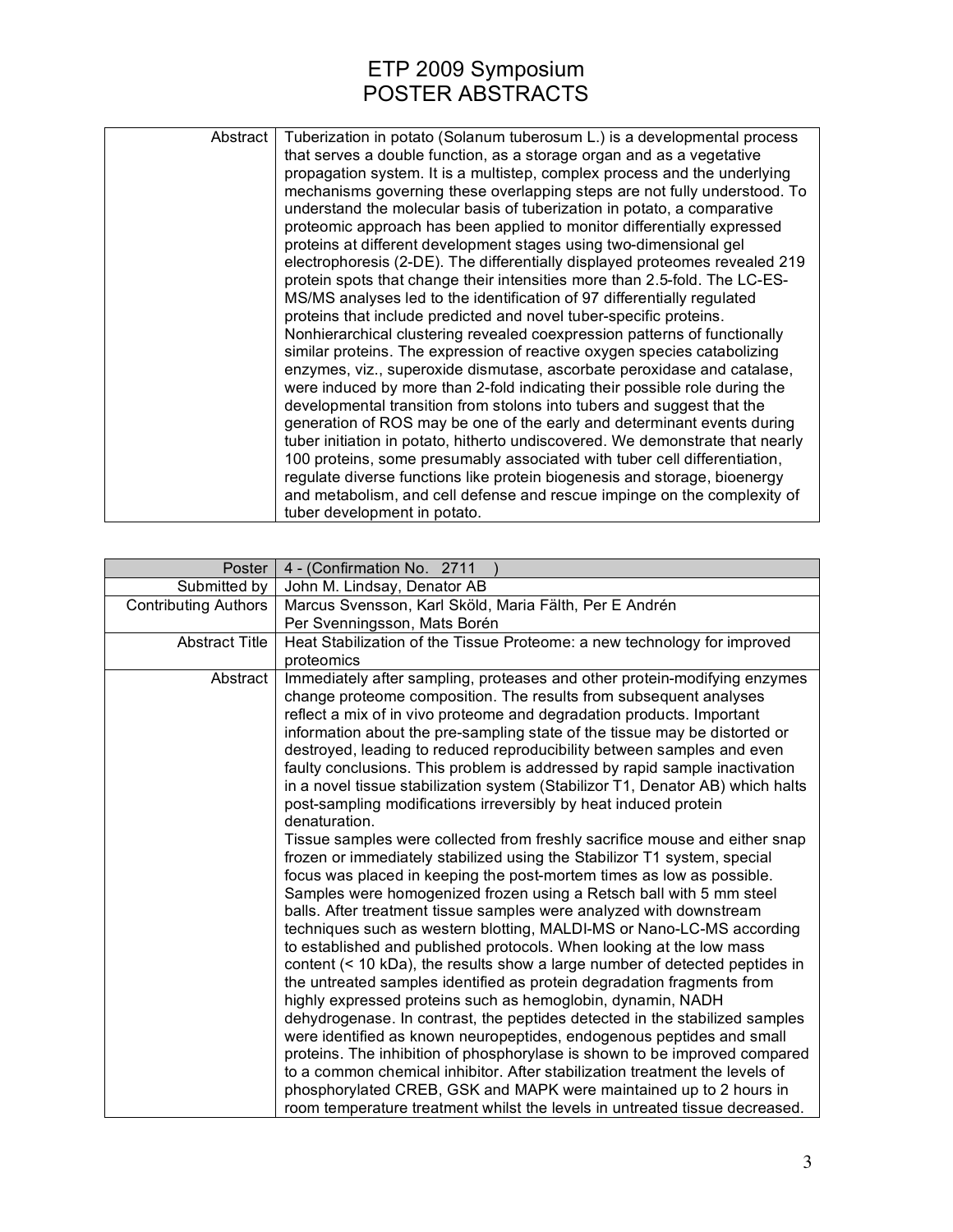| Poster                      | 5 - (Confirmation No. 2713                                                                                                                                                                                                                                                                                                                                                                                                                                                                                                                                                                                                                                                                                                                                                                                                                                                                                                                                                                                                                                                                                                                                                                                                                                                                                                                                                                                                                           |
|-----------------------------|------------------------------------------------------------------------------------------------------------------------------------------------------------------------------------------------------------------------------------------------------------------------------------------------------------------------------------------------------------------------------------------------------------------------------------------------------------------------------------------------------------------------------------------------------------------------------------------------------------------------------------------------------------------------------------------------------------------------------------------------------------------------------------------------------------------------------------------------------------------------------------------------------------------------------------------------------------------------------------------------------------------------------------------------------------------------------------------------------------------------------------------------------------------------------------------------------------------------------------------------------------------------------------------------------------------------------------------------------------------------------------------------------------------------------------------------------|
| Submitted by                | Miriam Lynn, University of British Columbia                                                                                                                                                                                                                                                                                                                                                                                                                                                                                                                                                                                                                                                                                                                                                                                                                                                                                                                                                                                                                                                                                                                                                                                                                                                                                                                                                                                                          |
| <b>Contributing Authors</b> | Miriam A. McAndrew-Lynn, W. Robert McMaster                                                                                                                                                                                                                                                                                                                                                                                                                                                                                                                                                                                                                                                                                                                                                                                                                                                                                                                                                                                                                                                                                                                                                                                                                                                                                                                                                                                                          |
| <b>Abstract Title</b>       | Quantitative differential proteomic analysis of Leishmania membrane                                                                                                                                                                                                                                                                                                                                                                                                                                                                                                                                                                                                                                                                                                                                                                                                                                                                                                                                                                                                                                                                                                                                                                                                                                                                                                                                                                                  |
|                             | proteins to identify potential drug targets                                                                                                                                                                                                                                                                                                                                                                                                                                                                                                                                                                                                                                                                                                                                                                                                                                                                                                                                                                                                                                                                                                                                                                                                                                                                                                                                                                                                          |
| Abstract                    | Like many protozoan parasites, Leishmania, the causative agent of<br>leishmaniasis, poses an enormous public health predicament in many<br>developing countries throughout the world, impacting a possible 350 million<br>people worldwide. Presently front line drugs are outdated, have serious<br>side-effects and some associated drug resistance, emphasizing the need for<br>safer, more effective drugs to combat leishmaniasis.<br>In the search for more effective drug targets against Leishmania, studies are<br>identifying genes that are upregulated in the infective lifecycle stage, the<br>amastigote. However, recent studies have shown that the Leishmania<br>genome is essentially constitutively expressed, such that most protein<br>regulation occurs post-translationally. Therefore future studies need to focus<br>on Leishmania proteome profiling to identify potential upregulated<br>pathogenesis targets and consequently drug targets.<br>By focusing on Leishmania membrane proteome profiling, novel accessible<br>targets that are differentially regulated at the protein level throughout the<br>Leishmania lifecycle may be identified. Specifically, the stable isotope<br>labeling iTRAQ technology combined with quantitative mass spectrometry is<br>being applied to identify differential membrane proteomic profiles between<br>the promastigote and the amastigote lifecycles in Leishmania infantum. |
|                             | Comparative studies in L. mexicana will identify common membrane targets<br>in both species upregulated in the infective amastigote lifecycle stage as<br>possible drug targets.                                                                                                                                                                                                                                                                                                                                                                                                                                                                                                                                                                                                                                                                                                                                                                                                                                                                                                                                                                                                                                                                                                                                                                                                                                                                     |

| Poster                      | 6 - (Confirmation No. 2715                                                                                                                                                                                                                                                                                                                                                                                                                                                                                                                                                                                                                                                                                                                                                                                                                                                                                                                                                                                                                                                                                                                                                                                                                    |
|-----------------------------|-----------------------------------------------------------------------------------------------------------------------------------------------------------------------------------------------------------------------------------------------------------------------------------------------------------------------------------------------------------------------------------------------------------------------------------------------------------------------------------------------------------------------------------------------------------------------------------------------------------------------------------------------------------------------------------------------------------------------------------------------------------------------------------------------------------------------------------------------------------------------------------------------------------------------------------------------------------------------------------------------------------------------------------------------------------------------------------------------------------------------------------------------------------------------------------------------------------------------------------------------|
| Submitted by                | Dominik Domanski, University of Victoria Proteomics                                                                                                                                                                                                                                                                                                                                                                                                                                                                                                                                                                                                                                                                                                                                                                                                                                                                                                                                                                                                                                                                                                                                                                                           |
| <b>Contributing Authors</b> | Dominik Domanski, Michael Kuzyk, Leanne Ohlund, Tyra Cross, Christoph<br><b>Borchers</b>                                                                                                                                                                                                                                                                                                                                                                                                                                                                                                                                                                                                                                                                                                                                                                                                                                                                                                                                                                                                                                                                                                                                                      |
| <b>Abstract Title</b>       | Absolute Quantitation of Phosphorylation Dynamics in the Analysis of<br>Human Breast Cancer Signaling Pathways Using Multiple Reaction<br>Monitoring MS                                                                                                                                                                                                                                                                                                                                                                                                                                                                                                                                                                                                                                                                                                                                                                                                                                                                                                                                                                                                                                                                                       |
| Abstract                    | Breast cancer is often related to genetic defects resulting in aberrations in<br>the function of the epidermal growth factor receptor (EGFR) and estrogen<br>receptor (ER) signaling pathways. Despite the fact that signal transducing<br>phosphoproteins are centrally involved in tumorigenesis, cancer<br>progression, and drug susceptibility, indirect methods from genomic<br>technologies that only assess genetic aberrations are still primarily used in<br>cancer research. Individualized treatment selection and drug development,<br>however, will require a thorough and quantitative understanding of actual<br>protein expression and phosphorylation dynamics of signaling pathways.<br>We describe a novel mass spectrometry (MS)-based proteomic assay to<br>directly investigate phosphorylation levels of select signal transducing<br>cancer-related phosphoproteins involved in the EGFR and ER signaling<br>pathways with absolute quantitation for clinical relevance. Our method,<br>termed phosphatase-directed phosphopeptide quantitation (PPQ) with<br>multiple reaction monitoring (MRM) MS detection, can obtain absolute<br>quantitation of select proteins and their site-specific phosphorylation levels. |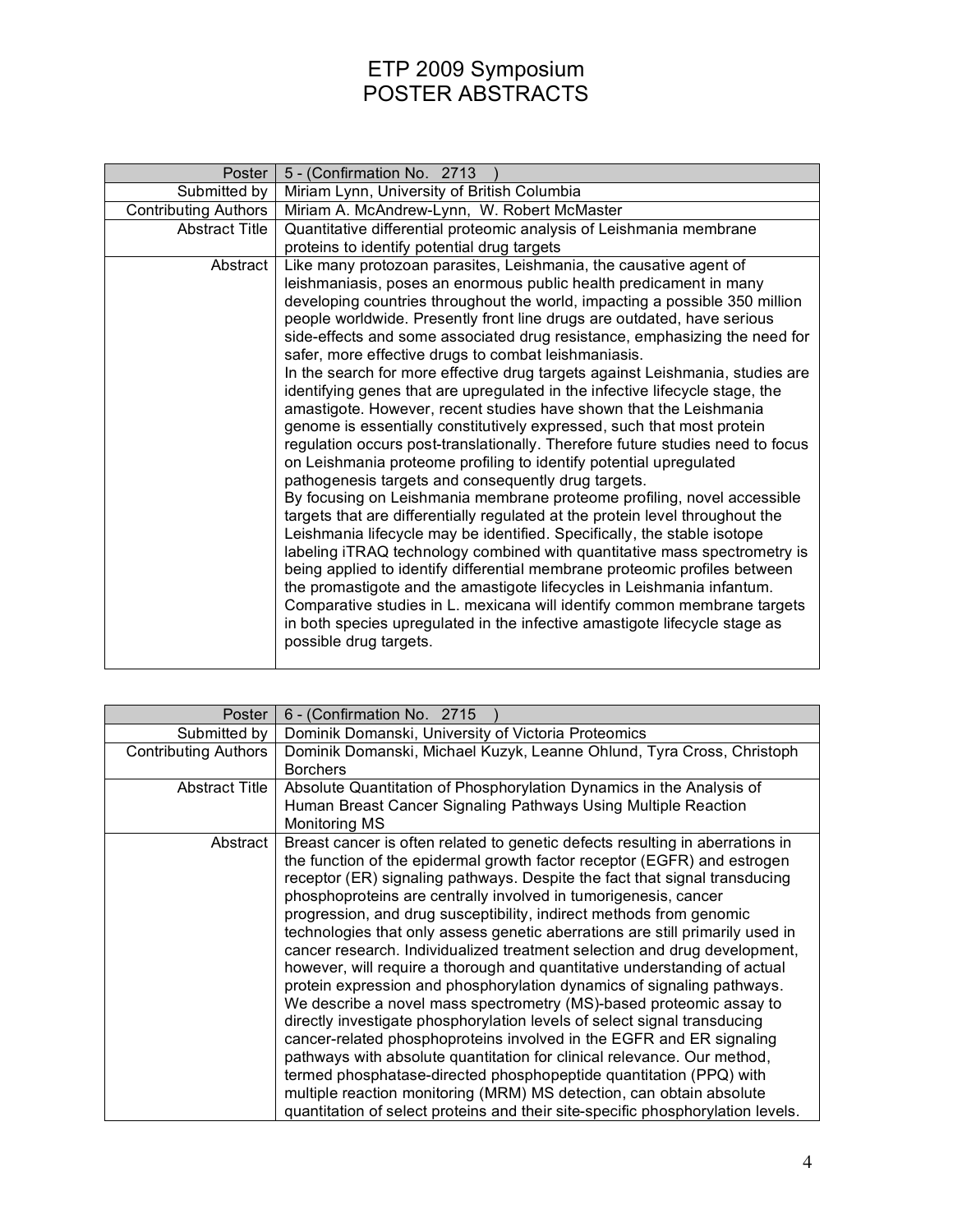| We tested a number of phosphopeptides of interest from ER and EGFR          |
|-----------------------------------------------------------------------------|
| pathway proteins. These were synthesized as natural and heavy-isotope-      |
| labeled standards in both, phosphorylated and non-phosphorylated form,      |
| and then combined at different ratios and different amounts in different    |
| sample matrix backgrounds. The PPQ-MRM method was able to absolutely        |
| quantify levels of phosphorylation with CVs similar to the direct MRM       |
| approach, with sensitivity in the fmol range. This method could potentially |
| allow the profiling of EGFR and ER signaling networks at a high throughput, |
| quantitation accuracy, and sensitivity, allowing the creation of detailed   |
| profiles or maps of signaling networks in breast cancer tumor samples.      |

| Poster                      | 7 - (Confirmation No. 2716                                                                                                                             |
|-----------------------------|--------------------------------------------------------------------------------------------------------------------------------------------------------|
| Submitted by                | Geraldine Walsh, Biomedical Research Centre                                                                                                            |
| <b>Contributing Authors</b> | Geraldine M. Walsh, Arash Khosrovi-Eghbal, Jason C. Rogalski and                                                                                       |
|                             | Juergen Kast                                                                                                                                           |
| <b>Abstract Title</b>       | Extensive Temporal Analysis of Platelet Storage Lesion using Quantitative                                                                              |
|                             | Proteomics                                                                                                                                             |
| Abstract                    | Platelets are key components of the haemostatic system and an essential                                                                                |
|                             | transfusion product. Their storage time prior to transfusion is limited to 5                                                                           |
|                             | days due to the storage temperature (22°C), which leads to increased risk of                                                                           |
|                             | bacterial contamination, and to the Platelet Storage Lesion (PSL), a                                                                                   |
|                             | progressive loss of platelet function observed during storage, whose                                                                                   |
|                             | underlying mechanisms are not well elucidated. Here, we expand on our                                                                                  |
|                             | previous work by conducting more extensive temporal analyses of stored                                                                                 |
|                             | platelet concentrates, provided by Canadian Blood Services.                                                                                            |
|                             | Platelets were sampled on storage days 1, 5, 7 and 10 (medium time                                                                                     |
|                             | course) and days 1, 7, 12 and 15 (long time course), isolated, washed in                                                                               |
|                             | physiological buffer and lysed, followed by in-solution digestion with trypsin.<br>Peptides were labeled with 4-plex iTRAQ reagents, separated by SCX, |
|                             | analyzed on an LC QSTAR-XL and quantified using Protein PilotTM                                                                                        |
|                             | software (all Applied Biosystems).                                                                                                                     |
|                             | For the medium time course, an average of 287 proteins were quantifiable                                                                               |
|                             | (n=4 experiments), with 145 quantifiable proteins found to be common to all                                                                            |
|                             | 4 medium time course datasets. For the long time course, on average 406                                                                                |
|                             | proteins were quantifiable (n=2 experiments). In both time courses, between                                                                            |
|                             | 25-30% of the quantifiable proteins were found to be significantly up- or                                                                              |
|                             | down-regulated at one or more of the time-points. Key hallmarks of PSL                                                                                 |
|                             | include alterations in glucose metabolism, release of granules and increase                                                                            |
|                             | in activation. Supporting this, the results show an increase in the metabolic                                                                          |
|                             | enzyme GAPDH, particularly by day 10. Also, a progressive decrease in                                                                                  |
|                             | secreted proteins including thrombospondin is observed, and is particularly                                                                            |
|                             | dramatic at the longer time points. Many of these proteins have not been                                                                               |
|                             | previously been reported as playing a role in PSL and are currently                                                                                    |
|                             | undergoing further investigation as potential biomarkers.                                                                                              |

| Poster               | 8 - (Confirmation No. 2717                                              |
|----------------------|-------------------------------------------------------------------------|
| Submitted by         | Rachel Kozlowski, UVic GBC Proteomics Centre                            |
| Contributing Authors | Jun Han, Christoph Borchers                                             |
| Abstract Title       | Comprehensive Profiling of Human Plasma Phospholipids by Combining      |
|                      | Direct Infusion and LC FTMS.                                            |
| Abstract I           | <b>Introduction</b>                                                     |
|                      | Irregularity of lipid abundances, dyslipidemia, is associated with many |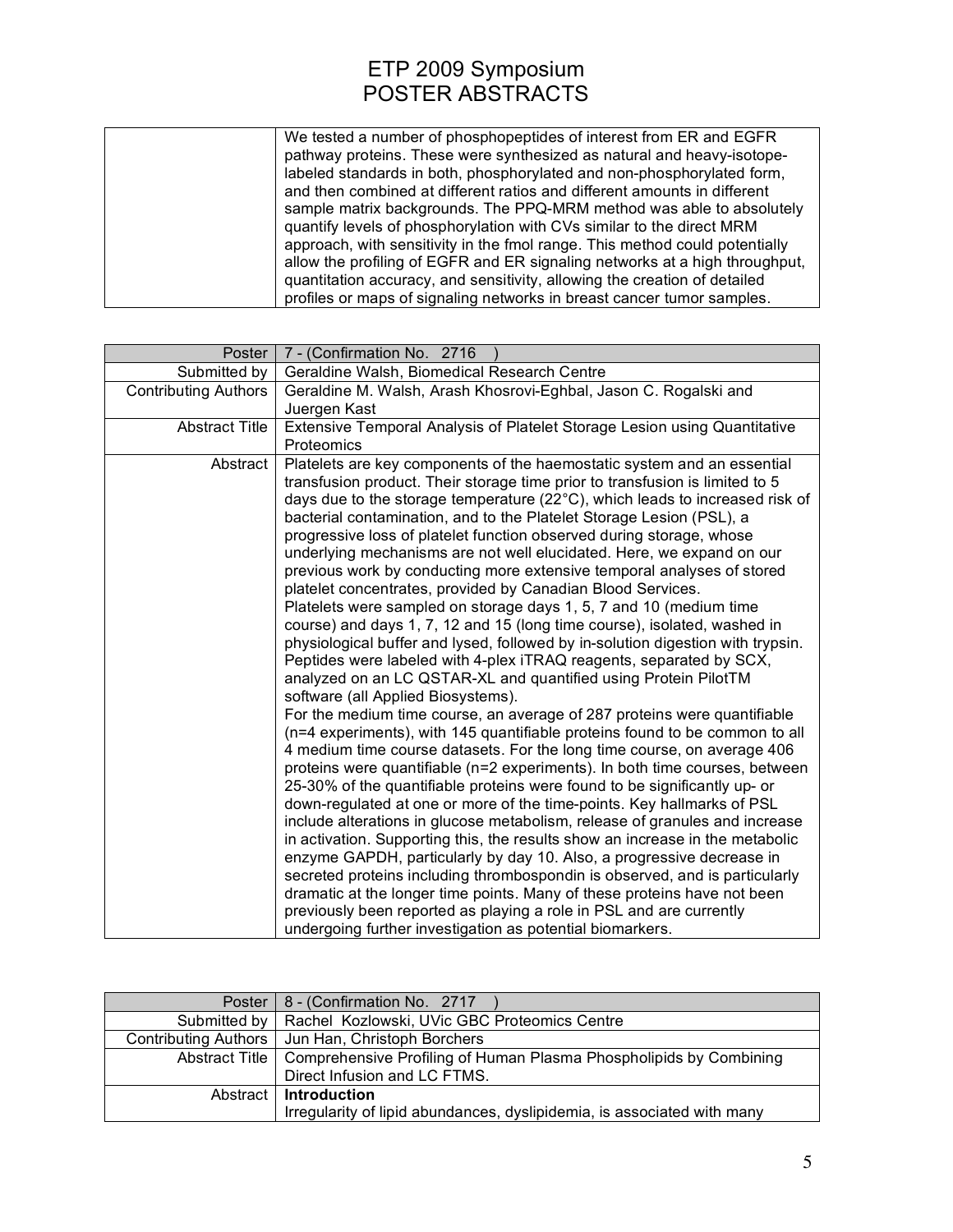| Abstract | Integrins are membrane spanning heterodimers, which play a major role in<br>cell signalling and physiology. They relay signals across the membrane by<br>interaction with intracellular adaptor proteins, which bind to their small<br>intracellular tails. Several interaction partners of integrins have been<br>described, their binding being dependent on the activation status of the cell.<br>However, the detailed mechanism of regulation of these signalling<br>processes is not fully understood and requires further investigation.<br>Formaldehyde cross linking of cells paired with affinity enrichment and mass<br>spectrometry is a powerful method to study protein complexes and was<br>established successfully in our lab to study myc-tagged proteins. However,<br>to analyze integrin complexes we wanted to use antibodies against the<br>endogenous proteins. This requires that the corresponding epitopes are not<br>destroyed by formaldehyde modification. We tested eight different<br>monoclonal antibodies for immunoprecipitation of integrin beta 1 from<br>formaldehyde treated Jurkat cells. Two of them did not precipitate cross<br>linked complexes, whereas the remaining six were successfully applied.<br>Investigation of one cross linked complex was performed by mass<br>spectrometry and revealed that it was composed of integrin beta 1 and<br>integrin alpha 4, which is a known heterodimer present in Jurkat cells. This<br>proves that formaldehyde cross linking together with immunoprecipitation by<br>antibodies against endogenous proteins can be used for investigation of<br>complexes. We are currently investigating further integrin beta 1 complexes<br>and analyzing changes in composition of these complexes following<br>stimulation of the integrins, which will help to understand the signalling |
|----------|--------------------------------------------------------------------------------------------------------------------------------------------------------------------------------------------------------------------------------------------------------------------------------------------------------------------------------------------------------------------------------------------------------------------------------------------------------------------------------------------------------------------------------------------------------------------------------------------------------------------------------------------------------------------------------------------------------------------------------------------------------------------------------------------------------------------------------------------------------------------------------------------------------------------------------------------------------------------------------------------------------------------------------------------------------------------------------------------------------------------------------------------------------------------------------------------------------------------------------------------------------------------------------------------------------------------------------------------------------------------------------------------------------------------------------------------------------------------------------------------------------------------------------------------------------------------------------------------------------------------------------------------------------------------------------------------------------------------------------------------------------------------------------------------------------------------------------------------------------------------------|
|          | processes taking place through these heterodimers.                                                                                                                                                                                                                                                                                                                                                                                                                                                                                                                                                                                                                                                                                                                                                                                                                                                                                                                                                                                                                                                                                                                                                                                                                                                                                                                                                                                                                                                                                                                                                                                                                                                                                                                                                                                                                       |

| Poster                      | 10 - (Confirmation No. 2722                                                                                                                                 |
|-----------------------------|-------------------------------------------------------------------------------------------------------------------------------------------------------------|
| Submitted by                | Lindsay Rogers, University of British Columbia                                                                                                              |
| <b>Contributing Authors</b> | L.D. Rogers, Y. Fang, E.C. Boyle, L.J. Foster                                                                                                               |
| <b>Abstract Title</b>       | Phosphoproteomic analysis of host signaling events induced by Salmonella.                                                                                   |
| Abstract                    | Salmonella enterica is an intracellular pathogen which causes enteritis or<br>typhoid fever by invading epithelial and macrophage cells and persisting in a |
|                             | vacuole which avoids degradation by the host. Virulence is governed                                                                                         |
|                             | largely by effector proteins which the bacteria deliver into the host cytosol                                                                               |
|                             | using two secretion systems. While several of these effectors have been<br>identified, their mechanisms of action within the host remain largely            |
|                             | unknown. Protein phosphorylation is a reversible modification involving the                                                                                 |
|                             | addition of a phosphate to amino acid side chains, and is known to regulate                                                                                 |
|                             | a vast array of biological functions. Interestingly, host tyrosine                                                                                          |
|                             | phosphorylation has been shown to accompany invasion by Salmonella,                                                                                         |
|                             | and a few effectors are known to influence phosphorylation events in host                                                                                   |
|                             | cells. However the exact targets of these effectors, as well as a myriad of<br>potential other downstream signaling events remain unknown.                  |
|                             | Here we describe a method for the global analysis of phosphorylation                                                                                        |
|                             | signaling from whole cell tryptic digests. After mechanical lysis, cell lysates                                                                             |
|                             | are separated into membrane, nuclear and cytosolic fractions in the                                                                                         |
|                             | presence of a cocktail of phosphatase inhibitors, followed by immediate heat                                                                                |
|                             | denaturation. Each fraction is digested with trypsin, and the resulting                                                                                     |
|                             | peptides are fractionated further by isoelectric focusing (IEF). IEF fractions                                                                              |
|                             | are enriched for phosphorylated peptides using metal oxide chromatography<br>and the eluates are analyzed by LC-MS/MS on an LTQ-Orbitrap.                   |
|                             | Experiments comparing MS2 versus MultiStage Activation suggest that the                                                                                     |
|                             | additional cycle time required for MultiStage Activation does not result in                                                                                 |
|                             | significant improvements in either protein identification scores or                                                                                         |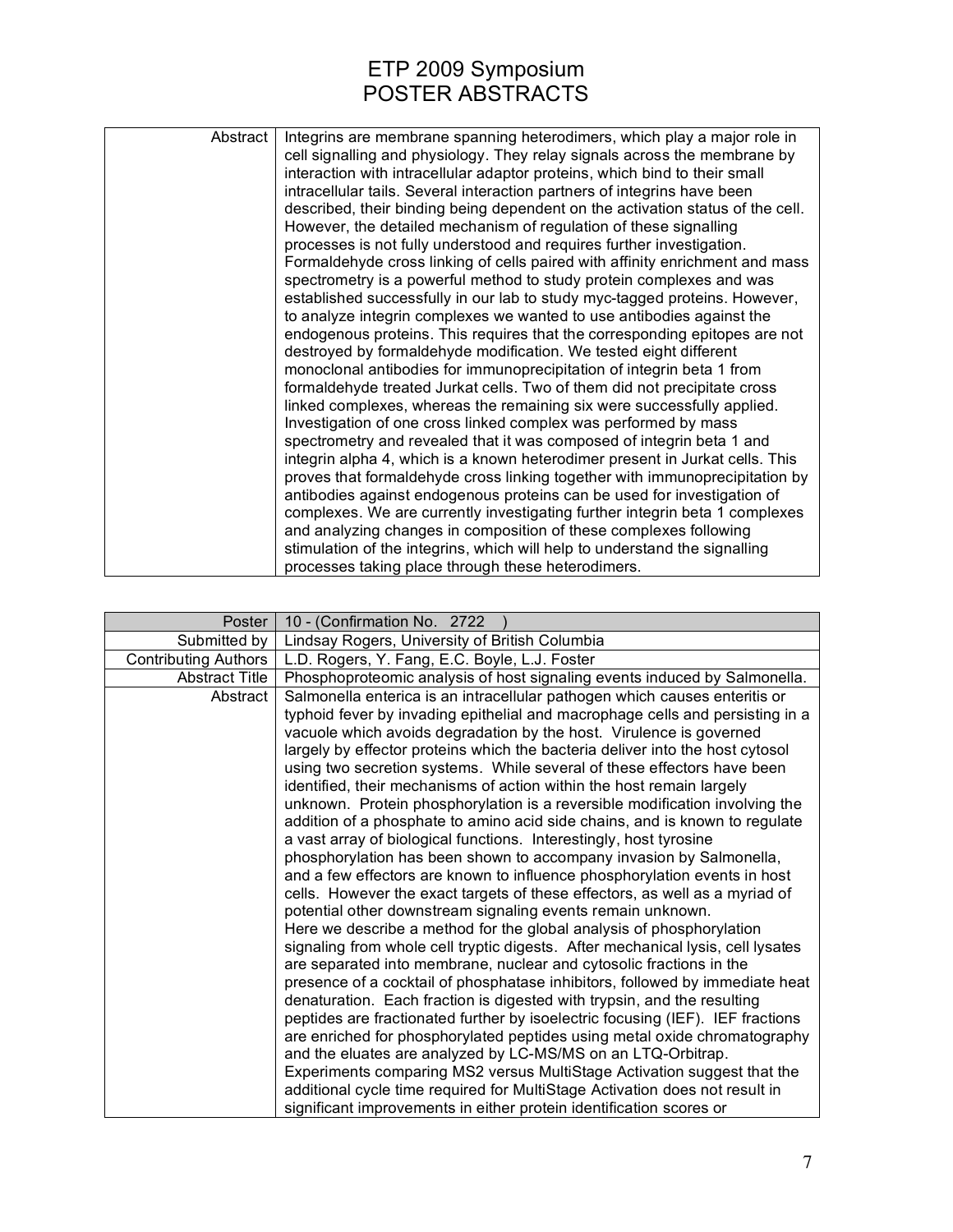|                      | Poster   9 - (Confirmation No. 2719)                                                              |
|----------------------|---------------------------------------------------------------------------------------------------|
|                      | Submitted by   Cordula Klockenbusch, Biomedical Research Centre                                   |
| Contributing Authors | Juergen Kast                                                                                      |
| Abstract Title       | Investigation of integrin beta 1 complexes by formaldehyde cross linking<br>and mass spectrometry |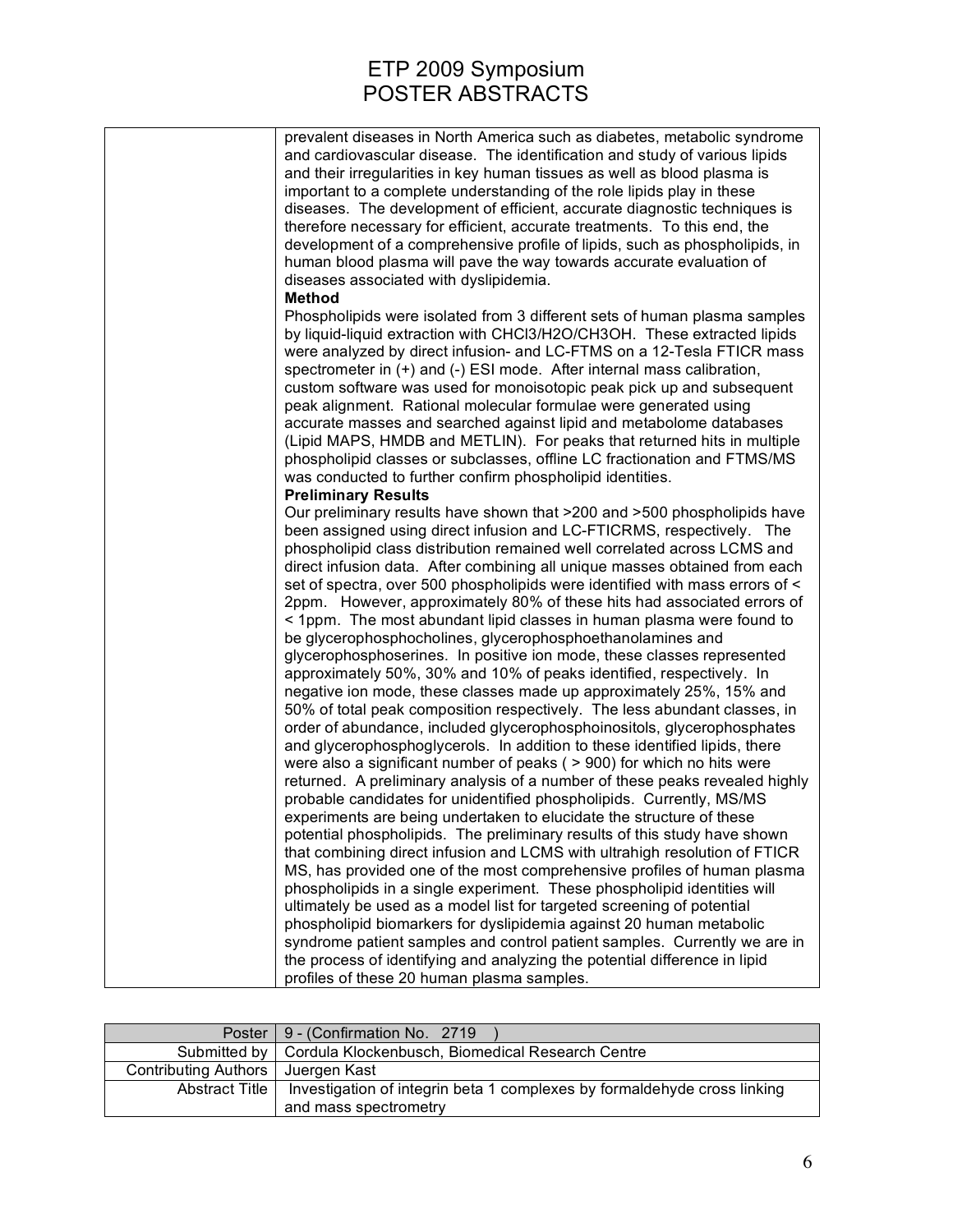| phosphorylation site localization.                                           |
|------------------------------------------------------------------------------|
| Combining the described assay with stable isotopic labeling of amino acids   |
| in cell culture (SILAC), we are currently tracking thousands of              |
| phosphoryation events which are induced in HeLa cells during Salmonella      |
| infection. Cells are harvested between 0 and 20 min post infection to        |
| generate a dynamic profile for each phosphorylation event detected as        |
| Salmonella invades its host. Several interesting pathways not previously     |
| linked to Salmonella infection have been identified. Future experiments will |
| compare results from wild type Salmonella infections to heat killed          |
| Salmonella and mutant strains for specific Salmonella effectors. The         |
| described work is expected to represent one of the largest                   |
|                                                                              |
| phosphoproteomic studies to date, and also to yield a vast amount of         |
| information regarding phosphorylation events induced by specific players in  |
| Salmonella virulence.                                                        |

| Poster                      | 11 - (Confirmation No. 2725                                                                                                                               |
|-----------------------------|-----------------------------------------------------------------------------------------------------------------------------------------------------------|
| Submitted by                | Chris Hao Pu, UBC ChiBi                                                                                                                                   |
| <b>Contributing Authors</b> |                                                                                                                                                           |
| <b>Abstract Title</b>       | Fishing for parkin ubiquitin ligase substrates                                                                                                            |
| Abstract                    | Ubiquitylation is a major post-translational modification which relies on a                                                                               |
|                             | vast network of about five hundred E3 ubiquitin ligases in human cells. It is                                                                             |
|                             | involved in several processes such as proteolysis (via the ubiquitin                                                                                      |
|                             | proteasome system; UPS), vesicle trafficking and DNA damage. Mutations                                                                                    |
|                             | in PARK2, which encode parkin E3 ligase, account for half of autosomal                                                                                    |
|                             | dominant juvenile parkinsonism cases, an early form of Parkinson $\forall \phi, \mathbb{C}^n$ , $\mathbb{N} \phi$ s                                       |
|                             | disease. Multiple PARK2 mutations underlie the RING domain, which                                                                                         |
|                             | promotes E3 ligase activity suggesting an inability for substrate degradation                                                                             |
|                             | may trigger neurodegeneration. We first employed parkin                                                                                                   |
|                             | immunoprecipitation to identify dynamic interactors of which a proportion will<br>potentially be substrates. Preliminary MS data suggested enrichment for |
|                             | proteasomal components as well as stress proteins in parkin transfected                                                                                   |
|                             | cells, in accordance with parkin $\forall \phi, \mathcal{C}, \mathcal{N}\phi$ s UPS connection and the                                                    |
|                             | possibility of parkin targeting misfolded proteins. We have also undertaken a                                                                             |
|                             | second approach relying on purification of the ubiquitin proteome using His-                                                                              |
|                             | biotin-tagged ubiquitin. The rationale is that overexpression of wild-type                                                                                |
|                             | parkin should lead to an enrichments of putative substrates due to increased                                                                              |
|                             | parkin mediated ubiquitination. The challenge is to establish a purification                                                                              |
|                             | scheme enabling identification of low abundant ubiquitinated proteins to                                                                                  |
|                             | increase the chance of detecting putative parkin substrates.                                                                                              |

| Poster                      | 12 - (Confirmation No. 2727                                                                                                                                                                                                |
|-----------------------------|----------------------------------------------------------------------------------------------------------------------------------------------------------------------------------------------------------------------------|
| Submitted by                | Nancy Fang, CHIBI, UBC                                                                                                                                                                                                     |
| <b>Contributing Authors</b> | Nancy Fang, Mayumi Iwashita and Thibault Mayor                                                                                                                                                                             |
| <b>Abstract Title</b>       | Heat-Shock Induced Misfolded Cytoplasmic Proteins Are Ubiquitinated by a                                                                                                                                                   |
|                             | Network of E3s in Saccharomyces cerevisiae.                                                                                                                                                                                |
| Abstract                    | A significant portion if not the majority of UPS substrates corresponds to<br>misfolded and damaged proteins that are targeted by protein quality control                                                                  |
|                             | (PQC) machinery. Dysfunction of the UPS can result in the accumulation of<br>misfolded proteins and formation of protein aggregates that can cause<br>extensive cellular damage. This has been associated to various human |
|                             | diseases, including neurodegenerative diseases, cancer, heart disease and                                                                                                                                                  |
|                             | diabetes. To gain a better understanding of the pathogenesis of these<br>diseases, it is necessary to investigate how the UPS targets PQC substrates                                                                       |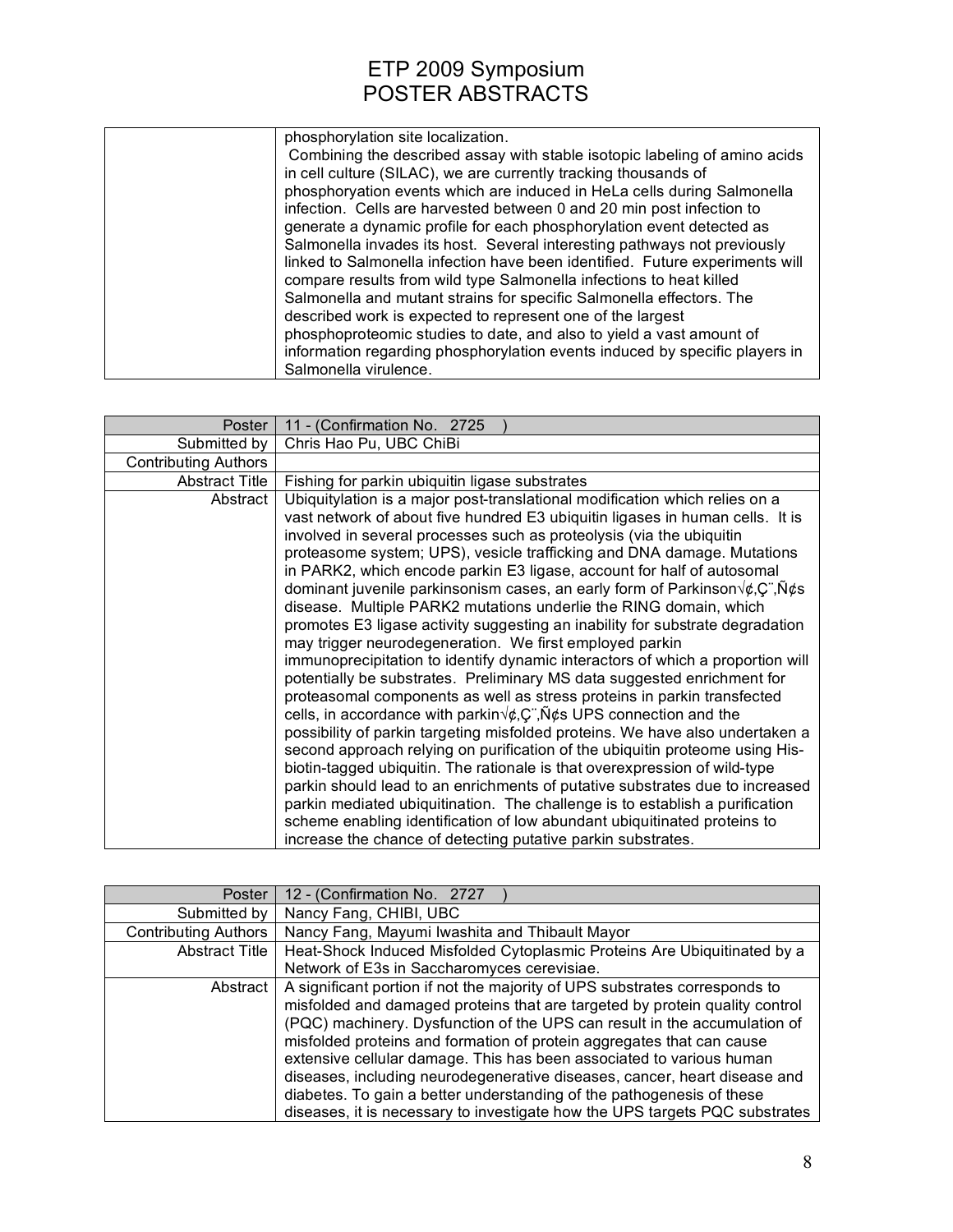| for degradation. To obtain a better insight of the PQC system in cytosol, we<br>employed heat-shock stress to globally increase misfolded protein levels in<br>yeast. A vast increase of total poly-ubiquitination levels is the landmark of<br>this dramatic change. Using quantitative mass spectrometry, we first<br>showed that heat-shock induced poly-ubiquitination is a good model to study<br>PQC machinery targeting cytosolic misfolded species. For quantitative<br>comparison, untreated and heat-shock treated cells that are expressing<br>his8-tagged ubiquitin were differentially labeled with 14N and 15N and were<br>subsequently subjected to enrichment of ubiquitinated proteins by nickel<br>chromatography. We showed that the majority of proteins displaying an<br>increase ubiquitination signal were localized in the cytoplasm. We then<br>screened for genes defective in heat-shock induced ubiquitination using a<br>selected deletion library of UPS genes. We identified several putative E3<br>ligases involved in heat-shock response, including VPS8 and GRR1 that<br>displayed a reduced viability after heat-shock and HUL5. After comparing |
|--------------------------------------------------------------------------------------------------------------------------------------------------------------------------------------------------------------------------------------------------------------------------------------------------------------------------------------------------------------------------------------------------------------------------------------------------------------------------------------------------------------------------------------------------------------------------------------------------------------------------------------------------------------------------------------------------------------------------------------------------------------------------------------------------------------------------------------------------------------------------------------------------------------------------------------------------------------------------------------------------------------------------------------------------------------------------------------------------------------------------------------------------------------------------------------|
| wild type and HUL5 cells by quantitative mass spectrometry, we determined<br>that about a fifth of the proteins ubiquitylated after heat-shock required<br>HUL5. The current data suggests that there is likely a network of several<br>E3s that is involved in targeting wide range of PQC substrates in cytosol in<br>yeast.                                                                                                                                                                                                                                                                                                                                                                                                                                                                                                                                                                                                                                                                                                                                                                                                                                                       |

| Poster                      | 13 - (Confirmation No. 2731                                                                                                                                                                                                                                                                                                                                                                                                                                                                                                                                                                                                                                                                                                                                                                                                                                                                                                                                                                                                                                                                                                                                                                                                                                                                                                                                                                                                                                                                                                                          |
|-----------------------------|------------------------------------------------------------------------------------------------------------------------------------------------------------------------------------------------------------------------------------------------------------------------------------------------------------------------------------------------------------------------------------------------------------------------------------------------------------------------------------------------------------------------------------------------------------------------------------------------------------------------------------------------------------------------------------------------------------------------------------------------------------------------------------------------------------------------------------------------------------------------------------------------------------------------------------------------------------------------------------------------------------------------------------------------------------------------------------------------------------------------------------------------------------------------------------------------------------------------------------------------------------------------------------------------------------------------------------------------------------------------------------------------------------------------------------------------------------------------------------------------------------------------------------------------------|
| Submitted by                | Yu Zi (emma) Zheng, CHiBi, BMB, CPS                                                                                                                                                                                                                                                                                                                                                                                                                                                                                                                                                                                                                                                                                                                                                                                                                                                                                                                                                                                                                                                                                                                                                                                                                                                                                                                                                                                                                                                                                                                  |
| <b>Contributing Authors</b> | Cecile Boscher, Michelle M. Hill, Robert G. Parton, Ivan R. Nabi, Leonard<br>J. Foster                                                                                                                                                                                                                                                                                                                                                                                                                                                                                                                                                                                                                                                                                                                                                                                                                                                                                                                                                                                                                                                                                                                                                                                                                                                                                                                                                                                                                                                               |
| <b>Abstract Title</b>       | Quantitative Proteomics Analysis of Cell Surface Caveolae in Mammary<br><b>Epithelial tumor Cells</b>                                                                                                                                                                                                                                                                                                                                                                                                                                                                                                                                                                                                                                                                                                                                                                                                                                                                                                                                                                                                                                                                                                                                                                                                                                                                                                                                                                                                                                                |
| Abstract                    | Caveolae are a class of membrane microdomains that are microscopically<br>distinguishable stable invaginations of the cell plasma membrane. The<br>formation of caveolae depends on the presence of specific structural<br>proteins caveolin-1 in non-muscle cells and others like the recently reported<br>caveolae associated protein Cavin/Ptrf. Caveolae have well-characterized<br>roles in signal transduction and endocytosis, however non-caveolar roles<br>for caveolin have also been proposed. Caveolae and caveolin-1 are closely<br>associated with detergent-resistant membranes (DRMs) whose detergent-<br>resistance and low density allow them to be enriched biochemically. We<br>performed quantitative proteomic analysis on DRMs from cell lines<br>expressing caveolae, caveolin-1 but no caveolae and limiting amounts of<br>caveolin-1 in order to characterize the different protein composition of<br>DRMs in cells expressing caveolae and/or caveolin-1. We found that the<br>loss of caveolae on the plasma membrane has a dramatic effect on the<br>DRM content of a cell. Multiple proteins were identified to be selectively<br>associated with DRMs in caveolae-expressing cells, such proteins included<br>known raft/caveolae associated proteins caveolin-1, Ptrf and flotillins,<br>signaling proteins such as MAP kinase, tyrosine protein kinase Fyn, R-Ras<br>and multiple G protein subunits, as well as actin and filamin indicating the<br>connection between rafts/caveolae and microfilaments networks. |

| Poster   14 - (Confirmation No. 2733                                                                       |
|------------------------------------------------------------------------------------------------------------|
| Submitted by   Chengcheng Zhang, University of British Columbia                                            |
| Contributing Authors   Daniel Evans, Ronald Beavis, Juergen Kast                                           |
| Abstract Title   Protein Interaction Environments Comparison Using The Global Proteome<br>Machine database |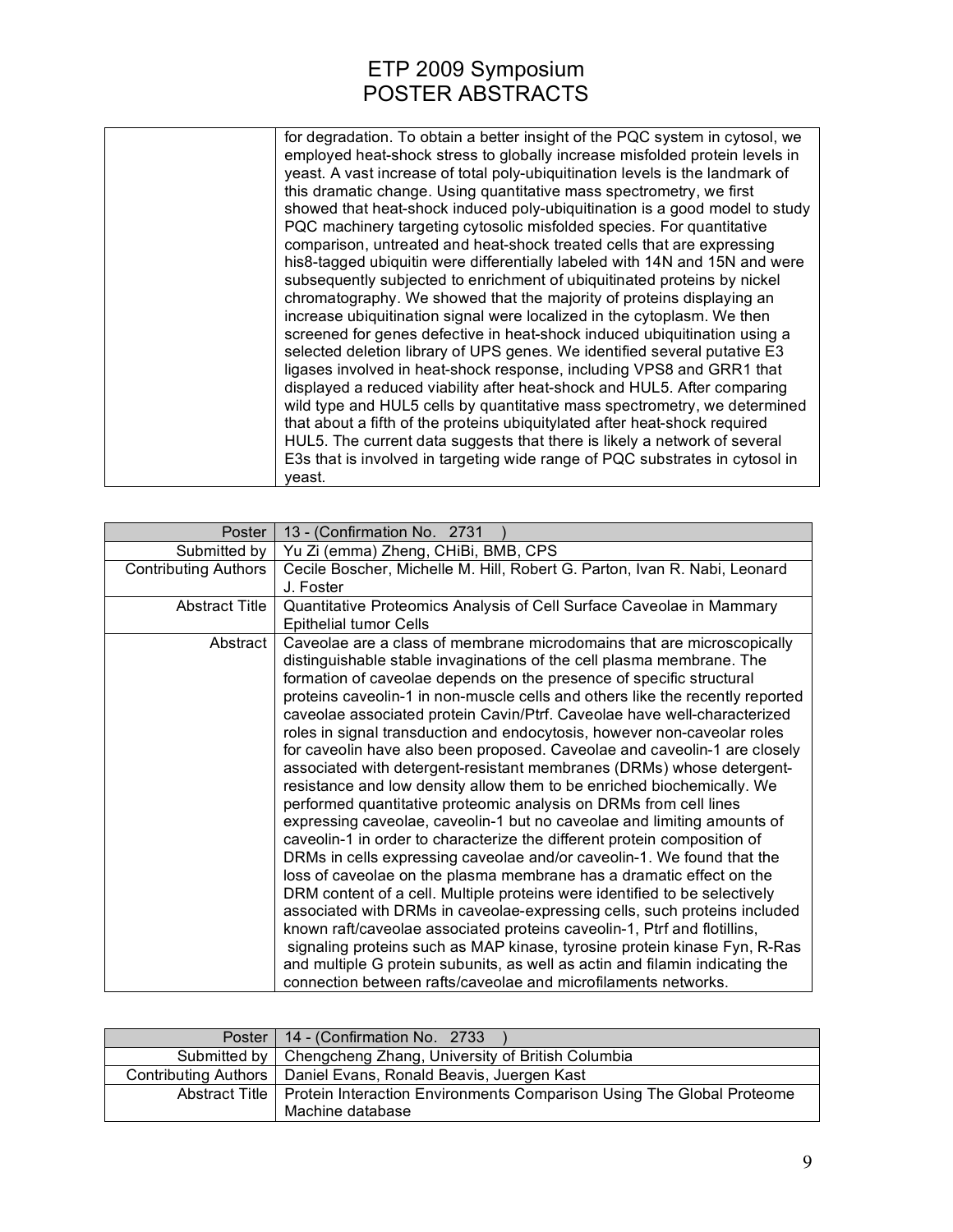| Abstract | By definition, protein interaction environments are represented by all of the<br>proteins interacting with a protein of interest, or sharing its cellular<br>localization and having the potential to form such interactions or to block<br>them. Their identification for a given protein is the focus of functional<br>proteomics studies. With the number of such studies rapidly increasing,<br>proteomics databases are increasingly likely to already contain this type of<br>information. The Global Proteome Machine database (GPMDB) is the<br>largest curated and publicly available data repository for proteomics<br>information derived from tandem mass spectrometry. The GPMDB could<br>potentially allow a novel way to observe protein interaction environment, i.e.<br>by parsing the database for proteins that are commonly coincident and have<br>highly correlated occurrences and intensities. Using the stringent criteria we |
|----------|-------------------------------------------------------------------------------------------------------------------------------------------------------------------------------------------------------------------------------------------------------------------------------------------------------------------------------------------------------------------------------------------------------------------------------------------------------------------------------------------------------------------------------------------------------------------------------------------------------------------------------------------------------------------------------------------------------------------------------------------------------------------------------------------------------------------------------------------------------------------------------------------------------------------------------------------------------|
|          | developed, we have compared the protein interaction environments of<br>certain GTPases, i.e. Rap1, RhoA and CDC42, particularly the proteins that<br>are shared by these GTPases and the ones that unique to them, and also<br>the significance of these proteins, which reveals the different and<br>overlapping context where these enzymes function. Our results demonstrate<br>that GPMDB can be used to gain insight into the protein interaction<br>environment individually, and for the comparison among environments.                                                                                                                                                                                                                                                                                                                                                                                                                        |

| Submitted by                | Yuan Fang, Center for High-Throughput Biology, UBC                                                                                                                                                                                                                                                                                                                                                                                                                                                                                                                                                                                                                                                                                                                                                                                                                                                                                                                                                                                                                                                                                                                                                                                                                                                                                                                                                                                                                                                                                                                                                                                                                                                                                                     |
|-----------------------------|--------------------------------------------------------------------------------------------------------------------------------------------------------------------------------------------------------------------------------------------------------------------------------------------------------------------------------------------------------------------------------------------------------------------------------------------------------------------------------------------------------------------------------------------------------------------------------------------------------------------------------------------------------------------------------------------------------------------------------------------------------------------------------------------------------------------------------------------------------------------------------------------------------------------------------------------------------------------------------------------------------------------------------------------------------------------------------------------------------------------------------------------------------------------------------------------------------------------------------------------------------------------------------------------------------------------------------------------------------------------------------------------------------------------------------------------------------------------------------------------------------------------------------------------------------------------------------------------------------------------------------------------------------------------------------------------------------------------------------------------------------|
| <b>Contributing Authors</b> | Lindsay D. Rogers, Leonard J. Foster                                                                                                                                                                                                                                                                                                                                                                                                                                                                                                                                                                                                                                                                                                                                                                                                                                                                                                                                                                                                                                                                                                                                                                                                                                                                                                                                                                                                                                                                                                                                                                                                                                                                                                                   |
| <b>Abstract Title</b>       | Global Ser/Thr/Tyr phosphorylation in Salmonella                                                                                                                                                                                                                                                                                                                                                                                                                                                                                                                                                                                                                                                                                                                                                                                                                                                                                                                                                                                                                                                                                                                                                                                                                                                                                                                                                                                                                                                                                                                                                                                                                                                                                                       |
| Abstract<br>Reference:      | Currently, few studies are done on the phosphorylation events in<br>prokaryotes. It was traditionally believed that phosphorylation in bacteria is<br>at least 10-fold less than in eukaryotes and mainly on His/Asp residues.<br>With the recent advances in mass-spectrometry based proteomics, global<br>phosphorylation studies in E. coli and B. subtilis have revealed evolutionarily<br>conserved phosphorylation sites on Ser/Thr/Tyr residues in bacteria (1,2).<br>Salmonella enteric is an intracellular bacteria pathogen that causes enteritis<br>and typhoid fever, and is an important model organism for studying host-<br>pathogen interactions. Salmonella uses two type III secretion systems to<br>inject effector proteins into the host cell to facilitate invasion and intracellular<br>survival, however, little is known about whether phosphorylation plays a role<br>in this process. We have used metal-oxide chromatography to enrich<br>phosphopeptides from Salmonella lysates for subsequent analysis on a<br>LTQ-Orbitrap. With optimized conditions in peptide fractionation by<br>isoelectric focusing and phosphopeptide enrichment, we are able to detect<br>150 non-redundant Salmonella phosphopeptides. By comparing the<br>phosphorylation profiles between the stationary and log phase cultures (the<br>latter yields invasive Salmonella), we have identified several<br>phosphorylation sites on invasion and motility related proteins. To our<br>knowledge, this represents the first evidence in the association between<br>phosphorylation and Salmonella virulence.<br>1. B, M. et al. Mol Cell Proteomics. 2008 Feb; 7(2): 299-307.<br>2. B, M., et al. Mol Cell Proteomics. 2007 Apr;6(4):697-707. |

| Poster   16 - (Confirmation No. 2742)                                       |
|-----------------------------------------------------------------------------|
| Submitted by   Farzin Khosrow-Khavar, Department of Biochemistry, UBC       |
| Contributing Authors   Alex Ng, Dr. Thibault Mayor (principal investigator) |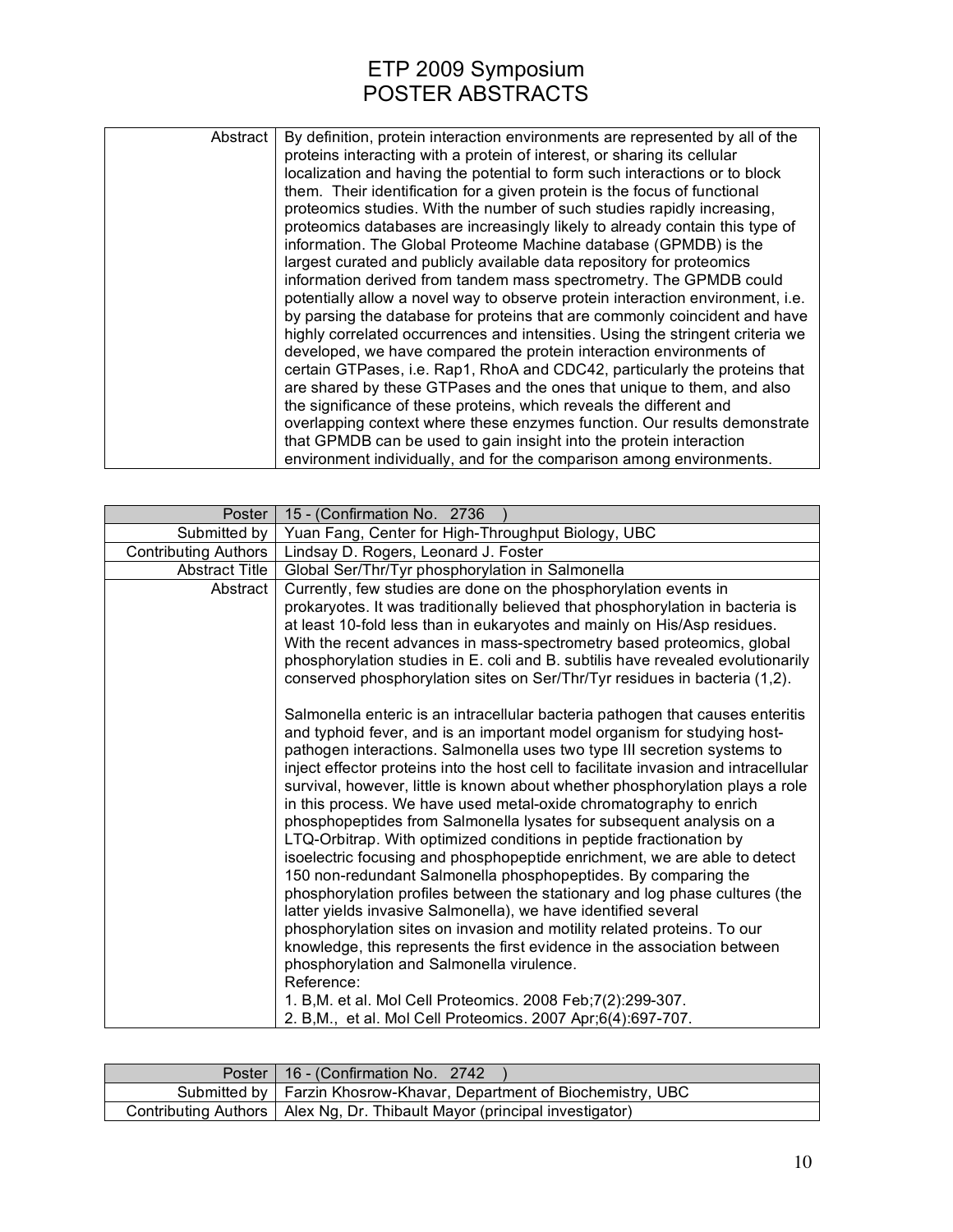| Abstract Title | Characterizing the Saccharomyces cerevisiae Cytoplasmic Protein Quality<br><b>Control System Using Model Substrates</b>                                                                                                                                                                                                                                                                                                                                                                                                                                                                                                                                                                                                                                                                                                                                                                                                                                                                                                                                                                                                                                                                                                                                                                                                                                                                                                                                                                                                                          |
|----------------|--------------------------------------------------------------------------------------------------------------------------------------------------------------------------------------------------------------------------------------------------------------------------------------------------------------------------------------------------------------------------------------------------------------------------------------------------------------------------------------------------------------------------------------------------------------------------------------------------------------------------------------------------------------------------------------------------------------------------------------------------------------------------------------------------------------------------------------------------------------------------------------------------------------------------------------------------------------------------------------------------------------------------------------------------------------------------------------------------------------------------------------------------------------------------------------------------------------------------------------------------------------------------------------------------------------------------------------------------------------------------------------------------------------------------------------------------------------------------------------------------------------------------------------------------|
| Abstract       | A significant pool of aberrant proteins is targeted by the protein quality<br>control (PQC) machinery of the ubiquitin system in the cytoplasm of<br>eukaryotic cells. The array of substrates targeted by the PQC system<br>remains elusive. The ubiquitin system relies on a vast network of proteins.<br>For instance, in the human genome there are over 500 putative E3 ligases.<br>We will use temperature-sensitive model substrates to characterize the PQC<br>system targeting aberrant proteins within the cell. We are currently building<br>a library of temperature-sensitive mutants corresponding to cytoplasmic<br>proteins that are specifically degraded at the non-permissive temperature. In<br>a preliminary screen, we identified two potential candidate substrates that<br>are temperature-sensitive alleles of glutamyl-tRNA synthetase (GUS1) and<br>pyrroline-5-carboxylate reductase (PRO3) with half-lives of 45 and 40<br>minutes respectively, as determined by cycloheximide chase experiments.<br>The PQC system targeting these substrates will be identified by screening<br>for all known and putative E3 ligase deletion strains and chaperone proteins<br>(CPs) that prevent degradation of these essential proteins and thus restore<br>viability at the non-permissive temperature. Upon identification of E3<br>ligases and chaperone proteins targeting the model substrates for turnover,<br>the physiological targets of ligases and CPs will be determined using<br>quantitative mass spectrometry. |

| Poster                      | 17 - (Confirmation No. 2743                                                                                                                           |
|-----------------------------|-------------------------------------------------------------------------------------------------------------------------------------------------------|
| Submitted by                | Vincent Chen, University of British Columbia                                                                                                          |
| <b>Contributing Authors</b> | Christian C. Naus, Leonard J. Foster                                                                                                                  |
| <b>Abstract Title</b>       | Specific Sites of Ubiquitylation and Components of the Ubiquitin                                                                                      |
|                             | Proteasome System (UPS) Associated with Gap Junction Protein                                                                                          |
|                             | Connexin43                                                                                                                                            |
| Abstract                    | The aberrant expression of the gap junction protein connexin43 (Cx43) is                                                                              |
|                             | associated with a range of debilitating pathologies including the propagation                                                                         |
|                             | of stroke damage and the progression of malignant tumors. Using                                                                                       |
|                             | quantitative peptide-level dimethylation and LC-MS/MS, we have identified                                                                             |
|                             | components of the ubiquitin-proteasome system (UPS), a regulatory                                                                                     |
|                             | network implicated in the trafficking and degradation of ion channels and                                                                             |
|                             | membrane receptors. Amongst the proteins found to associate with Cx43 at                                                                              |
|                             | gap junction in C6 cells and primary mouse astrocytes, we have identified                                                                             |
|                             | ring finger-protein TRIM a component of the cullin-ring ubiquitin ligases,                                                                            |
|                             | ubiquitin, and unexpectedly, lid components of the (26s) proteasome.<br>Serving as further evidence, we additionally identified the specific sites of |
|                             | Cx43 ubiquitylation and associated K48-linked polyubiquitin chains, which                                                                             |
|                             | we speculate serves to regulate the intracellular localization and retrograde                                                                         |
|                             | turnover of the gap junction protein. Findings presented within this study                                                                            |
|                             | provide mechanistic insights into the post-translational regulation and                                                                               |
|                             | trafficking of gap junction proteins, and more generally will serve as a                                                                              |
|                             | foundation for future investigations related to aberrant levels of Cx43 in a                                                                          |
|                             | variety of diseases. Acknowledgements: Funded by a grant from the                                                                                     |
|                             | Canadian Institutes of Health Research; V.C.C. holds a Heart & Stroke                                                                                 |
|                             | Foundation of Canada Post-doctoral Fellowship; L.J.F. holds a Canada                                                                                  |
|                             | Research Chair in Organellar Proteomics; C.C.N. holds a Canada Research                                                                               |
|                             | Chair in Gap Junctions and Disease.                                                                                                                   |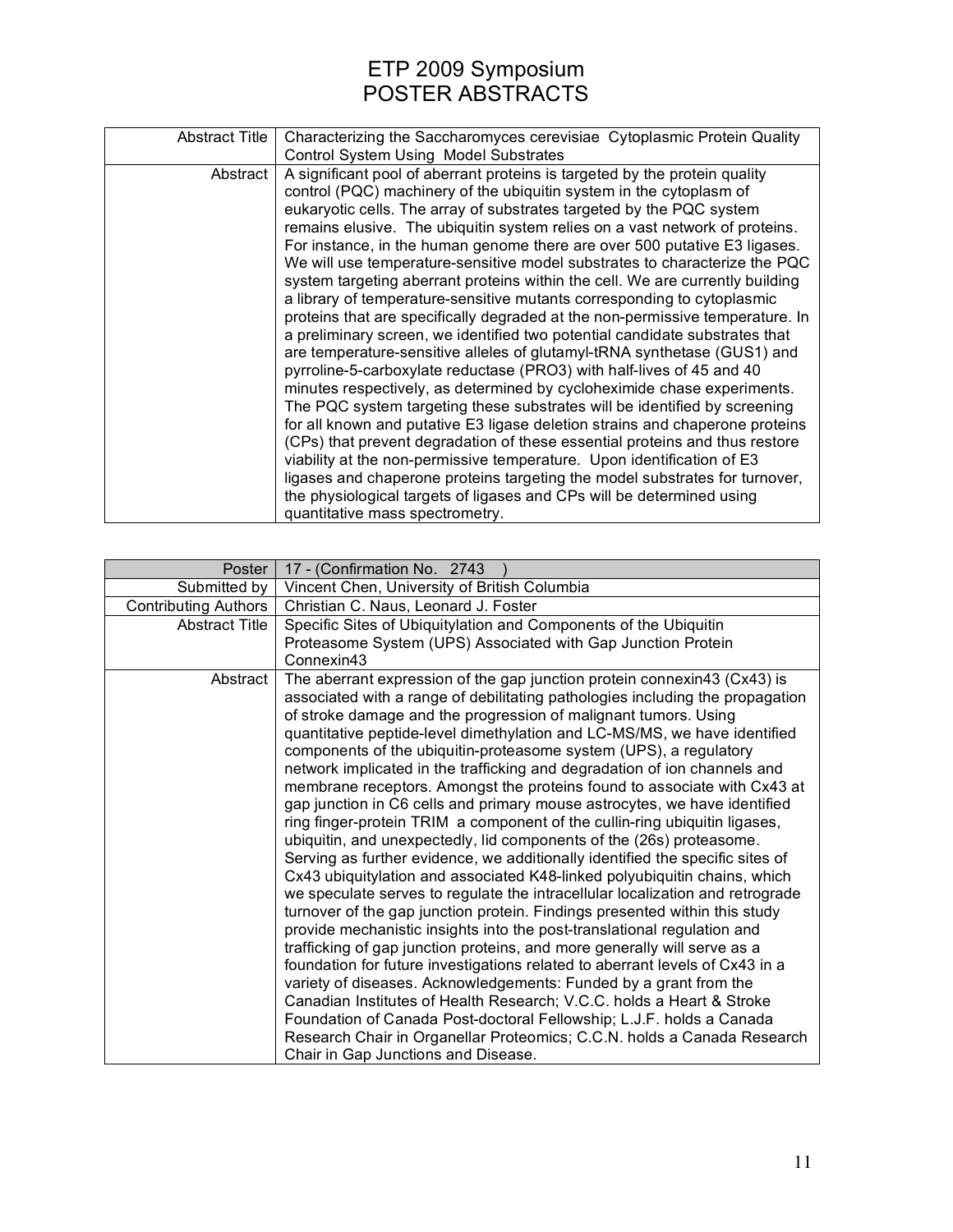| <b>Poster</b>               | 18 - (Confirmation No. 2750                                                  |
|-----------------------------|------------------------------------------------------------------------------|
| Submitted by                | Inga Wilde, Dept. of Biochemistry and Molecular Biology, UBC                 |
| <b>Contributing Authors</b> | Maria Brack, Thibault Mayor: Dept. of Biochemistry and Molecular Biology,    |
|                             | UBC, Ca                                                                      |
| <b>Abstract Title</b>       | Mass Spectrometric Analysis of the Composition of Protein Aggregates         |
|                             | Induced upon Proteasome Inhibition                                           |
| Abstract                    | Protein aggregation in the cell is connected to certain neurodegenerative    |
|                             | disorders, e.g. Parkinson's Disease (PD). Protein aggregates can also be     |
|                             | induced by proteasome inhibition in cell culture. Most proteins targeted for |
|                             | proteasomal degradation are labelled with ubiquitin, which is also found     |
|                             | enriched in protein aggregates in PD. Using human neuroblastoma cells, we    |
|                             | determined that upon chemical proteasome inhibition ubiquitin-enriched       |
|                             | aggregates are induced. We established a procedure implementing a            |
|                             | sucrose gradient to enrich for these induced aggregates. Preliminary MS      |
|                             | analysis showed that a large number of proteins could be identified in       |
|                             | sucrose fractions derived from cells treated with MG132 but not from control |
|                             | DMSO-treated cells, e.g. several heat shock proteins, the ubiquitin and      |
|                             | ribosomal protein S27a precursor, dynein, vimentin and internexin. These     |
|                             | data suggest that proteasome inhibition has a broad impact on the proteome   |
|                             | and that it induces the aggregation of a large variety of proteins. We are   |
|                             | currently repeating the experiment using SILAC.                              |

| Poster                      | 19 - (Confirmation No. 2752                                                                                                                                 |
|-----------------------------|-------------------------------------------------------------------------------------------------------------------------------------------------------------|
| Submitted by                | Julian Saba, Thermo Fisher Scientific                                                                                                                       |
| <b>Contributing Authors</b> | Zhiqi Hao, Jae C Schwartz, Andreas Huhmer                                                                                                                   |
| <b>Abstract Title</b>       | Protein N- and C-terminal Sequencing Using Electron Transfer Dissociation                                                                                   |
|                             | <b>Mass Spectrometry</b>                                                                                                                                    |
| Abstract                    | Electron transfer dissociation (ETD), compared to collisional activation, is                                                                                |
|                             | relatively insensible to the size, the amino acid composition and post-                                                                                     |
|                             | translational modifications of peptides or proteins. The fact that ETD                                                                                      |
|                             | randomly cleaves backbone bonds makes it an advantageous tool for large                                                                                     |
|                             | peptide and intact protein analysis. ETD of intact proteins performs with high                                                                              |
|                             | efficiency, generating very informative, yet extremely complex spectra which                                                                                |
|                             | contain highly charged product ions that are difficult, or even impossible to                                                                               |
|                             | resolve at unit resolution. ETD was recently implemented in a hybrid linear                                                                                 |
|                             | ion trap - Orbitrap mass spectrometer. The high resolution and accurate                                                                                     |
|                             | mass of the Orbitrap would greatly facilitate the analysis of intact proteins<br>using ETD. For unit resolution instruments, proton transfer reaction (PTR) |
|                             | following ETD was developed to reduce spectral complexity. PTR removes                                                                                      |
|                             | protons from the multiply charged product ions, generating a simplified                                                                                     |
|                             | spectrum that contains product ions of resolvable charge states at unit                                                                                     |
|                             | resolution. PTR has recently implemented in LTQ XL under instrument                                                                                         |
|                             | control software. In this study, ETD was applied to proteins top-down                                                                                       |
|                             | analysis both in hybrid linear ions trap and in unit-resolution linear trap. ETD                                                                            |
|                             | combined with accurate mass and high resolution was employed to study                                                                                       |
|                             | optimized conditions for intact protein sequencing. The performance of PTR                                                                                  |
|                             | for ETD spectra simplification was evaluated. The utility of ETD-PTR                                                                                        |
|                             | approach for intact protein analysis in unit-resolution linear trap was also                                                                                |
|                             | investigated.                                                                                                                                               |
|                             | Using ETD with accurate mass and high resolving power, standard intact                                                                                      |
|                             | proteins ranging in size from 8 kDa to 46 kDa were analyzed. The resulting                                                                                  |
|                             | spectra are information rich, containing multiply charged c/z. type of product                                                                              |
|                             | ions which are well resolved. The optimized ratio of analyte cation and ETD                                                                                 |
|                             | reagent anion was investigated for maximum sequence coverage. The                                                                                           |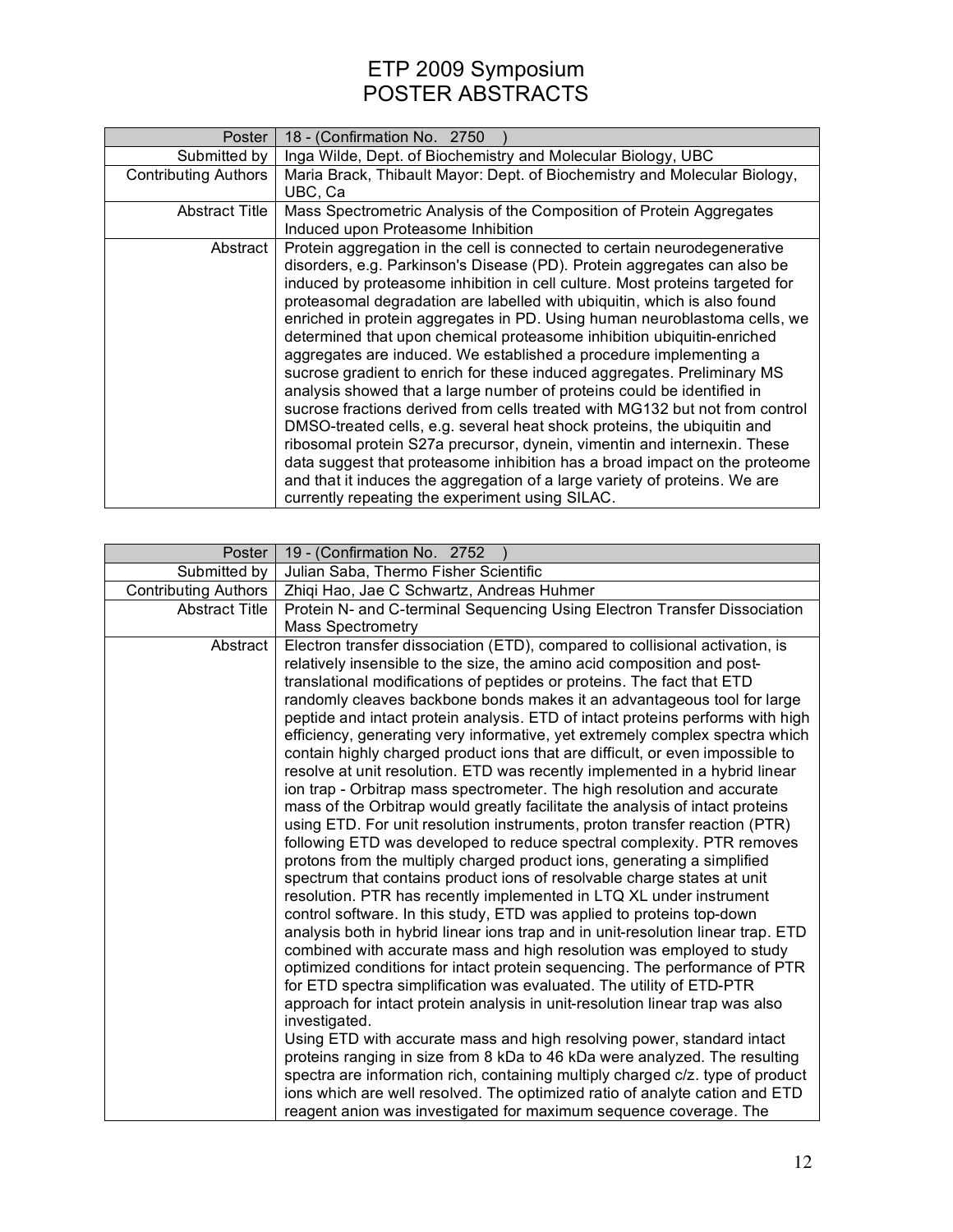| optimized ETD reaction time for maximum sequence coverage was found to       |
|------------------------------------------------------------------------------|
| be significantly shorter than ETD reaction time for peptide fragmentation.   |
| Longer ETD reactions lead to decreased overall sequence coverage while       |
| N- and C-terminal sequence coverage was increased.                           |
| When ETD of intact proteins was performed in unit-resolution instrument,     |
| multiply charged product ions in the resulting spectra could not be resolved |
| adequately. Thus, reducing product ion charge state to produce simplified    |
| spectra is necessary for data interpretation. Charge reduction can be        |
| achieved either by extended ETD reaction, or by PTR. Our results indicated   |
| that c/z. type ions generated by extended ETD reaction contain one or more   |
| extra hydrogen than expected, due to charge reduction through multiple       |
| electron transfers. These ions are excluded from identification by database  |
| search software due to the unexpected mass shift. Furthermore, extended      |
| ETD reaction generated secondary fragmentation products which interfere      |
| with data analysis. PTR, which reduces product ion charge state by           |
| subtracting protons, generates c/z. type ions of expected mass for data      |
| analysis software. Our data from intact proteins up to 30 kDa indicated that |
| PTR following ETD in linear trap significantly improves sequence coverage    |
| when compared to ETD alone. The utility of ETD-PTR in unit resolution        |
| linear trap for intact protein analysis, as well as its limitations, will be |
| discussed.                                                                   |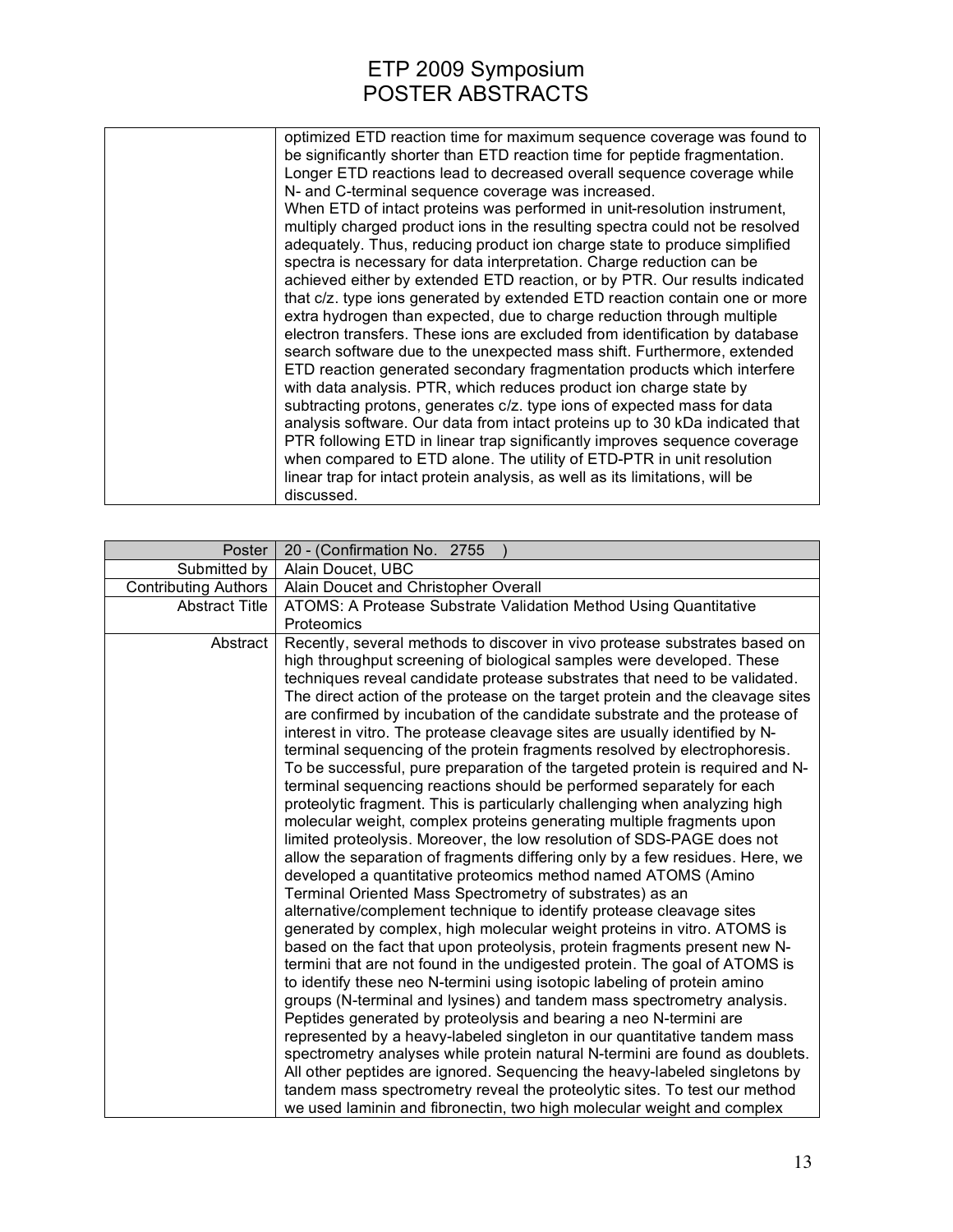| proteins found in extracellular matrices as target proteins. A control        |
|-------------------------------------------------------------------------------|
| experiment shown a heavy to light (H/L) ratio centered to 1 for peptides not  |
| affected by protease activity. A small number of outliers were identified and |
| eliminated from future analyses. Digestion of denatured fibronectin and       |
| laminin with GluC, a serine protease specifically cleaving after glutamate    |
| residues, resulted in the identification of 21 neo N-termini and all of them  |
| conformed to the GluC cleavage specificity. Proteolysis of native fibronectin |
| and laminin resulted in the identification of 2 and 3 cleavage products,      |
| respectively. Digestion of the target protein with human neutrophil elastase, |
| a serine protease with broad cleavage specificity, resulted in the            |
| identification of 68 peptides and were in good agreement to the known         |
| elastase specificity. Interestingly, no peptide presented a basic residue in  |
| P1, which is in accordance with published results. To compare the             |
| performance of N-terminal sequencing and ATOMS, fibronectin was               |
| digested separately with two enzymes of very broad cleavage specificity,      |
| namely matrix metalloprotease (MMP)-2 and -8 and the samples were             |
| analyzed using both methods. ATOMS identified 17 cleavage sites while 15      |
| N-terminal sequencing reactions revealed 9 sites. Three cleavage sites        |
| were common to both methods. A total of 23 cleavage sites were identified.    |
| We can conclude that ATOMS can be used successfully to identify protease      |
| cleavage site using difficult target proteins and proteases of broad cleavage |
| specificity. ATOMS performed better than the N-terminal sequencing when       |
| proteolysis of complex, high molecular protein generated multiple cleavage    |
| products, but the best results are achieved by a combination of both          |
| methods.                                                                      |

| Poster                      | 21 - (Confirmation No. 2757                                                                                                                                                                                                                                                                                                                                                                                                                                                                                                                                                                                                                                                                                                                                                                                                                                                                                                                                                                                                                                                                                                                                                                                                                                                                                                                                                                                                                 |
|-----------------------------|---------------------------------------------------------------------------------------------------------------------------------------------------------------------------------------------------------------------------------------------------------------------------------------------------------------------------------------------------------------------------------------------------------------------------------------------------------------------------------------------------------------------------------------------------------------------------------------------------------------------------------------------------------------------------------------------------------------------------------------------------------------------------------------------------------------------------------------------------------------------------------------------------------------------------------------------------------------------------------------------------------------------------------------------------------------------------------------------------------------------------------------------------------------------------------------------------------------------------------------------------------------------------------------------------------------------------------------------------------------------------------------------------------------------------------------------|
| Submitted by                | John Kelly, NRC-Institute for Biological Sciences                                                                                                                                                                                                                                                                                                                                                                                                                                                                                                                                                                                                                                                                                                                                                                                                                                                                                                                                                                                                                                                                                                                                                                                                                                                                                                                                                                                           |
| <b>Contributing Authors</b> | Ally Pen, Tammy-Lynn Tremblay, Phuong Le, Maureen O'Connor-McCourt,<br>Anne Lenferink                                                                                                                                                                                                                                                                                                                                                                                                                                                                                                                                                                                                                                                                                                                                                                                                                                                                                                                                                                                                                                                                                                                                                                                                                                                                                                                                                       |
| <b>Abstract Title</b>       | Characterization of protein expression in LCM-captured vessels from<br>matched tumour and non-malignant breast tissue.                                                                                                                                                                                                                                                                                                                                                                                                                                                                                                                                                                                                                                                                                                                                                                                                                                                                                                                                                                                                                                                                                                                                                                                                                                                                                                                      |
| Abstract                    | While several proteomic studies have used whole tumor tissue for protein<br>expression analyses, relatively few have analyzed protein expression in a<br>defined population of cells within the tissue (i.e. endothelial cells). These<br>cells likely express markers/proteins that may be important for tumor<br>pathogenesis. A few years ago we began to study the proteome of<br>microvessels isolated by laser-capture microdissection (LCM) from matched<br>non-malignant and tumor breast tissues (highly vascularized and invasive<br>ductal carcinoma, grades 1-3). The analytical challenges were significant<br>not the least of which has been adapting our analytical protocols to<br>accommodate the tiny quantities of proteins typically provided by LCM.<br>Using a combination of direct on-cap tryptic digestion of the LCM-captured<br>microvessels coupled with label-free nanoLC-MS-based proteomic analysis,<br>we have identified several proteins that are differentially expressed in non-<br>malignant and breast tumor microvessels. A number of these proteins have<br>been validated by immunofluorescence. Interestingly, differential protein<br>expression was similar across the majority of the clinical samples analyzed.<br>This study demonstrates the utility of using LCM-extracted microvessels<br>coupled with protein profiling methods to identify potential vascular breast<br>tumor markers. |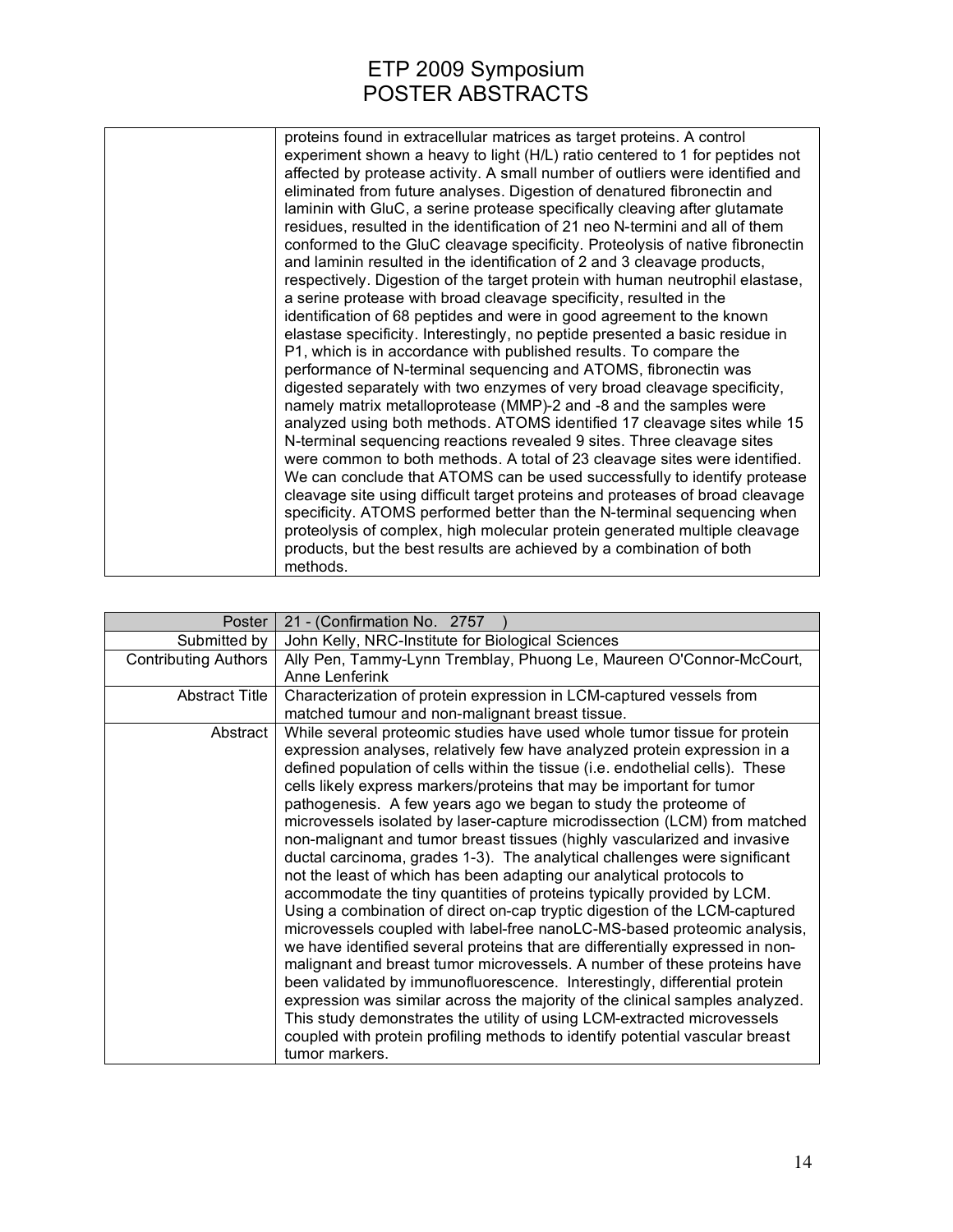| Poster                      | 22 - (Confirmation No. 2758                                                                                                                                                                                                                                                                                                                                                                                                                                                                                                                                                                                                                                                                                                                                                                                                                            |
|-----------------------------|--------------------------------------------------------------------------------------------------------------------------------------------------------------------------------------------------------------------------------------------------------------------------------------------------------------------------------------------------------------------------------------------------------------------------------------------------------------------------------------------------------------------------------------------------------------------------------------------------------------------------------------------------------------------------------------------------------------------------------------------------------------------------------------------------------------------------------------------------------|
| Submitted by                | Maryvonne Rosamont-Ursulet, UBC                                                                                                                                                                                                                                                                                                                                                                                                                                                                                                                                                                                                                                                                                                                                                                                                                        |
| <b>Contributing Authors</b> | Angus Murray, Miriam Lynn, W. Robert McMaster                                                                                                                                                                                                                                                                                                                                                                                                                                                                                                                                                                                                                                                                                                                                                                                                          |
| <b>Abstract Title</b>       | Elucidation of the role of the Leishmania mexicana A600.4 gene in the                                                                                                                                                                                                                                                                                                                                                                                                                                                                                                                                                                                                                                                                                                                                                                                  |
|                             | regulation of amastigote growth                                                                                                                                                                                                                                                                                                                                                                                                                                                                                                                                                                                                                                                                                                                                                                                                                        |
| Abstract                    | Leishmania, a protozoan parasite from the family Trypanosomatidae, is<br>responsible for the disease leishmaniasis. This disease represents a major<br>public health risk in many tropical and subtropical regions of the world and is<br>endemic in 88 countries on 4 continents. There is currently an urgent need<br>for new therapies against leishmaniasis; most anti-leishmanial drugs are<br>costly and are becoming less effective and no effective vaccine is currently<br>available.                                                                                                                                                                                                                                                                                                                                                         |
|                             | The parasite Leishmania has a two-stage life cycle. In the insect vector,<br>Leishmania resides as uniflagellated promastigotes. After transmission to<br>the mammalian host, promastigotes infect macrophages where they<br>differentiate and replicate as amastigotes. There, the parasite can evade the<br>immune system and persist for a long time, resulting in the chronic<br>symptoms of the disease.                                                                                                                                                                                                                                                                                                                                                                                                                                          |
|                             | Because amastigotes are responsible for chronic infection of host cells in<br>humans, research has been focused on the identification and functional<br>analysis of amastigote-expressed genes. Elucidating their role in<br>Leishmania persistence and pathogenesis may allow the identification of<br>new strategies to control leishmaniasis.                                                                                                                                                                                                                                                                                                                                                                                                                                                                                                       |
|                             | Comparison of global gene expression profiles between promastigotes and<br>amastigotes indicates that very few genes are differentially expressed<br>between the two stages. The A600.4 gene was identified as one of the rare<br>genes upregulated at the amastigote stage in Leishmania mexicana. This<br>led to the hypothesis that the A600.4 gene is important in amastigote<br>development. Previous studies revealed that A600.4 is part of a gene<br>cluster, A600, and focused on the characterization of this gene family.<br>Current work is investigating the role of the A600.4 gene by identifying<br>A600.4 interacting proteins, using the reductive dimethylation method. This<br>may allow the identification of a new pathway in Leishmania that regulate<br>amastigote proliferation and help in the development of new therapies. |

| <b>Poster</b>               | 23 - (Confirmation No. 2759                                                   |
|-----------------------------|-------------------------------------------------------------------------------|
| Submitted by                | Anna Prudova, Centre for Blood Research, UBC                                  |
| <b>Contributing Authors</b> | Anna Prudova*, Ulrich auf dem Keller*, Christopher M. Overall                 |
| <b>Abstract Title</b>       | Multiplex System-wide Discovery of Matrix Metalloproteinase Substrates        |
|                             | and their Cleavage Sites                                                      |
| Abstract                    | Matrix metalloproteinases (MMPs) are zinc-containing endopeptidases that      |
|                             | play an important role in development, wound healing, normal tissue           |
|                             | turnover and have been implicated in heart disease, cancer, arthritis and     |
|                             | neurodegenerative diseases. Defining a complete list of each MMPs             |
|                             | substrates, or degradome, is warranted, in order to understand many roles     |
|                             | MMPs play in health and disease. Moreover, identification of exact location   |
|                             | of cleavages is warranted as this determines functional outcome of            |
|                             | proteolytic processing. To address these questions we developed Terminal      |
|                             | Amine Isotopic Labeling of Substrates (TAILS), as a novel proteomic screen    |
|                             | for substrate discovery using iTRAQ multiplex reagent protein labeling, and   |
|                             | MMP-2 as a model protease.                                                    |
|                             | In the TAILS approach, the sample is enriched for N-terminal peptides of      |
|                             | each protein. Specifically, the proteomes of two samples containing active    |
|                             | and inactive protease (control) are first reduced, alkylated and labeled with |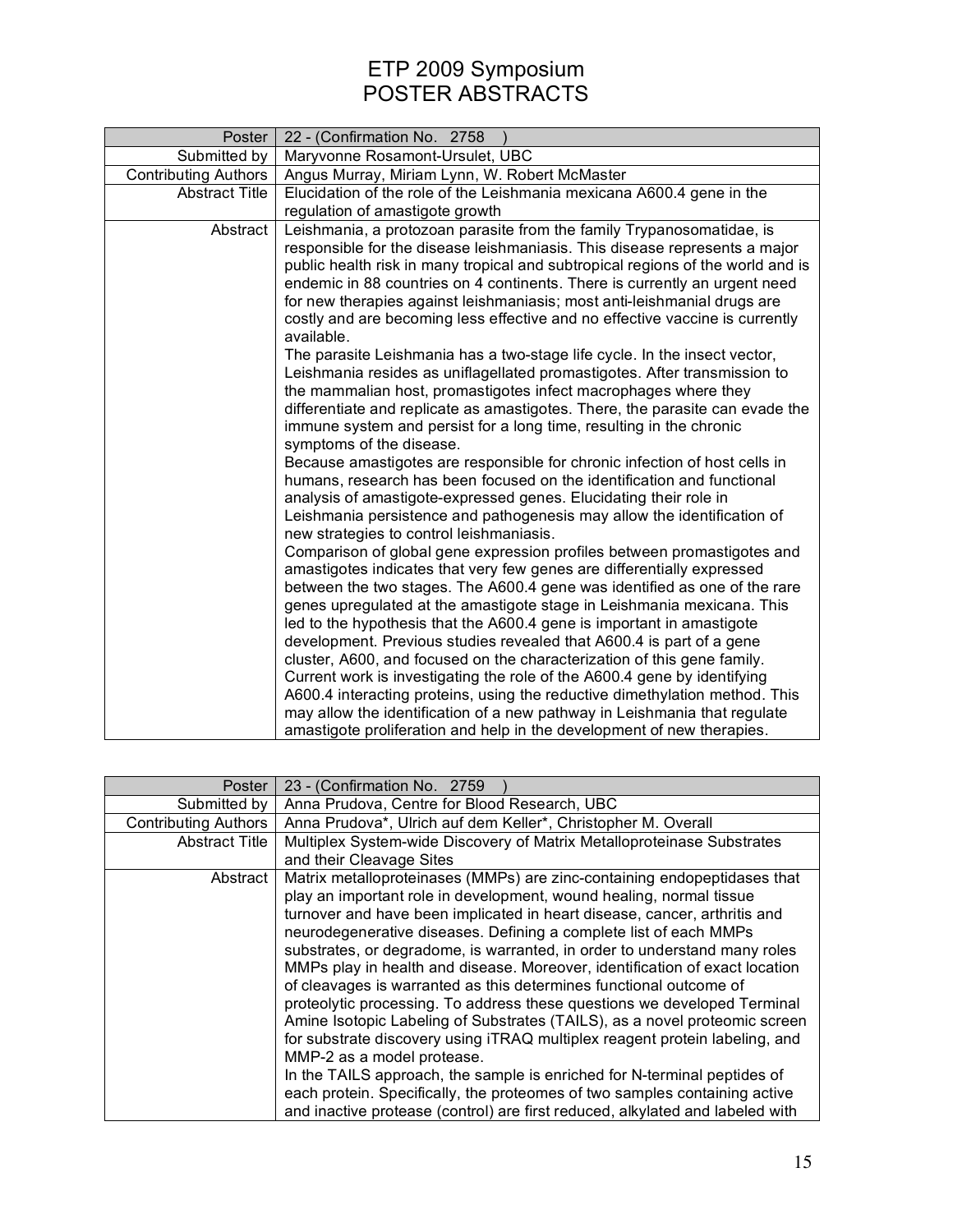| ITRAQ, which modifies lysine residues and protein N-termini. Following          |
|---------------------------------------------------------------------------------|
| mixing the sample in 1:1 ratio and trypsin digestion, the internal unblocked    |
| peptides are selectively removed by an amine reactive polymer. The              |
| remaining N-terminome fraction that consists of protein original N-termini      |
| and proteolytically derived neo-N-termini is then analyzed by MS/MS. The        |
| resulting datasets were searched against the IPI database using Mascot          |
| and X!Tandem search engines and Trans Proteomic Pipeline (TPP).                 |
| Proteins secreted by fibroblasts derived from Mmp2 knockout mouse were          |
| treated with MMP-2 in vitro and analyzed by TAILS approach. We identified       |
| 2200 peptides corresponding to 750 proteins including a number of known         |
| MMP-2 substrates, thus validating the technique. The resulting MMP-2            |
| cleavage site specificity was in excellent agreement with the previously        |
| reported consensus sequence. We have also employed TAILS for in vivo            |
| substrate discovery in murine skin. To induce inflammation and therefore        |
| MMP activity, FVB/N wild type and Mmp2 knockout mice were treated with          |
| 12-O-tetradecanoyl-phorbol-13-acetate (TPA) or vehicle alone for 48 hours.      |
| TAILS analysis of mouse skin yielded 719 peptides corresponding to 450          |
| proteins. Identified MMP-2 substrates are being presently validated. A          |
| cluster of $\sim$ 50 proteins involved in inflammatory response was upregulated |
| by the TPA treatment. In conclusion, iTRAQ-TAILS approach enables a             |
| multiplex analysis of protein N-termini, identification of protease substrates  |
| with the corresponding cleavage sites, as well as annotation of proteome N-     |
| terminal processing.                                                            |
| * These authors provided equal contributions to this work.                      |

| Poster                      | 24 - (Confirmation No. 2760                                                 |
|-----------------------------|-----------------------------------------------------------------------------|
| Submitted by                | Grace Cheng, Genome Sciences Centre                                         |
| <b>Contributing Authors</b> | S.-W. Grace Cheng, Michael A. Kuzyk, Annie Moradian, Sarah E. Vollett,      |
|                             | Takaaki Ichu & Gregg B. Morin                                               |
| <b>Abstract Title</b>       | The CrkRS/CDK12 Kinase Complexes with a Novel Isoform of Cyclin K and       |
|                             | Phosphorylates the C-terminal Domain of RNA Pol II                          |
| Abstract                    | CrkRS (Cdc2-related kinase, Arg/Ser), or CDK12, is a ser/thr kinase         |
|                             | believed to coordinate transcription and RNA splicing. While CrkRS          |
|                             | complexes were known to phosphorylate the C-Terminal Domain (CTD) of        |
|                             | RNA Pol II, the responsible cyclin was not known. However, others showed    |
|                             | that co-expression of CrkRS and Cyclin L could affect the alternative       |
|                             | splicing of a model substrate. Using immunoprecipitation and mass           |
|                             | spectrometry (IP-MS), we identified the protein constituents of endogenous  |
|                             | CrkRS complexes. In addition to several spliceosome-related proteins, we    |
|                             | identified a novel 65 kDa isoform of Cyclin K, whereas the known isoform is |
|                             | 43 kDa. We did not observe Cyclin L. Previous studies using yeast-two       |
|                             | hybrid and co-expression experiments identified CDK9 as a Cyclin K partner  |
|                             | and that CDK9/Cyclin K could regulate transcription. Using IP-MS, we show   |
|                             | that Cyclin K complexes isolated from mammalian cells contain CrkRS but     |
|                             | do not contain CDK9, and that CDK9 complexes contain Cyclin T1 and not      |
|                             | Cyclin K, within detection limits. The co-expression of CrkRS with either   |
|                             | isoform of Cyclin K showed increased CTD kinase activity compared to        |
|                             | controls. Our data suggest the primary cyclin partner for CrkRS is Cyclin K |
|                             | and that the Cyclin K/CrkRS complex phosphorylates the CTD.                 |

| Poster   25 - (Confirmation No. 2761)                                                      |
|--------------------------------------------------------------------------------------------|
| Submitted by   Annie Moradian, Genome Sciences Centre                                      |
| Contributing Authors   Annie Moradian, S.-W. Grace Cheng, Takaaki Ichu, Michael A. Kuzyk & |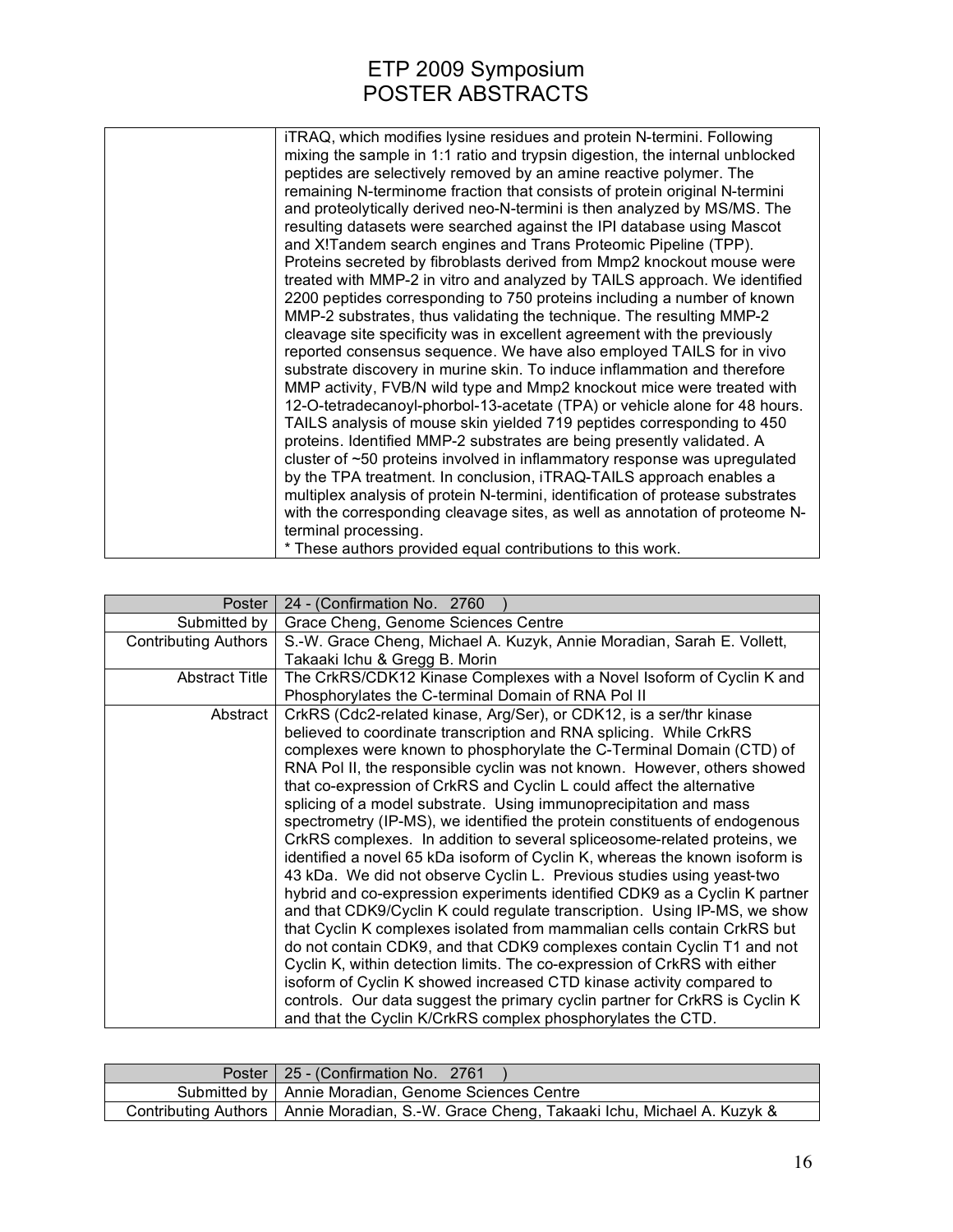|                | Gregg B. Morin                                                               |
|----------------|------------------------------------------------------------------------------|
| Abstract Title | Analyzing CDK/Cyclin Sub-complexes by Multiple Reaction Monitoring           |
| Abstract I     | CrkRS (Cdc2-related kinase, Arg/Ser), or CDK12 (Cyclin Dependent Kinase      |
|                | 12), is a ser/thr kinase believed to coordinate transcription and RNA        |
|                | splicing. While CrkRS complexes were known to phosphorylate the C-           |
|                | Terminal Domain (CTD) of RNA Pol2, the responsible cyclin was not known.     |
|                | However, previous studies show that co-expression of CrkRS and Cyclin L      |
|                | could affect the alternative splicing of a model substrate. We have isolated |
|                | CrkRS protein complexes and identified a novel 65 kDa isoform of Cyclin K    |
|                | in endogenous CrkRS protein complexes, whereas the known isoform of          |
|                | Cyclin K is 43 kDa. The MS/MS data contained spectra which were              |
|                | assigned to a tryptic peptide in an alternative Cyclin K open reading frame  |
|                | that could be generated by alternative pre-mRNA processing. We did not       |
|                | observe Cyclin L in CrkRS protein complexes by LC-MS/MS. Using Multiple      |
|                | Reaction Monitoring, we have analyzed CrkRS protein complexes for sub-       |
|                | complexes containing Cyclin K1, Cyclin K2 and Cyclin L1. Our MRM             |
|                | studies show that Cyclin L1 in not present in CrkRS protein complexes and    |
|                | that the predominant complex is CrkRS/Cyclin K1. CDKs are known to have      |
|                | multiple cyclin partners which may modulate its function. Using this method, |
|                | we can look at the relative abundance of specific CDK/Cyclin complexes       |
|                | within a cell.                                                               |

| Poster                      | 26 - (Confirmation No. 2762                                                                                                                                                                 |
|-----------------------------|---------------------------------------------------------------------------------------------------------------------------------------------------------------------------------------------|
| Submitted by                | Robert Parker, UBC                                                                                                                                                                          |
| <b>Contributing Authors</b> | Too long for here, so in the main body                                                                                                                                                      |
| <b>Abstract Title</b>       | Apis mellifera Proteomics of Innate reSistance (APIS): Quantitative                                                                                                                         |
|                             | proteomic analysis of honey bee populations within Canada.                                                                                                                                  |
| Abstract                    | Robert Parker1, Marta Guarna1, Amy Tam1, Nikolay Stoynov1, Andony                                                                                                                           |
|                             | Melathopoulos2, Stephen F. Pernal2 and Leonard J. Foster1. 1UBC Centre                                                                                                                      |
|                             | for Proteomics, University of British Columbia, Vancouver, BC, Canada.                                                                                                                      |
|                             | 2Agriculture and Agri-Food Canada, Beaverlodge, AB, Canada.                                                                                                                                 |
|                             | The honey bee (Apis mellifera) is the most economically valuable pollinator                                                                                                                 |
|                             | of agricultural crops in the world today. Bees can suffer from a variety of                                                                                                                 |
|                             | diseases that can significantly reduce the health of the hive. In Canada the                                                                                                                |
|                             | current bee colony losses are consistently 2-fold the normal long term                                                                                                                      |
|                             | trends. A major factor associated with increased losses has been parasitism                                                                                                                 |
|                             | by the mite Varroa destructor, while American foulbrood (AFB) continues to                                                                                                                  |
|                             | be a disease of leading concern. Complex host/pathogen relationships exist                                                                                                                  |
|                             | within the hive, and mechanisms have evolved allowing bees to tolerate                                                                                                                      |
|                             | infestation (Annu. Rev. Entomol. 2009. 54:405 $\sqrt{\phi}$ , $\phi$ , $\ddot{\phi}$ , $\ddot{\phi}$ ). We have<br>selected diverse populations of bees in Canada and are investigating the |
|                             | presence of heritable traits and their underlying molecular mechanisms. Our                                                                                                                 |
|                             | aim is to identify and quantitate protein biomarkers that are expressed in                                                                                                                  |
|                             | bee populations exhibiting desirable physiological and behavioural                                                                                                                          |
|                             | characteristics. In order to carry out the global analysis of the bee proteome                                                                                                              |
|                             | we are developing tools enabling us to efficiently identify and quantitate                                                                                                                  |
|                             | hundreds of proteins across multiple bee tissues. Analysis of protein                                                                                                                       |
|                             | expression data will be insightful for understanding the distribution of                                                                                                                    |
|                             | phenotypes within breeding bee populations, provide markers for selection                                                                                                                   |
|                             | of disease resistance and suggest novel hypotheses for molecular                                                                                                                            |
|                             | mechanisms of disease resistance.                                                                                                                                                           |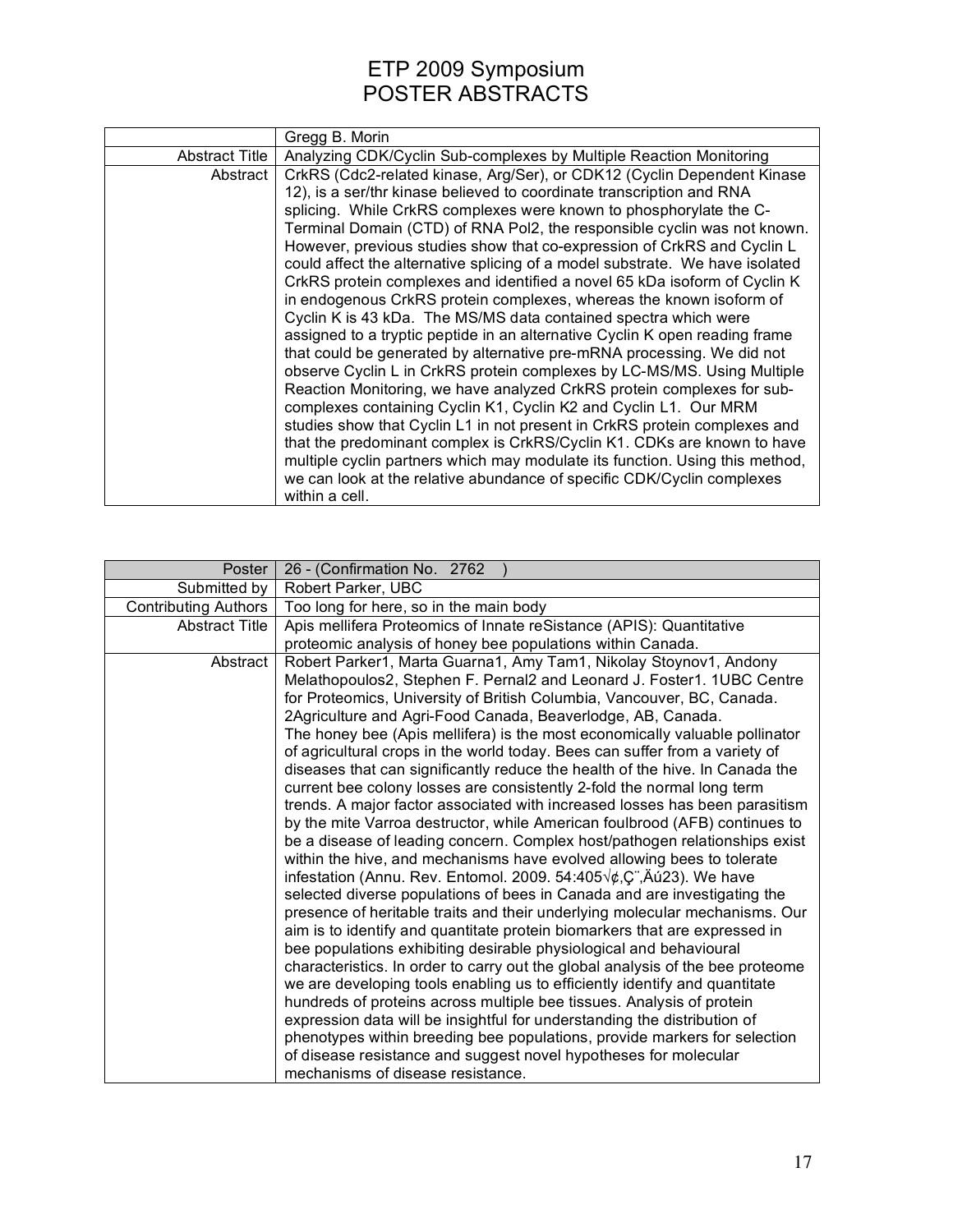| Poster                      | 27 - (Confirmation No. 2763                                                              |
|-----------------------------|------------------------------------------------------------------------------------------|
| Submitted by                | Fang-Xiang Wu, University of Saskatchewan                                                |
| <b>Contributing Authors</b> | Jiarui Ding <sup>1</sup> , Guy G. Poirier <sup>2</sup> and Fang-Xiang Wu <sup>1, 3</sup> |
|                             | <sup>1</sup> Department of Mechanical Engineering, University of Saskatchewan, 57        |
|                             | Campus Dr., Saskatoon, SK, S7N 5A9, Canada <sup>2</sup> Health and Environment           |
|                             | Unit, Laval University Medical Research Center (CHUL), Faculty of                        |
|                             | Medicine, 2705 Boul. Laurier, Quebec, QC, GIV 4G2, Canada <sup>3</sup> Division of       |
|                             | Biomedical Engineering, University of Saskatchewan, 57 Campus Dr.,                       |
|                             | Saskatoon, SK, S7N 5A9, Canada                                                           |
| <b>Abstract Title</b>       | A real-time control workflow for tandem mass spectrum acquisition                        |
| Abstract                    | Tandem mass spectrometers often generate redundant spectra consisting                    |
|                             | of multiple spectra of the same peptides as well as un-interpretable poor                |
|                             | quality spectra. To improve the efficiency and accuracy of mass                          |
|                             | spectrometry, a real-time control workflow is proposed to select peptide ions            |
|                             | for further fragmentation and acquire tandem mass spectra for peptide                    |
|                             | identification. After a tandem mass spectrum is generated, a trained                     |
|                             | classifier is used to predict the quality of the spectrum. If the spectrum is a          |
|                             | high quality spectrum, it is putted into a 'dynamic exclusion list'. The peptide         |
|                             | ions of the spectra in the exclusion list will not be selected for further               |
|                             | fragmentation for a while. Therefore, the chance for producing redundant                 |
|                             | spectra is decreased. As time elapses, the spectra in the dynamic exclusion              |
|                             | list will be updated accordingly. In addition, only the high quality spectra are         |
|                             | used for peptide identifications and thus much time is saved for not                     |
|                             | identifying the un-interpretable poor quality spectra. We simulate the                   |
|                             | proposed workflow and the results are very promising. This workflow will be              |
|                             | a key component for the development of real-time control methodologies of                |
|                             | spectrometers.                                                                           |

| Poster                      | 28 - (Confirmation No. 2764                                                                                                                                                                                                                                                                                                                                                                                                                                                                                                                                                                                                                                                                                                                                                                                                                                                                                  |
|-----------------------------|--------------------------------------------------------------------------------------------------------------------------------------------------------------------------------------------------------------------------------------------------------------------------------------------------------------------------------------------------------------------------------------------------------------------------------------------------------------------------------------------------------------------------------------------------------------------------------------------------------------------------------------------------------------------------------------------------------------------------------------------------------------------------------------------------------------------------------------------------------------------------------------------------------------|
| Submitted by                | Devanand Pinto, National Research Council                                                                                                                                                                                                                                                                                                                                                                                                                                                                                                                                                                                                                                                                                                                                                                                                                                                                    |
| <b>Contributing Authors</b> | Devanand M. Pinto; Stephen A Tate; Christie L Hunter; Kenneth Chisholm                                                                                                                                                                                                                                                                                                                                                                                                                                                                                                                                                                                                                                                                                                                                                                                                                                       |
| <b>Abstract Title</b>       | Knock down, Drag out Proteomics for Biomarker Validation                                                                                                                                                                                                                                                                                                                                                                                                                                                                                                                                                                                                                                                                                                                                                                                                                                                     |
| Abstract                    | Proteomic analysis of complex systems, such as breast cancer cell lines<br>and patient tissues, yields detailed information that can be used for<br>diagnostic, prognostic and theranostic purposes. However, biomarkers must<br>first be validated in a prospective trial before they can be used in a clinical<br>setting. Unfortunately, such trials are extremely costly. We present a method<br>that makes use of protein knock down using siRNA, followed by targeted<br>proteomic analysis and in vitro assays as a method to prioritize biomarkers<br>and perform extensive in vitro validation.<br>Proteomic analysis of three breast cancer cell lines (T47D, MCF-7 and<br>MDA-MB-231) and two normal cell lines (HMEC and MCF10A) was<br>performed by label-free analysis. Specifically, 1D-LC-MS/MS was performed<br>on three biological replicated. Six technical replicates were collected for |
|                             | each biological replicate. PCA and N-Dimensional grouping was used to<br>identify biomarkers that were upregulated at both the transcrpit and protein<br>level. These putative biomarkers were then validated in vitro by two<br>functional assays, the wound healing assay and the Matrigel invasion assay.<br>Biomarkers that appeared promising were used to build a quantitative, MRM<br>based method for further in vitro validation using siRNA knock down. This<br>process allowed us to drag out 15 putative proteomic biomarkers for<br>invasive breast cancer.<br>The label-free proteomic analysis allowed for identification and quantification<br>of 700 proteins using a 1D-LC analysis. Data from three biological replicates                                                                                                                                                                 |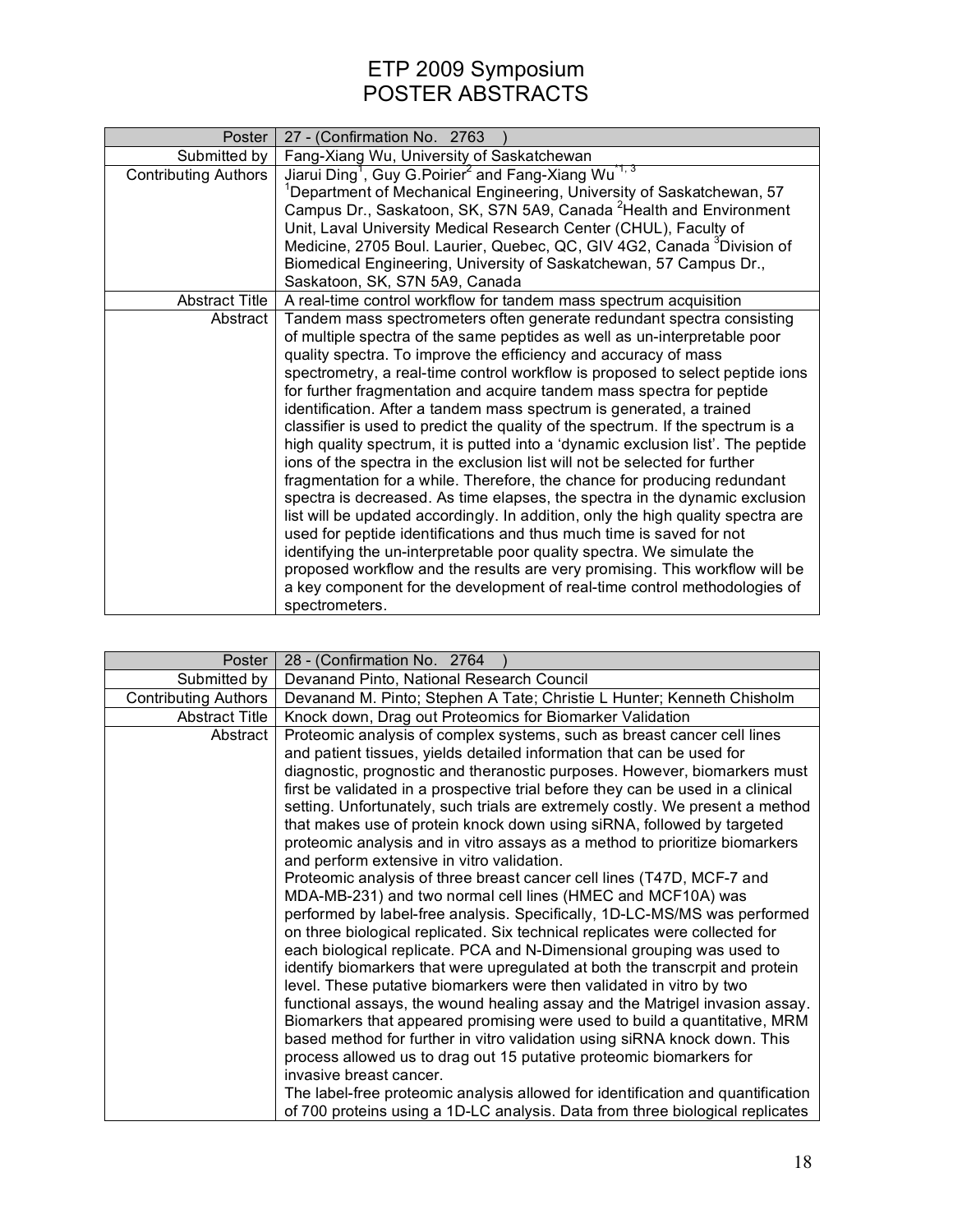| and a six technical replicates was collected. Upregulated proteins were                               |
|-------------------------------------------------------------------------------------------------------|
| verified by LC-MRM and, in some cases by Western blot analysis. In vitro                              |
| validation using wound healing and Matrigel invasion assays was also                                  |
| performed. The biomarkers that were verified by in vitro assays were then                             |
| used to construct a quantitative model of the invasive phenotype. LC-MRM                              |
| using the mTRAQ $\sqrt{\phi}$ , A $\hat{u}$ $\neg \phi$ reagents was then used to follow the temporal |
| behavior of these biomarkers following knockdown with siRNA. This system                              |
| allows for the perturbation of the system and monitoring of biomarkers                                |
| whose expression changes in a coordinated fashion upon siRNA treatment.                               |
| In this way, biomarkers that are regulated in a similar manner or in the same                         |
| biochemical pathway could be identified. Overall the combination of knock                             |
| down using siRNA and targeted LC-MRM analysis is a powerful method for                                |
| dragging out the valid biomarkers from large proteomic analysis.                                      |

| Poster                      | 29 - (Confirmation No. 2767                                                                                                   |
|-----------------------------|-------------------------------------------------------------------------------------------------------------------------------|
| Submitted by                | Jason Serpa, University of Victoria Proteomics Centre                                                                         |
| <b>Contributing Authors</b> | Jason Serpa; Evgeniy Petrotchenko; Christoph Borchers                                                                         |
| <b>Abstract Title</b>       | Use of N-terminal modification with isotopically coded reagents and                                                           |
|                             | crosslinkers for selective identification of inter-peptide crosslinks                                                         |
| Abstract                    | Crosslinking combined with mass spectrometry has great potential for                                                          |
|                             | determining three-dimensional structures of protein and protein assemblies.                                                   |
|                             | One of the main analytical challenges of the method is the problematic                                                        |
|                             | specific detection and identification of the most informative (providing                                                      |
|                             | distance information) inter-peptide crosslinks in the peptide mixture obtained                                                |
|                             | from enzymatic digestion of the crosslinked protein complex. We use N-                                                        |
|                             | terminal modification (NTM) with isotopically coded reagents, first proposed                                                  |
|                             | by Chen et al. (1999) in combination with isotopically coded crosslinkers                                                     |
|                             | (ICCL), for specific detection of interpetide crosslinks. Interpeptide                                                        |
|                             | crosslinks contain two amino termini, and, upon ICCL combined with NTM,                                                       |
|                             | exhibit a distinct isotopic signature (doublets of $\sqrt{\phi}$ , C $\approx$ itridents $\sqrt{\phi}$ , C $\rightarrow$ 0 of |
|                             | peaks with 1:2:1 intensity ratios). By using this signature, we can exclude                                                   |
|                             | most of the cumbersome free peptides, dead end crosslinks, and                                                                |
|                             | intrapeptide crosslinks from further analysis. In-house software was                                                          |
|                             | developed to compare ICCL and ICCL + NTM reactions in parallel and to                                                         |
|                             | produce a list of potential inter-peptide crosslinks. By combining ICCL with                                                  |
|                             | NTM, and using our software, we have developed a method for the rapid                                                         |
|                             | generation of a small and manageable list of interpeptide crosslink                                                           |
|                             | candidates that can be quickly confirmed by MSMS analysis.                                                                    |

| Poster                      | 30 - (Confirmation No. 2769                                                   |
|-----------------------------|-------------------------------------------------------------------------------|
| Submitted by                | Georgina Butler, UBC, Life Science Institute                                  |
| <b>Contributing Authors</b> | Georgina S. Butler, Richard A, Dean, Eric Tam and Christopher M. Overall      |
| <b>Abstract Title</b>       | Pharmacoproteomics to validate MT1 MMP-mediated protein shedding              |
|                             | using a hydroxamate inhibitor                                                 |
| Abstract                    | A systems biology approach to drug target validation is desirable to identify |
|                             | potentially unpredictable effects on the proteome. Here we present a          |
|                             | quantitative proteomic evaluation of the targets and effects of the broad     |
|                             | spectrum MMP inhibitor (MMPI) AG3340 (Prinomastat) on human MDA-MB-           |
|                             | 231 breast cancer cells transfected with the membrane-type 1 matrix           |
|                             | metalloprotease (MT1-MMP). Proteins in conditioned medium and                 |
|                             | membrane fractions that were affected by the MMPI were identified by          |
|                             | isotope-coded affinity tag (ICAT) labelling and tandem mass spectrometry. A   |
|                             | reduction in shedding or release of proteins from pericellular sites in the   |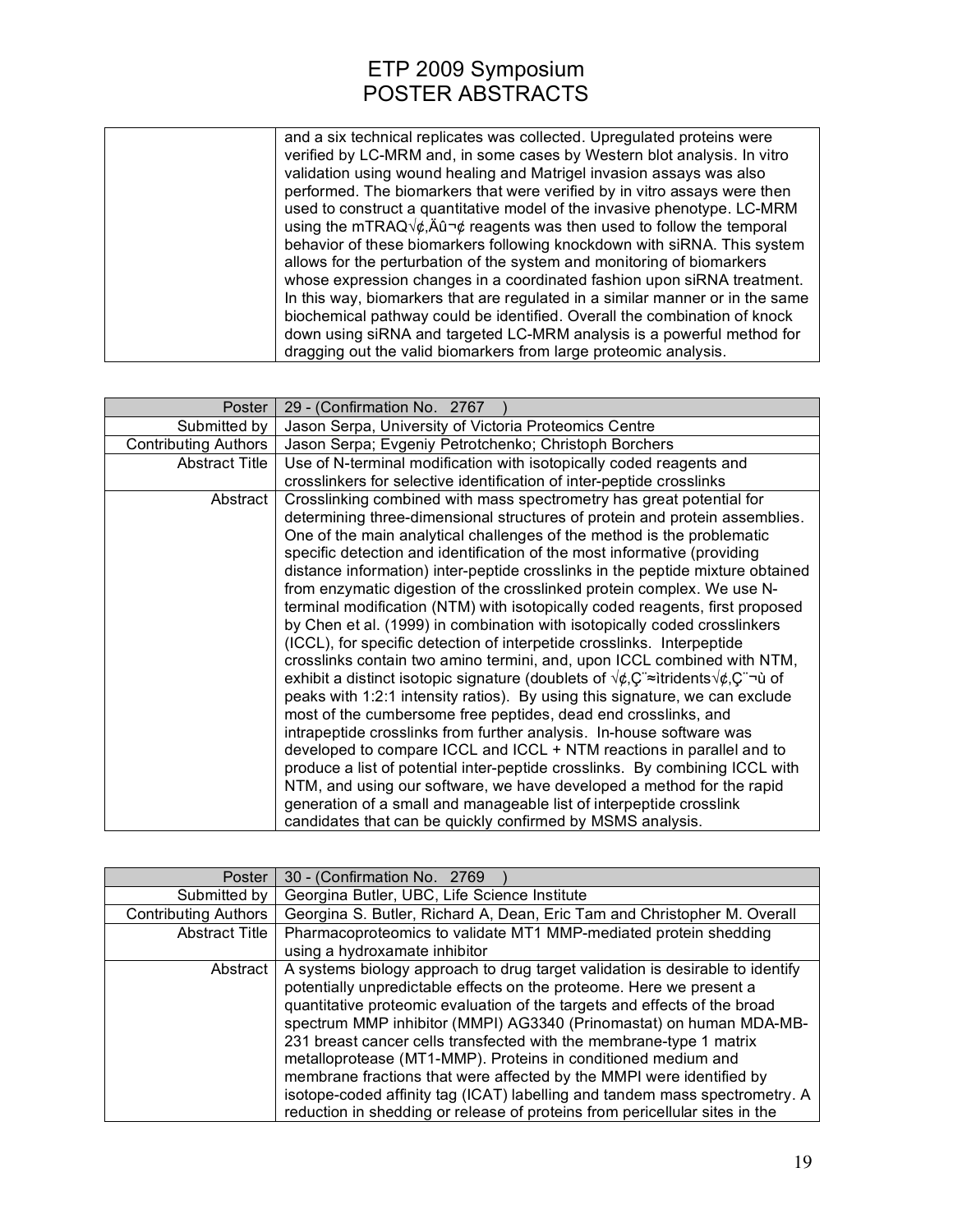| presence of the MMPI led to the identification of a number of novel MMP-14       |
|----------------------------------------------------------------------------------|
| substrates. We demonstrate that a pharmacoproteomic screen such as this          |
| can identify key molecules and pathways which are affected by a drug that        |
| may be useful for prediction of drug side-effects, as well as the identification |
| of novel substrates which may be therapeutic targets.                            |

| Poster                      | 31 - (Confirmation No. 2770                                                                                                                                      |
|-----------------------------|------------------------------------------------------------------------------------------------------------------------------------------------------------------|
| Submitted by                | Carthene Bazemore-Walker, Brown University                                                                                                                       |
| <b>Contributing Authors</b> | Hongbo Gu                                                                                                                                                        |
| <b>Abstract Title</b>       | Analysis of the Human Sigma-1 Receptor and Its Interacting Proteins Using                                                                                        |
|                             | <b>Chemical Proteomics</b>                                                                                                                                       |
| Abstract                    | The human sigma-1 receptor (Sig-1R) mediates a prosurvival signaling                                                                                             |
|                             | pathway and has been implicated in processes associated with cancer,                                                                                             |
|                             | cardiovascular disease, and neurological disorders. Due to its involvement                                                                                       |
|                             | in a multiplicity of (patho)physiological pathways, this membrane-bound                                                                                          |
|                             | receptor is an important potential target for therapeutic intervention.                                                                                          |
|                             | Comprehensive characterization of the receptor at the protein level, which                                                                                       |
|                             | has not been done, would identify potential sites of posttranslational                                                                                           |
|                             | modification (PTM) or amino acid deviations from the gene sequence. This                                                                                         |
|                             | information is necessary for rational drug development and understanding                                                                                         |
|                             | the functional diversity of Sig-1R. To this end, we have developed a                                                                                             |
|                             | technique that not only allows for the characterization of native Sig-1Rs, but<br>also facilitates identification of its binding partners. Our methodology could |
|                             | easily be adapted for broader use.                                                                                                                               |
|                             | An affinity resin was prepared by coupling reduced-haloperidol (RHAL), a                                                                                         |
|                             | known Sig-1R ligand, to an epoxide activated silica bead. Sig-1R was                                                                                             |
|                             | affinity-purified from membrane extracts derived from MCF7 breast cancer                                                                                         |
|                             | cells stably-transfected to overexpress the human Sig-1R (referred to as                                                                                         |
|                             | Line 41). The purified proteins bound to the affinity resin were subjected to                                                                                    |
|                             | on-bead digestions using trypsin, chymotrypsin, or Glu-C in the presence of                                                                                      |
|                             | RapiGest or urea. The resulting peptides were analyzed using LC-MS/MS.                                                                                           |
|                             | Low-passage, wild-type MCF7 cells, which do not express Sig-1R mRNA or                                                                                           |
|                             | protein, served as the negative control.                                                                                                                         |
|                             | Using this RHAL-resin, nonspecific interactions were minimized and                                                                                               |
|                             | purification efficiency was superior when compared to traditional                                                                                                |
|                             | immunoprecipitation (100% vs. ~2%). Based on LC-MS/MS analysis of                                                                                                |
|                             | peptides generated from on-bead digestions, approximately 84% of the Sig-                                                                                        |
|                             | 1R primary amino acid sequence was characterized including putative                                                                                              |
|                             | transmembrane domain regions and the cholesterol-binding site. In addition,                                                                                      |
|                             | a novel oxidation site at tryptophan 81 was detected. Furthermore, proteins                                                                                      |
|                             | affinity-purified from the Sig-1R+ cell line (Line 41) and from the Sig-1R cell                                                                                  |
|                             | line (MCF7 cells) were compared and 48 potential binding partners of Sig-                                                                                        |
|                             | 1R were identified, including a known interactor (the endoplasmic reticulum                                                                                      |
|                             | chaperone protein, BiP).                                                                                                                                         |

| Poster                      | 32 - (Confirmation No. 2772                                                 |
|-----------------------------|-----------------------------------------------------------------------------|
| Submitted by                | Hui Qiao, UBC                                                               |
| <b>Contributing Authors</b> | Hui Qiao, Victor Spicer, Werner Ens                                         |
| Abstract Title              | The effect of fluence and spot size on sensitivity in MALDI                 |
| Abstract                    | The influence of incident laser parameters on sensitivity in MALDI has been |
|                             | investigated using an orthogonal-injection TOF instrument. A qualitative    |
|                             | comparison was first made between the beam profiles obtained with a N2      |
|                             | laser and a Nd:YAG laser using fibre optics. The N2 laser gives better      |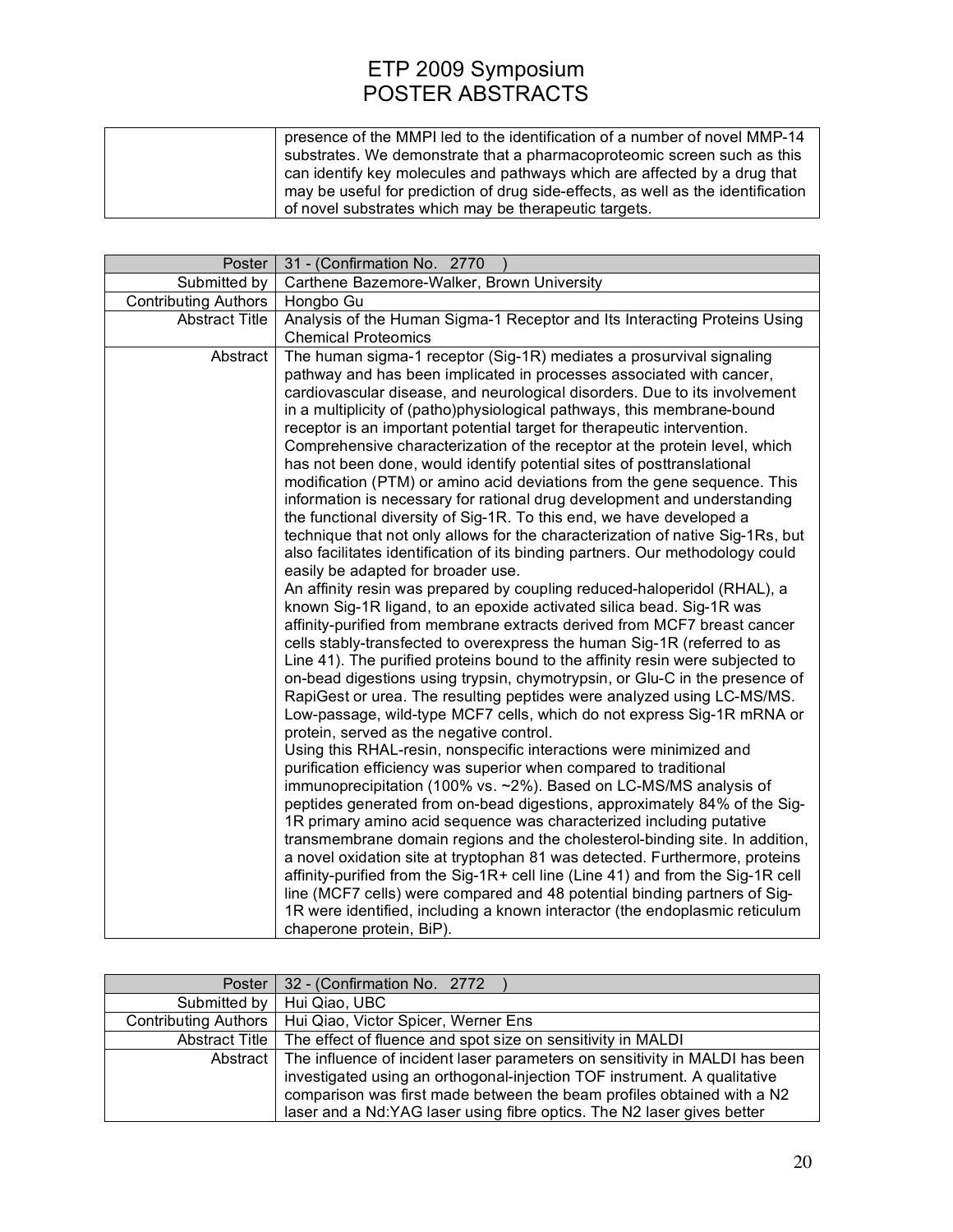| Poster                      | 33 - (Confirmation No. 2773                                                                                                                                                                                                                                                                                                                                                                                                                                                                                                                                                                                                                                                                                                                                                                                                                                                                                                                                                                                                                                                                                                                                                                                                                               |
|-----------------------------|-----------------------------------------------------------------------------------------------------------------------------------------------------------------------------------------------------------------------------------------------------------------------------------------------------------------------------------------------------------------------------------------------------------------------------------------------------------------------------------------------------------------------------------------------------------------------------------------------------------------------------------------------------------------------------------------------------------------------------------------------------------------------------------------------------------------------------------------------------------------------------------------------------------------------------------------------------------------------------------------------------------------------------------------------------------------------------------------------------------------------------------------------------------------------------------------------------------------------------------------------------------|
| Submitted by                | Werner Ens, University of Manitoba                                                                                                                                                                                                                                                                                                                                                                                                                                                                                                                                                                                                                                                                                                                                                                                                                                                                                                                                                                                                                                                                                                                                                                                                                        |
| <b>Contributing Authors</b> | Hui Qiao, Gamini Piyadasa, Victor Spicer, Werner Ens                                                                                                                                                                                                                                                                                                                                                                                                                                                                                                                                                                                                                                                                                                                                                                                                                                                                                                                                                                                                                                                                                                                                                                                                      |
| <b>Abstract Title</b>       | Analyte distributions in MALDI samples using MALDI imaging mass                                                                                                                                                                                                                                                                                                                                                                                                                                                                                                                                                                                                                                                                                                                                                                                                                                                                                                                                                                                                                                                                                                                                                                                           |
|                             | spectrometry                                                                                                                                                                                                                                                                                                                                                                                                                                                                                                                                                                                                                                                                                                                                                                                                                                                                                                                                                                                                                                                                                                                                                                                                                                              |
| Abstract                    | The analyte distribution in MALDI matrices has been studied using MALDI<br>imaging at 10 $\sqrt{C}$ um spatial resolution in an orthogonal-injection TOF<br>instrument. The technique is demonstrated by mapping the analyte<br>distribution on typical preparations of MALDI samples using the common<br>matrices 2,5-DHB, sinapinic acid and α-HCCA, showing evidence of<br>exclusion of impurities, and that smaller matrix crystal size gives better<br>reproducibility from spot to spot. Large single crystals of DHB and sinapinic<br>acid were grown to examine the incorporation of analytes within the crystals.<br>Purified protein analytes were found to be homogenously incorporated in<br>both types of crystal, with no evidence for preferred crystal faces. The<br>distributions of analytes in simple mixtures in single crystals of DHB were<br>also examined. Segregation of some species was observed and appeared<br>to correlate with analyte hydrophobicity, and to a lesser extent analyte mass<br>or mobility. Similar segregation phenomena were observed with confocal<br>laser scanning microscopy of the same analytes labeled with fluorescent<br>dyes in 2,5-DHB single crystals. The above investigations may shed some |
|                             | light on optimizing sample preparation with different matrices.                                                                                                                                                                                                                                                                                                                                                                                                                                                                                                                                                                                                                                                                                                                                                                                                                                                                                                                                                                                                                                                                                                                                                                                           |

| Poster                      | 34 - (Confirmation No. 2774                                                                                                                                                                                                                                                                                                                                                                                                                                                                                                                                                                                                                                                                                                                                                                                                                                    |
|-----------------------------|----------------------------------------------------------------------------------------------------------------------------------------------------------------------------------------------------------------------------------------------------------------------------------------------------------------------------------------------------------------------------------------------------------------------------------------------------------------------------------------------------------------------------------------------------------------------------------------------------------------------------------------------------------------------------------------------------------------------------------------------------------------------------------------------------------------------------------------------------------------|
| Submitted by                | Charlotte Morrison, UBC                                                                                                                                                                                                                                                                                                                                                                                                                                                                                                                                                                                                                                                                                                                                                                                                                                        |
| <b>Contributing Authors</b> | Stephanie Mancini, Jane Cipollone, Reinhild Kappelhoff, Calvin Roskelly<br>and Christopher Overall                                                                                                                                                                                                                                                                                                                                                                                                                                                                                                                                                                                                                                                                                                                                                             |
| <b>Abstract Title</b>       | Microarray and Proteomic Analysis of Breast Cancer and Osteoblast Co-<br>cultures: Role of Matrix Metalloproteinase (MMP)-13 in Bone Metastasis                                                                                                                                                                                                                                                                                                                                                                                                                                                                                                                                                                                                                                                                                                                |
| Abstract                    | Proteases and in particular matrix metalloproteinases (MMPs) play a pivotal<br>role in tumor metastasis through modulation of tumor growth, angiogenesis<br>and invasion. The cellular origin of these proteases is not always clear with<br>both tumors and stroma contributing to the protease repertoire. Our goal is<br>to characterize the interaction between metastatic breast cancer tumors and<br>the bone microenvironment and the resulting changes in the protease<br>repertoire. We use an in vitro 2-dimensional culture system in which the<br>highly invasive human breast cancer cell line MDA MB 231 (MDA 231) and<br>a sub-population 1833 (MDA 1833) derived by in vivo passaging with<br>increased propensity for metastasis to bone, were overlaid onto a<br>monolayer of differentiated osteoblast (MC3T3-E1) cells. The changes in the |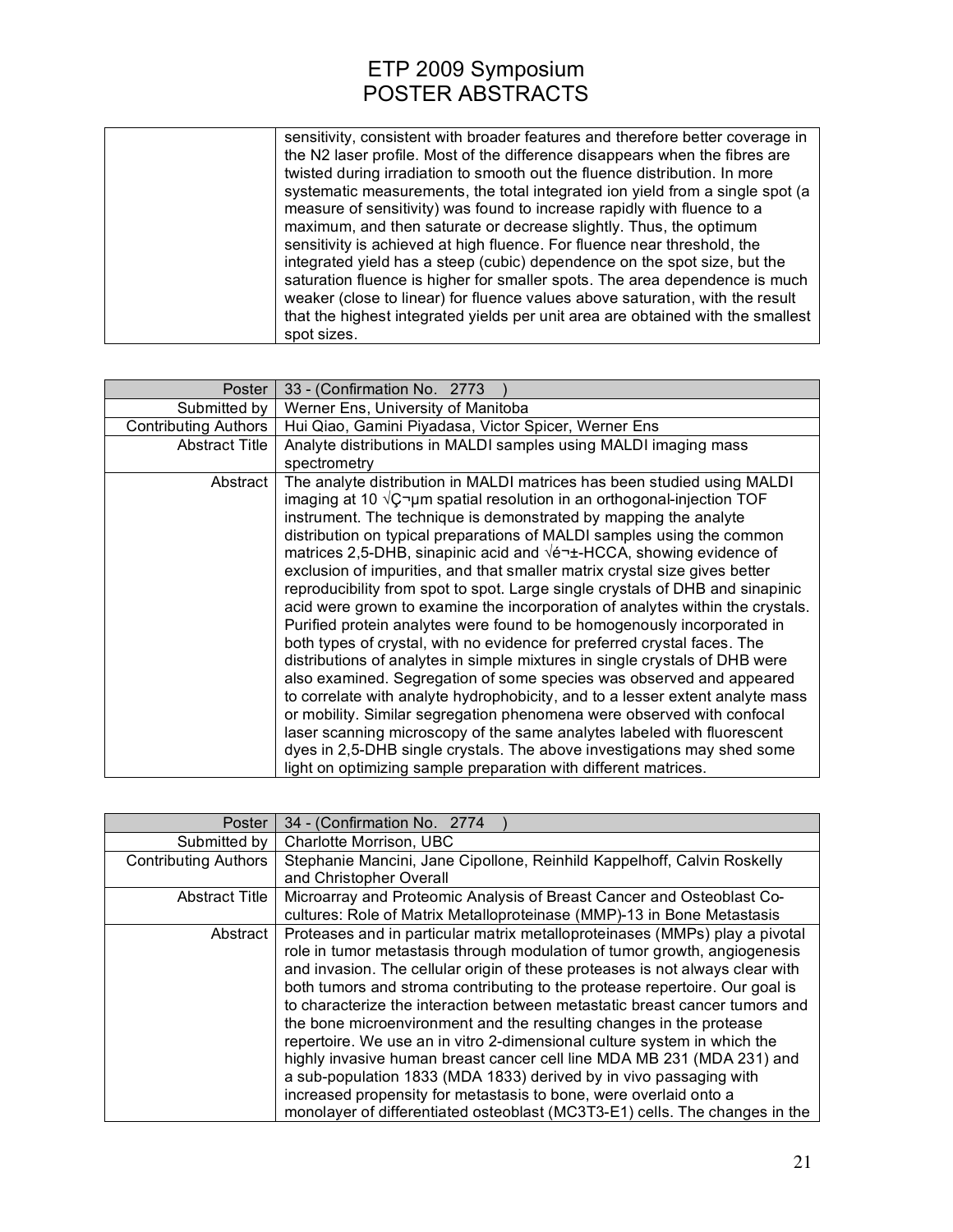| complete protease and inhibitor expression profile induced upon co-culturing                    |
|-------------------------------------------------------------------------------------------------|
| of these cells were determined using the dedicated murine and human                             |
| specific microarray chips (CLIP-CHIP $\sqrt{\phi}$ , $\angle$ Au $\pi$ ). An increase in MMP-13 |
| mRNA expression was consistently observed when osteoblast cells were                            |
| co-cultured with either MDA MB 231 or 1833. The elevation in osteoblast                         |
| derived MMP-13 was observed when the co-cultured cells were in direct                           |
| contact, separated by filters or when conditioned medium derived from the                       |
| MDA MB 231 or 1833 was added, indicating the involvement of soluble                             |
| factors. Changes in mRNA and protein expression were confirmed by QRT-                          |
| PCR and Western blot analysis respectively. Proteomic analysis using                            |
| differential iTRAQ labeling and multidimensional liquid chromatography                          |
| coupled with tandem mass spectrometry (LC-MS/MS) revealed changes in                            |
| the osteoblast secreteome upon elevation of MMP-13 levels and several                           |
| novel potential MMP-13 substrates were identified. Our findings                                 |
| demonstrate the influence that metastatic breast cancer cells can have upon                     |
| the osteoblasts, potentially manipulating the microenvironment to enhance                       |
| the growth of metastases. Elucidating the dynamic relationship between                          |
| breast cancer tumors and the microenvironment is essential to                                   |
| understanding this metastatic process.                                                          |
|                                                                                                 |

| Poster                      | 35 - (Confirmation No. 2776                                                                                                                             |
|-----------------------------|---------------------------------------------------------------------------------------------------------------------------------------------------------|
| Submitted by                | H. Alexander Ebhardt, Dep't of Biochemistry                                                                                                             |
| <b>Contributing Authors</b> | H. Alexander Ebhardt, Angela W. Fung, and Richard P. Fahlman                                                                                            |
| <b>Abstract Title</b>       | Investigating the reaction mechanism and biological function of                                                                                         |
|                             | leucinyl/phenylalanyl tRNA protein transferase by Mass Spectrometry.                                                                                    |
| Abstract                    | Leucinyl/phenylalanyl tRNA protein transferase (L/F transferase) catalyzes                                                                              |
|                             | the transfer of an esterified amino acid from tRNA(Leu) or tRNA(Phe) to                                                                                 |
|                             | polypeptides with an N-terminal lysine or arginine amino acid. Investigating                                                                            |
|                             | this class of enzyme, which catalyze a reaction analogous to that of the                                                                                |
|                             | ribosome, may provide insight into the still controversial aspects of ribosome                                                                          |
|                             | catalyzed peptide bond formation. Currently investigations of these                                                                                     |
|                             | enzymes have been restricted as a result of limitations to current assay                                                                                |
|                             | methodologies. We have recently developed a method to quantify L/F                                                                                      |
|                             | transferase activity that utilizes stable isotope labelling and quantitative<br>analysis by matrix assisted laser desorption/ionization time-of- flight |
|                             | (MALDI-ToF) mass spectrometry [1]. We present the initial investigations of                                                                             |
|                             | the wild type L/F transferase in parallel with a series of mutations to aspartic                                                                        |
|                             | acid 186, which has been proposed to be critical for catalysis.                                                                                         |
|                             | Prokaryotic L/F transerases have been proposed to be involved in N-End                                                                                  |
|                             | rule protein degradation but to date there are no known in vivo substrates of                                                                           |
|                             | the enzyme. To address this issue we have begun to apply proteomic                                                                                      |
|                             | approaches to understand the biological role of L/F transferases. With                                                                                  |
|                             | affinity purification protocols using L/F transferase as a bait molecule, we                                                                            |
|                             | have identified several proteins by LC-ESI-MS/MS that associate with L/F                                                                                |
|                             | transferase, some of which may potentially lead us to the function of L/F                                                                               |
|                             | transferase in vivo.                                                                                                                                    |
|                             | Reference:                                                                                                                                              |
|                             | [1] Ebhardt, H.A., Xu, Z., Fung, A.W., Fahlman, R.P.: Quantification of the                                                                             |
|                             | Post-Translational Addition of Amino Acids to Proteins by MALDI-TOF Mass                                                                                |
|                             | Spectrometry. Anal. Chem. (2009) 81 1937-1943.                                                                                                          |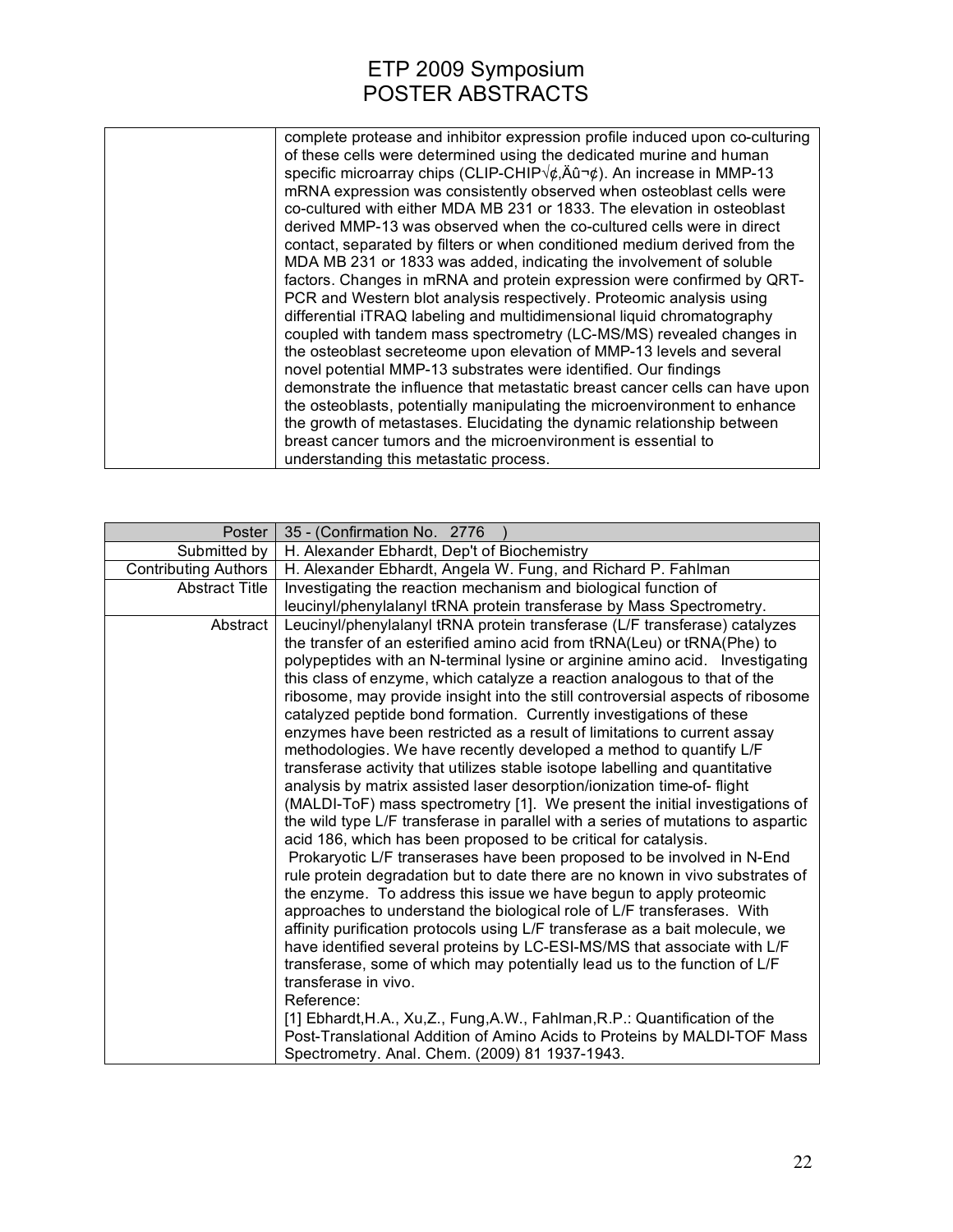| Poster                | 36 - (Confirmation No. 2777                                                                                                                                                                                                                                                                                                                                                                                                                                                                                                                                                                                                                                                                                                                                                                                                                                                                                                                                                                                                                                                                                                                                                                                                                                                                                                                                                                                                                                                                                                                                                                                                                                                                                                                                                    |
|-----------------------|--------------------------------------------------------------------------------------------------------------------------------------------------------------------------------------------------------------------------------------------------------------------------------------------------------------------------------------------------------------------------------------------------------------------------------------------------------------------------------------------------------------------------------------------------------------------------------------------------------------------------------------------------------------------------------------------------------------------------------------------------------------------------------------------------------------------------------------------------------------------------------------------------------------------------------------------------------------------------------------------------------------------------------------------------------------------------------------------------------------------------------------------------------------------------------------------------------------------------------------------------------------------------------------------------------------------------------------------------------------------------------------------------------------------------------------------------------------------------------------------------------------------------------------------------------------------------------------------------------------------------------------------------------------------------------------------------------------------------------------------------------------------------------|
| Submitted by          | Jae Kyung Myung, BC Cancer Agency                                                                                                                                                                                                                                                                                                                                                                                                                                                                                                                                                                                                                                                                                                                                                                                                                                                                                                                                                                                                                                                                                                                                                                                                                                                                                                                                                                                                                                                                                                                                                                                                                                                                                                                                              |
| Contributing Authors  | Michael Kuzyk, Dorothy Cheung, Allen Delaney, Christoph Borchers and                                                                                                                                                                                                                                                                                                                                                                                                                                                                                                                                                                                                                                                                                                                                                                                                                                                                                                                                                                                                                                                                                                                                                                                                                                                                                                                                                                                                                                                                                                                                                                                                                                                                                                           |
|                       | Marianne                                                                                                                                                                                                                                                                                                                                                                                                                                                                                                                                                                                                                                                                                                                                                                                                                                                                                                                                                                                                                                                                                                                                                                                                                                                                                                                                                                                                                                                                                                                                                                                                                                                                                                                                                                       |
| <b>Abstract Title</b> | Quantitative Large-scale Phosphoproteome Dynamics in Rapid Signaling by<br>Androgen                                                                                                                                                                                                                                                                                                                                                                                                                                                                                                                                                                                                                                                                                                                                                                                                                                                                                                                                                                                                                                                                                                                                                                                                                                                                                                                                                                                                                                                                                                                                                                                                                                                                                            |
| Abstract              | Differentiation and function of the prostate, as well as prostate cancer<br>growth and survival are dependent upon androgen. Androgens regulate<br>gene transcription by binding to the androgen receptor (AR), which acts as<br>ligand-dependent transcription factor (genomic signaling). Androgen can<br>also cause rapid activation of protein-kinase cascades through<br>nongenotropic (nongenomic) signaling. These rapid steroid actions are<br>mainly transmitted by phosphorylation events. Nongenotropic signaling has<br>been described for nearly all of the steroid hormone receptors yet to date<br>there are no reports of large-scale analyses of the phosphoproteome<br>induced by steroid until here. We have implemented Stable isotope labeling<br>with amino acids in cell culture (SILAC) for large-scale proteomics coupled<br>to LC-MS/MS to extract unbiased and quantitative data. LNCaP human<br>prostate cancer cells were metabolically labeled prior to stimulating with<br>dihydrotestosterone or vehicle at various time points. Phosphopeptides<br>enriched by TiO2 were analyzed by LC-MS/MS to quantify and identify<br>peptides with differential phosphorylation states in response to<br>dihydrotestosterone. A total of 700 peptides defining 770 phosphorylation<br>sites were determined. Of these, 641 were singly phosphorylated, 53 doubly<br>phosphorylated, and 5 with >2 phosphorylated sites. Bioinformatic analysis<br>revealed that 129 of these sites contain the phosphorylated motif pS/T-X-X-<br>E which may indicate the importance of casein kinase 2 in rapid signaling.<br>Identification of kinases and key substrates may yield new targets for the<br>treatment of prostate cancer and other androgenic diseases. |

| Poster                      | 37 - (Confirmation No. 2778                                                      |
|-----------------------------|----------------------------------------------------------------------------------|
| Submitted by                | Jun Song, Agriculture and Agri-Food Canada                                       |
| <b>Contributing Authors</b> | Jun Song, Qifa Zheng, Leslie Campbell, Elden Rowland, Ken Chisholm,              |
|                             | Devanand M. Pinto, David M.Byers                                                 |
| <b>Abstract Title</b>       | Proteomic analysis of protein changes in fruit ripening using amine-specific     |
|                             | isotopic labeling, two-dimensional electrophoresis and LC-MS/MS                  |
| Abstract                    | Proteomics is a systematic approach to study changes in proteins, providing      |
|                             | an essential linkage between the transcriptome and metabolome. In the past       |
|                             | few years, our research group has established a gel-based proteomic              |
|                             | research platform as well as non-gel quantitative proteomic tools to study       |
|                             | fruit ripening, quality and nutrition. The purpose of this study is to summarize |
|                             | the major research developments in fruit proteomic research. Total protein       |
|                             | extracted from fruit tissues was separated based on protein iso-electric point   |
|                             | and size. Due to low protein content and the presence of interfering             |
|                             | substances, protein extraction and sample preparation are the most critical      |
|                             | step in the two-dimensional electrophoresis (2-DE) proteomic study of fruit.     |
|                             | Sample preparation and protein extraction protocols have been compared           |
|                             | and optimized for apple, strawberry and banana fruit. With established,          |
|                             | reliable and effective protein extraction procedures, protein profiles from      |
|                             | apples and strawberry fruit at different developmental stages have been          |
|                             | investigated. Significant changes in protein population in relation to fruit     |
|                             | ripening and senescence have been shown. Protein that may regulate these         |
|                             | processes have also been located and excised from gels and identified            |
|                             | using a LC/MS/MS. In addition, a non-gel proteomic tool using amine-             |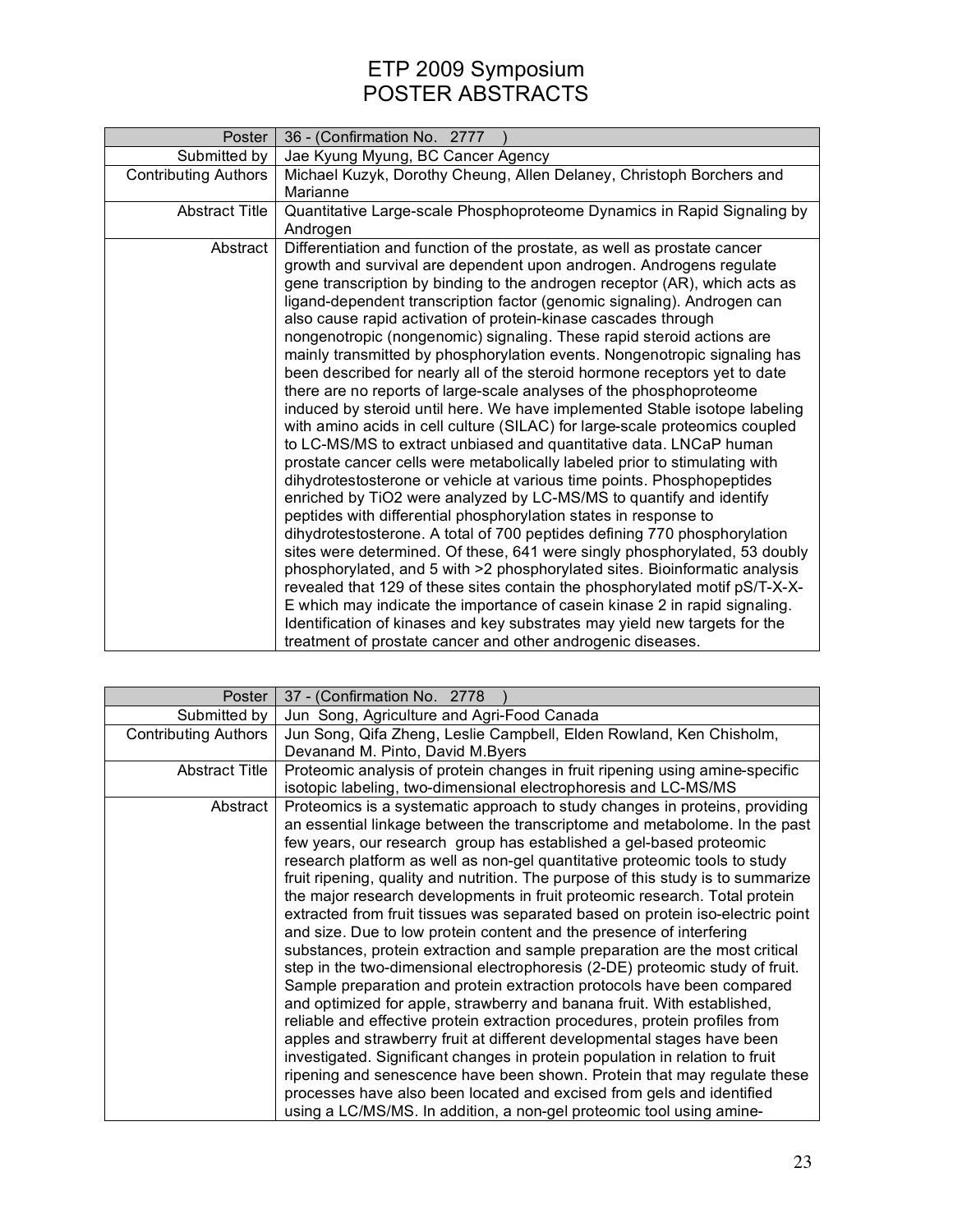| specific isotopic labeling was also modified to study protein population in   |
|-------------------------------------------------------------------------------|
| apple fruit ripening. Examples of using these proteomic approaches to         |
| identify allergens from apples and strawberry fruit during fruit ripening are |
| also shown. The challenges and limitations of using proteomic analysis on     |
| fruits and vegetables will be discussed.                                      |

| Poster                      | 38 - (Confirmation No. 2779                                                                                                                 |
|-----------------------------|---------------------------------------------------------------------------------------------------------------------------------------------|
| Submitted by                | Juan Chavez, Oregon State University                                                                                                        |
| <b>Contributing Authors</b> | Woon-Gye Chung, Cristobal L. Miranda, Jan F. Stevens and Claudia S.                                                                         |
|                             | Maier                                                                                                                                       |
| <b>Abstract Title</b>       | Mass Spectrometric Identification of 4-Hydroxynonenal Modified Proteins in                                                                  |
|                             | THP-1 cells: Protective effects of Ascorbic Acid.                                                                                           |
| Abstract                    | Introduction:                                                                                                                               |
|                             | Excessive production of reactive oxygen species can lead to lipid                                                                           |
|                             | peroxidation resulting in accumulation of lipid peroxides which decomposes                                                                  |
|                             | to aldehydic end products such as 4-hydroxy-2-nonenal (HNE). It has been                                                                    |
|                             | shown that ROS is elevated in atherosclerotic plaques suggesting an                                                                         |
|                             | involvement of ROS-derived lipid aldehydes in the development and                                                                           |
|                             | progression of atherosclerosis and associated vascular diseases.<br>HNE is an unsaturated alkenal that can react with nucleophilic sites in |
|                             | proteins and DNA yielding Michael adducts and in some cases, a Schiff                                                                       |
|                             | base with Lys residues. Covalent modifications of proteins by reactive lipid                                                                |
|                             | aldehydes may lead to impairment of protein function and disruption of the                                                                  |
|                             | cellular structure. Our previous studies have demonstrated that exposure of                                                                 |
|                             | THP-1 monocytic cells to HNE caused the formation of protein carbonyls                                                                      |
|                             | and that ascorbic acid (Asc) pretreatment lessened the formation of protein                                                                 |
|                             | carbonyls in the HNE-treated cells detected by ELISA using anti-DNPH                                                                        |
|                             | antibody (Miranda et al., 2009). However, the nature of the carbonylated                                                                    |
|                             | proteins produced in HNE-treated THP-1 cells or sites of modification by                                                                    |
|                             | HNE was not known. In the present study, we addressed these questions by                                                                    |
|                             | labeling of a Michael-type HNE protein conjugate with an aldehyde reactive                                                                  |
|                             | probe (ARP) and analyzing the labeled peptides by MALDI-TOF/TOF and<br>LTQ-FT mass spectrometry.                                            |
|                             | <b>Methods:</b>                                                                                                                             |
|                             | THP-1 cells were cultured and incubated with or without 1mM ascorbate and                                                                   |
|                             | 100 HNE. HNE modified THP-1 cell proteins were labeled with ARP and                                                                         |
|                             | enriched as described by Chavez et al. (2006). The enriched ARP peptide                                                                     |
|                             | fraction was concentrated using vacuum centrifugation before being                                                                          |
|                             | fractionated by reverse phase liquid chromatography and spotted to a                                                                        |
|                             | MALDI target plate using the LC-Packing Ultimate nano-LC system coupled                                                                     |
|                             | with a Probot. Mass spectrometry was performed using an Applied                                                                             |
|                             | Biosystems 4700 MALDI-TOF/TOF instrument and a Thermo Scientific                                                                            |
|                             | LTQ-FT Ultra. Mascot was used to search the MS/MS data against the                                                                          |
|                             | Swiss Prot database limited to Human taxonomy. Tandem mass spectra of                                                                       |
|                             | potential ARP-HNE modified peptides were then manually inspected for                                                                        |
|                             | verification of the sequence and modification. Additionally 1 and 2D                                                                        |
|                             | electrophoresis and Western Blot analysis were performed using<br>monoclonal anti-HNE antibodies to visualize HNE modified proteins.        |
|                             | Preliminary data:                                                                                                                           |
|                             | Immunoblot analysis using monoclonal anti-HNE antibodies showed                                                                             |
|                             | eighteen proteins as potential targets for HNE adduction. The levels of these                                                               |
|                             | HNE-protein adducts were reduced by ascorbic acid pretreatment of THP-1                                                                     |
|                             | cells. Using mass spectrometry the sites of HNE modification were                                                                           |
|                             | identified at Cys residues in 12 proteins and at His residues in four proteins,                                                             |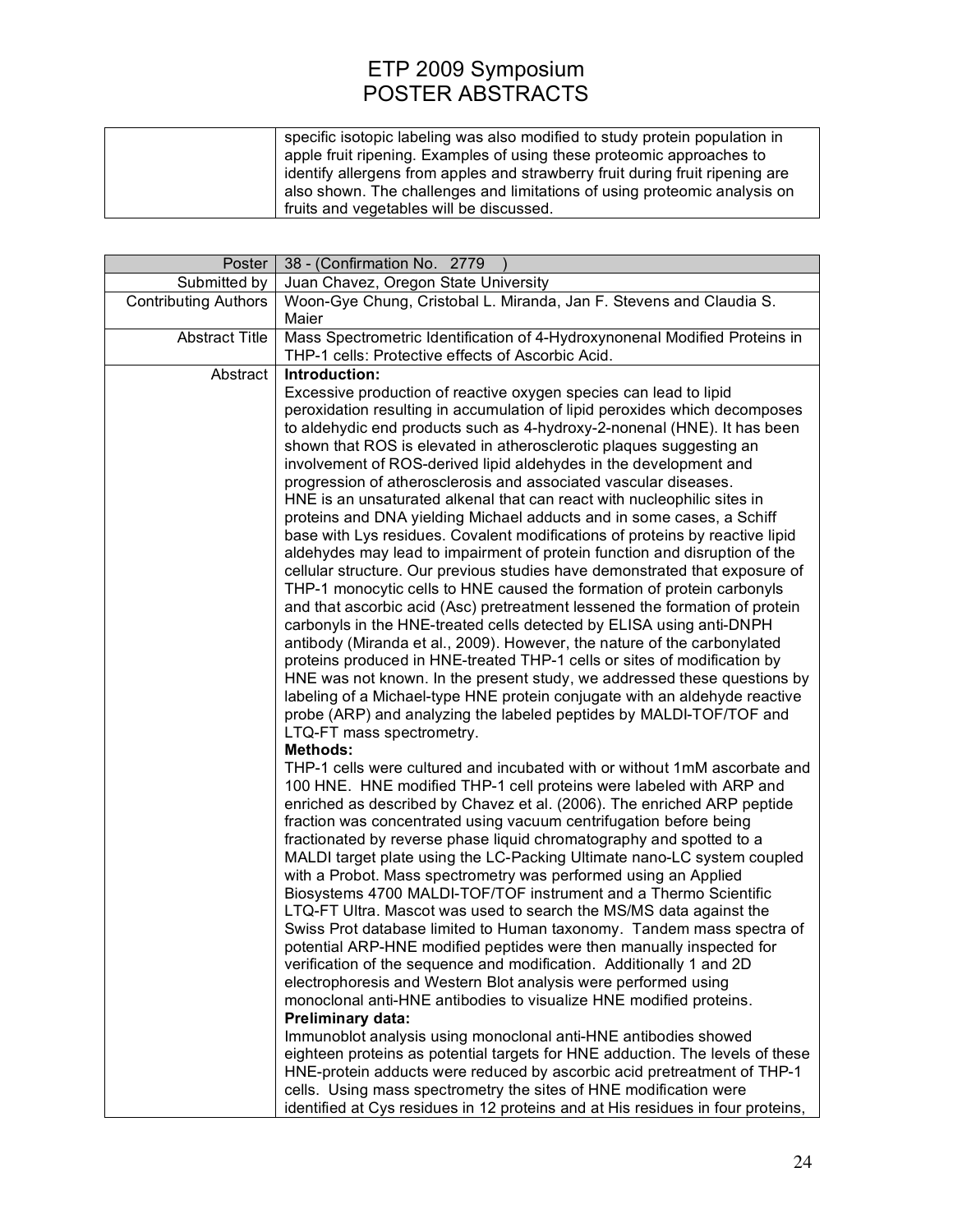| some of which are considered new sites of HNE modification in proteins,       |
|-------------------------------------------------------------------------------|
| e.g., Cys 295 in tubulin chain, Cys 499 and Cys 351 in actinin-4, Cys 328 in  |
| vimentin, Cys 369 in D-3-phosphoglycerate dehydrogenase, and His 246 in       |
| fructose-bisphosphate aldolase A. These results show for the first time the   |
| protein targets for HNE modification in THP-1 cells and the potential of      |
| ascorbic acid pretreatment in preventing HNE-protein adduct formation in      |
| these cells.                                                                  |
| <b>References:</b>                                                            |
| Miranda, C. L.; Reed, R. L.; Kuiper, H. C.; Alber, S.; Stevens, J. F.,<br>(1) |
| Ascorbic Acid Promotes Detoxification and Elimination of 4-Hydroxy-2(E)-      |
| nonenal in Human Monocytic THP-1 Cells. Chem Res Toxicol 2009.                |
| Chavez, J.; Wu, J.; Han, B.; Chung, W. G.; Maier, C. S., New role<br>(2)      |
| for an old probe: affinity labeling of oxylipid protein conjugates by N'-     |
| aminooxymethylcarbonylhydrazino d-biotin. Anal Chem 2006, 78 (19), 6847-      |
| 54.                                                                           |
|                                                                               |

| Poster                      | 39 - (Confirmation No. 2780                                                                                                                                                                                                                                                                                                                                                                                                                                                                                                                                                                                                                                                                                                                                                                                                                                                                                                                                                                                                                                                                                                                                                                                                                          |
|-----------------------------|------------------------------------------------------------------------------------------------------------------------------------------------------------------------------------------------------------------------------------------------------------------------------------------------------------------------------------------------------------------------------------------------------------------------------------------------------------------------------------------------------------------------------------------------------------------------------------------------------------------------------------------------------------------------------------------------------------------------------------------------------------------------------------------------------------------------------------------------------------------------------------------------------------------------------------------------------------------------------------------------------------------------------------------------------------------------------------------------------------------------------------------------------------------------------------------------------------------------------------------------------|
| Submitted by                | Ulrich auf dem Keller, University of British Columbia                                                                                                                                                                                                                                                                                                                                                                                                                                                                                                                                                                                                                                                                                                                                                                                                                                                                                                                                                                                                                                                                                                                                                                                                |
| <b>Contributing Authors</b> | Anna Prudova, and Christopher M. Overall                                                                                                                                                                                                                                                                                                                                                                                                                                                                                                                                                                                                                                                                                                                                                                                                                                                                                                                                                                                                                                                                                                                                                                                                             |
| <b>Abstract Title</b>       | Skin inflammation degradomics: on the search for MMP-2 substrates                                                                                                                                                                                                                                                                                                                                                                                                                                                                                                                                                                                                                                                                                                                                                                                                                                                                                                                                                                                                                                                                                                                                                                                    |
| Abstract                    | Proteolysis is a major component of inflammatory processes that contribute<br>to onset and progression of diseases such as arthritis and cancer. To better<br>understand underlying mechanisms it is crucial to analyze proteolytic<br>processing in complex biological systems. Here we applied Terminal Amine<br>Istotopic Labeling of Substrates (TAILS), a novel proteomic platform for<br>quantitative N-terminome analysis, to the global analysis of proteolysis in<br>TPA (12-O-tetradecanoyl-phorbol-13-acetate) induced skin inflammation.<br>First, we developed and successfully tested a mass spectrometry-<br>compatible protein isolation and purification method for total skin lysates.<br>Applying this method we identified 1569 proteins with high confidence from<br>murine skin samples. In the same experiment we used TAILS to identify<br>MMP-2 substrates in normal and inflamed skin. Wild-type and Mmp2-/-<br>animals were treated with TPA, skin lysates were prepared and subjected to<br>TAILS, comparing their N-terminomes to untreated controls of each                                                                                                                                                            |
|                             | genotype. We identified 1783 N-termini from 1087 proteins with a<br>statistically significant enrichment of inflammation-related categories by<br>Gene Ontology (GO) analysis of proteins upregulated upon TPA treatment.<br>Among those proteins were low abundance chemokines like small inducible<br>cytokine B5 (LIX) and macrophage inflammatory protein 2 (MIP2). Notably,<br>the analyses were neither skewed by proteins that are highly abundant in<br>skin, such as keratin and filaggrin, nor by serum proteins (only 23 identified).<br>Serum amyloid A1 protein was identified by a neo-N-terminus four amino<br>acids downstream of the mature N-terminus, which was only present in wild-<br>type skin treated with TPA but not in skin from animals lacking MMP-2. This<br>defines serum amyloid A1 protein as a unique MMP-2 substrate, the<br>cleavage of which is not compensated for by other proteases in vivo. On the<br>global level we identified a higher percentage of proteolytically processed<br>proteins in inflamed compared to normal tissue, hence indicating that<br>inflammation is associated with elevated proteolytic activity. This was<br>expected, since many proteases are secreted by inflammatory cells. |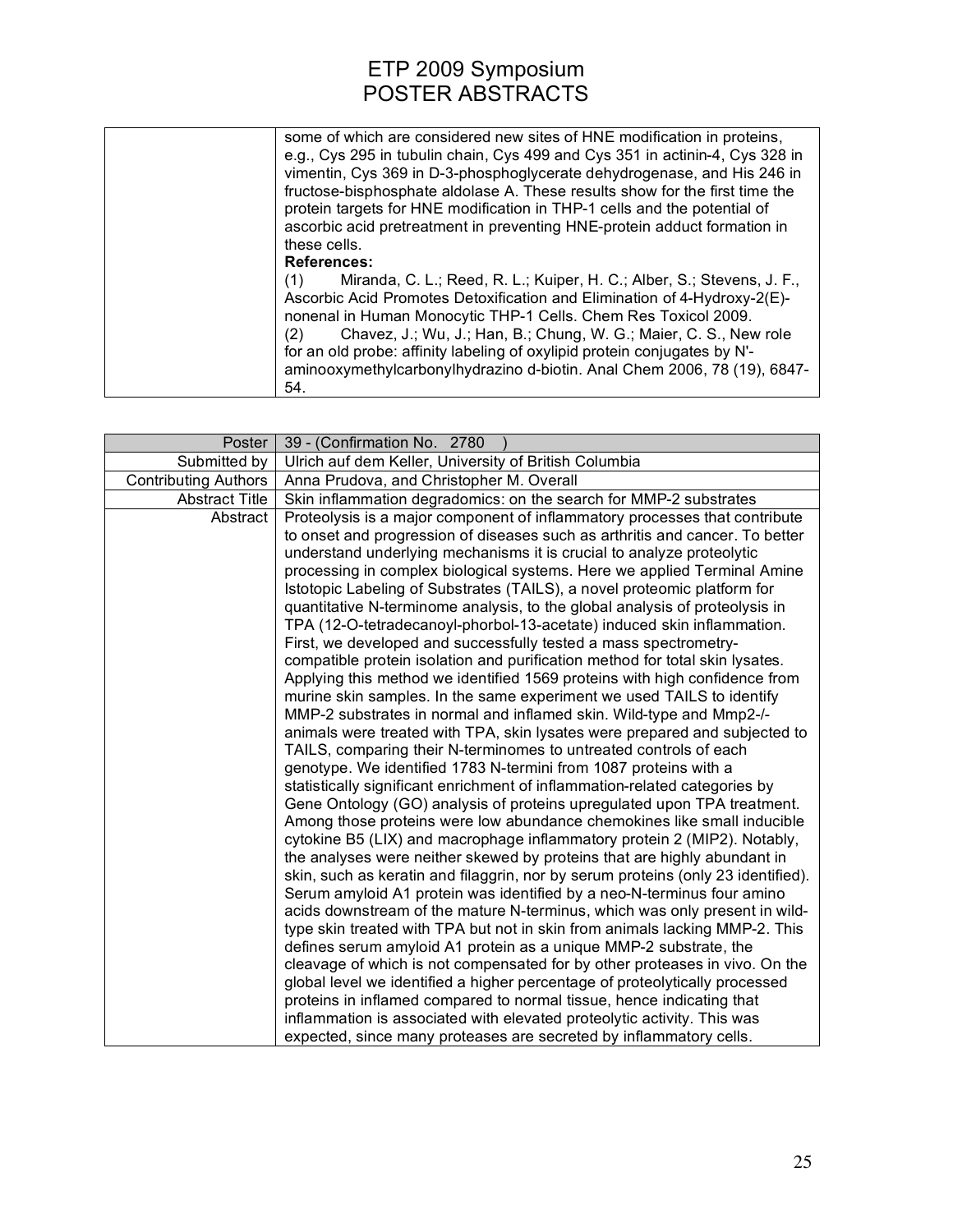| Poster                | 40 - (Confirmation No. 2781                                                                                                                                                                                                                                                                                                                                                                                                                                                                                                                                                                                                                                                                                                                                                                                                                                                                                                                                                                                                                                                                                                                                                                                                              |
|-----------------------|------------------------------------------------------------------------------------------------------------------------------------------------------------------------------------------------------------------------------------------------------------------------------------------------------------------------------------------------------------------------------------------------------------------------------------------------------------------------------------------------------------------------------------------------------------------------------------------------------------------------------------------------------------------------------------------------------------------------------------------------------------------------------------------------------------------------------------------------------------------------------------------------------------------------------------------------------------------------------------------------------------------------------------------------------------------------------------------------------------------------------------------------------------------------------------------------------------------------------------------|
| Submitted by          | Caroline Bellac, Centre for Blood Research, UBC                                                                                                                                                                                                                                                                                                                                                                                                                                                                                                                                                                                                                                                                                                                                                                                                                                                                                                                                                                                                                                                                                                                                                                                          |
| Contributing Authors  | Caroline L. Bellac, Christopher M. Overall                                                                                                                                                                                                                                                                                                                                                                                                                                                                                                                                                                                                                                                                                                                                                                                                                                                                                                                                                                                                                                                                                                                                                                                               |
| <b>Abstract Title</b> | Proteomic identification of macrophage-related substrates of matrix                                                                                                                                                                                                                                                                                                                                                                                                                                                                                                                                                                                                                                                                                                                                                                                                                                                                                                                                                                                                                                                                                                                                                                      |
|                       | metalloproteinase Changing the substrate repertoire by triggering                                                                                                                                                                                                                                                                                                                                                                                                                                                                                                                                                                                                                                                                                                                                                                                                                                                                                                                                                                                                                                                                                                                                                                        |
|                       | inflammation                                                                                                                                                                                                                                                                                                                                                                                                                                                                                                                                                                                                                                                                                                                                                                                                                                                                                                                                                                                                                                                                                                                                                                                                                             |
| Abstract              | Matrix metalloproteinase 12 (MMP-12) is a macrophage specific elastase.<br>Through the precise cleavage of ELR+-CXC chemokines at E-LR, the<br>critical receptor-binding motif and the specific processing and inactivation of<br>the monocyte chemotactic proteins CCL2, 7, 8, and 13 at position 4-5,<br>MMP-12 has been shown to be involved in regulating the recruitment of<br>immune cells, such as neutrophils and macrophages to the site of tissue<br>damage (or infection). To further study the role of MMP-12 in regulating<br>inflammation, particularly the macrophage activity, we used a multiplex<br>proteomic approach to identify new macrophage-related MMP-12 substrates<br>by tandem-mass-spectrometry. Raw 264.7 cells were stimulated with TNF<br>for 24 h in order to mimic an inflammatory stimulus, or treated with medium<br>only as the control condition. 500 of secretome of each condition were<br>incubated with exogenous recombinant MMP-12 at a ratio 1:100, or with<br>buffer only, so generating four different conditions to be compared by<br>labeling the proteins of each condition separately at the N-termini with four                                                                      |
|                       | different isotopic iTRAQ-labels. Tandem-mass-spectrometry analysis in<br>combination with database searches enabled the identification and<br>quantification of MMP-12 generated cleavage fragments that occurred in the<br>protease-treated samples with a higher intensity compared to the buffer-<br>treated controls. We identified 2200 peptides in the combined sample, half<br>of which with a ratio >10 in the protease treated samples compared to the<br>controls. In the samples without MMP-12 addition, 50 peptides showed an<br>increased abundance upon TNF stimulation, pointing at the fact that TNF<br>upregulates proteins or triggers proteolysis so that the spectrum of<br>candidate substrates may vary under inflammatory conditions. We now<br>repeated the experiment in vivo by injecting thioglycolate intraperitoneally<br>into MMP-12 deficient and wildtype mice to recruit macrophages into the<br>peritoneal cavity. By isotopic labeling of the proteins present in the different<br>peritoneal washes, we will identify the macrophage-related MMP-12 specific<br>cleavage products occurring only in the wildtype mice and thus confirm<br>candidate substrates found in vitro in the in vivo model. |

| Poster                      | 41 - (Confirmation No. 2782                                                      |
|-----------------------------|----------------------------------------------------------------------------------|
| Submitted by                | David Golub,                                                                     |
| <b>Contributing Authors</b> | Swapan Roy, Ph.D. (Chief Scientific Officer) Matthew Kuruc                       |
| <b>Abstract Title</b>       | Molecular Profiling With SeraFILE™: Sub-Proteome Pools with both                 |
|                             | Differential Constituents and Activity States                                    |
| Abstract                    | The SeraFILE $M$ platform – a proprietary, surface-based separations             |
|                             | reagent set and associated exploratory protocols - addresses problems of         |
|                             | functional proteomic prospecting. Clients and collaborators exploit its          |
|                             | usefulness for low-abundance enrichment and prospecting as an adjunct to         |
|                             | conventional methods, i.e., Immunoassay and Mass Spec. Preliminary data          |
|                             | has established that SeraFILE™ can differentiate conformational variants,        |
|                             | suggesting even the characterization of sub-unit equilibrium. Collaborations     |
|                             | of interest center around conformational differentiation within specific protein |
|                             | groups of pharmacological importance (e.g., p-53, Proteasome, Kinases,           |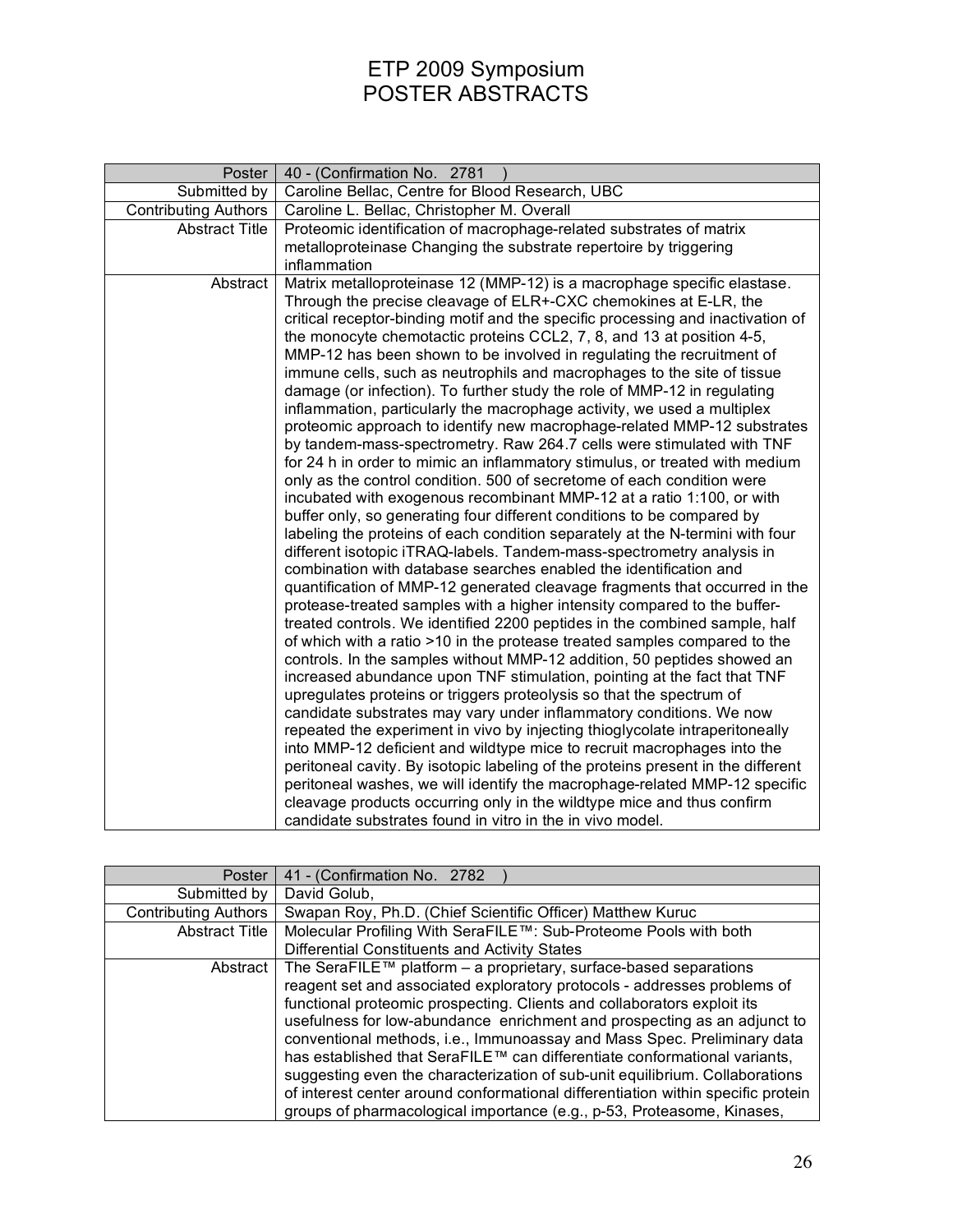| Unfolded Protein Response). SeraFILE™ encompasses innovations in                   |
|------------------------------------------------------------------------------------|
| surface chemistry and associated process methods that obviate the need for         |
| any bio-engineering, greatly reducing cost and increasing throughput.              |
| SeraFILE™ separations and protocols are seamless with existing proteomic           |
| assay and detection infrastructure. Unique sub-proteomes are generated             |
| efficiently and in parallel, while maintaining the functional characteristics that |
| define the conformational variability associated with a crude soluble protein      |
| sample.                                                                            |

| Poster                      | 42                                                                                                                                                |
|-----------------------------|---------------------------------------------------------------------------------------------------------------------------------------------------|
| Submitted by                | Brinda Shah, University of Victoria Proteomics                                                                                                    |
| <b>Contributing Authors</b> | Brinda Shah1, 2, Jennifer D. Reid1, 2, Dan Holmes3, Christoph H.                                                                                  |
|                             | Borchers1, 2 1 University of Victoria Proteomics Centre, Victoria BC,                                                                             |
|                             | 2Department of Biochemistry & Microbiology, University of Victoria, Victoria                                                                      |
|                             | BC, 3St. Paul's Hospital, Vancouver BC                                                                                                            |
| <b>Abstract Title</b>       | Development of an Immuno Tandem Mass Spectrometry (iMALDI) Assay for                                                                              |
|                             | the Analysis of Biomarkers from Clinical Samples                                                                                                  |
| Abstract                    | iMALDI (immuno-MALDI) is a mass spectrometry-based method combining                                                                               |
|                             | antibody affinity enrichment, stable isotope labeled standards, and MALDI                                                                         |
|                             | mass spectrometry for highly sensitive, specific and quantitative analysis of                                                                     |
|                             | target molecules. Custom synthesized isotopically labeled peptides are                                                                            |
|                             | spiked into clinical samples as internal standards. Anti-peptide antibodies                                                                       |
|                             | are immobilized on magnetic Protein G Dynabeads and used to                                                                                       |
|                             | immunoprecipitate endogenous target peptides and the isotopically labeled<br>internal standards from human plasma. Antibody conjugated beads with |
|                             | bound peptides are analyzed directly on a target plate using a MALDI mass                                                                         |
|                             | spectrometer to detect and absolute quantify endogenous peptides with                                                                             |
|                             | high specificity in MS and MS/MS modes. Application of the iMALDI                                                                                 |
|                             | approach to the detection and quantitation of epidermal growth factor                                                                             |
|                             | receptor (EGFR) isoforms in cancer cell lines and determination of plasma                                                                         |
|                             | renin activity in human plasma for the diagnosis of hypertension indicates                                                                        |
|                             | several advantages afforded by the approach including: improved limit of                                                                          |
|                             | detection of MALDI mass spectrometry; provision of the specificity required                                                                       |
|                             | to distinguish between isoforms; and multiplexed analysis of clinically                                                                           |
|                             | relevant markers in complex clinical samples. High sensitivity in tissue                                                                          |
|                             | (<100 cells) and plasma (pg/mL) is achievable with only small sample                                                                              |
|                             | volumes (20 uL) and good linearity (correlation coefficient of 0.995)                                                                             |
|                             | demonstrate clinical utility.                                                                                                                     |

| Poster                      | 43                                                                                                                                                                                                                                                                                                                                                                                                                                                                                                                                                                                                                                                                                                        |
|-----------------------------|-----------------------------------------------------------------------------------------------------------------------------------------------------------------------------------------------------------------------------------------------------------------------------------------------------------------------------------------------------------------------------------------------------------------------------------------------------------------------------------------------------------------------------------------------------------------------------------------------------------------------------------------------------------------------------------------------------------|
| Submitted by                | Edward Lau, Simon Fraser University                                                                                                                                                                                                                                                                                                                                                                                                                                                                                                                                                                                                                                                                       |
| <b>Contributing Authors</b> | Edward G.M. Lau, Xin Zhou Hu, George R. Agnes                                                                                                                                                                                                                                                                                                                                                                                                                                                                                                                                                                                                                                                             |
| <b>Abstract Title</b>       | Identification of Secreted Proteins from Lung Cells (A549) Dosed with                                                                                                                                                                                                                                                                                                                                                                                                                                                                                                                                                                                                                                     |
|                             | Designed Particulate Matter in vitro                                                                                                                                                                                                                                                                                                                                                                                                                                                                                                                                                                                                                                                                      |
| Abstract                    | Epidemiological studies have indicated that the inhalation of ambient<br>particulate matter (PM) induce inflammation in the lung, which may lead to<br>many other diseases. When lung cells are injured, signalling proteins are<br>secreted to initiate the inflammation process. What remains unclear is the<br>role of the chemical composition on the over all toxicity of PM. To better<br>study the effects of chemical composition, solutions of known composition<br>are dispensed into a levitation trap to form PM of known composition.<br>Particles are then deposited onto cultures of lung cells, and have the<br>resulting supernatant collected for analysis. Analysis by Matrix Assisted |